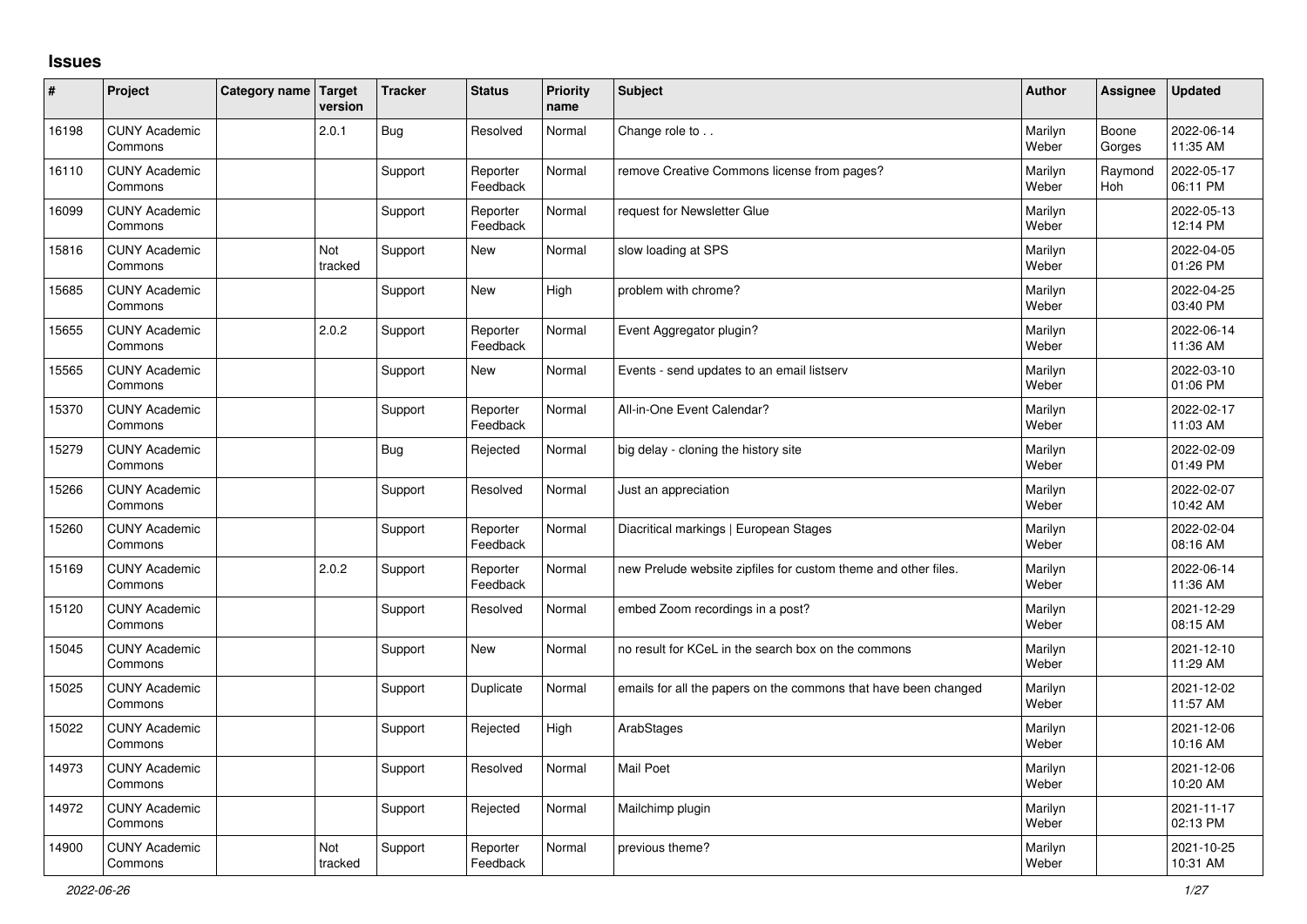| $\sharp$ | Project                         | Category name | Target<br>version | <b>Tracker</b> | <b>Status</b>        | <b>Priority</b><br>name | <b>Subject</b>                                          | <b>Author</b>    | Assignee | <b>Updated</b>         |
|----------|---------------------------------|---------------|-------------------|----------------|----------------------|-------------------------|---------------------------------------------------------|------------------|----------|------------------------|
| 14891    | <b>CUNY Academic</b><br>Commons |               | Not<br>tracked    | Support        | Resolved             | Normal                  | changing site template after creation?                  | Marilyn<br>Weber |          | 2022-04-27<br>04:58 PM |
| 14850    | <b>CUNY Academic</b><br>Commons |               |                   | Support        | Abandoned            | Normal                  | brooklyn waterfront site "connection not secure"        | Marilyn<br>Weber |          | 2022-04-27<br>04:56 PM |
| 14813    | <b>CUNY Academic</b><br>Commons |               | Not<br>tracked    | Support        | Resolved             | Normal                  | raise the file size limit                               | Marilyn<br>Weber |          | 2021-09-30<br>12:02 PM |
| 14812    | <b>CUNY Academic</b><br>Commons |               | Not<br>tracked    | Support        | Resolved             | Normal                  | Custom Sidebars and Wordpress 5.6                       | Marilyn<br>Weber |          | 2021-09-30<br>10:43 AM |
| 14799    | <b>CUNY Academic</b><br>Commons |               | 1.18.19           | Support        | Resolved             | High                    | install the official Classic Widgets?                   | Marilyn<br>Weber |          | 2021-09-22<br>02:17 PM |
| 14784    | <b>CUNY Academic</b><br>Commons |               |                   | Support        | Reporter<br>Feedback | Normal                  | User report of logo problem when using Customizer theme | Marilyn<br>Weber |          | 2021-09-17<br>10:25 AM |
| 14718    | <b>CUNY Academic</b><br>Commons |               | Not<br>tracked    | Support        | Resolved             | Normal                  | User wants to recover deleted account                   | Marilyn<br>Weber |          | 2021-08-30<br>02:46 PM |
| 14711    | <b>CUNY Academic</b><br>Commons |               |                   | Support        | Rejected             | Normal                  | Custom Facebook Feed plugin problem                     | Marilyn<br>Weber |          | 2022-04-27<br>04:29 PM |
| 14625    | <b>CUNY Academic</b><br>Commons |               | Not<br>tracked    | Support        | Rejected             | Normal                  | image won't appear in slideshow.                        | Marilyn<br>Weber |          | 2021-07-27<br>10:33 AM |
| 14594    | <b>CUNY Academic</b><br>Commons |               | Not<br>tracked    | Support        | Resolved             | Normal                  | Administration email verification?                      | Marilyn<br>Weber |          | 2021-07-12<br>11:40 AM |
| 14410    | <b>CUNY Academic</b><br>Commons |               | 1.18.10           | Bug            | Resolved             | Normal                  | events calendar problem?                                | Marilyn<br>Weber |          | 2021-05-10<br>04:45 PM |
| 14404    | <b>CUNY Academic</b><br>Commons |               | Not<br>tracked    | Support        | Resolved             | Normal                  | blocked IP of user?                                     | Marilyn<br>Weber |          | 2021-05-10<br>01:00 PM |
| 14398    | <b>CUNY Academic</b><br>Commons |               | Not<br>tracked    | Support        | Reporter<br>Feedback | Normal                  | Events plug-in notification problem                     | Marilyn<br>Weber |          | 2021-05-11<br>11:21 AM |
| 14389    | <b>CUNY Academic</b><br>Commons |               |                   | Support        | Abandoned            | Normal                  | WebflowIO?                                              | Marilyn<br>Weber |          | 2021-09-14<br>10:45 AM |
| 14378    | <b>CUNY Academic</b><br>Commons |               | Not<br>tracked    | Support        | Resolved             | Normal                  | <b>PPTX</b> files unfetchable                           | Marilyn<br>Weber |          | 2021-05-11<br>11:25 AM |
| 14360    | <b>CUNY Academic</b><br>Commons |               |                   | Support        | Rejected             | Normal                  | danielgerouldarchives.org?                              | Marilyn<br>Weber |          | 2021-04-27<br>10:42 AM |
| 14246    | <b>CUNY Academic</b><br>Commons |               | 1.18.8            | Support        | Resolved             | Normal                  | 'Weekly jQuery Migrate Status Update"                   | Marilyn<br>Weber |          | 2021-04-13<br>11:08 AM |
| 14242    | <b>CUNY Academic</b><br>Commons |               |                   | Support        | Resolved             | Normal                  | LAILAC site missing content                             | Marilyn<br>Weber |          | 2021-03-27<br>08:40 AM |
| 14148    | <b>CUNY Academic</b><br>Commons |               |                   | Support        | Abandoned            | Normal                  | post notification problem                               | Marilyn<br>Weber |          | 2021-09-14<br>10:43 AM |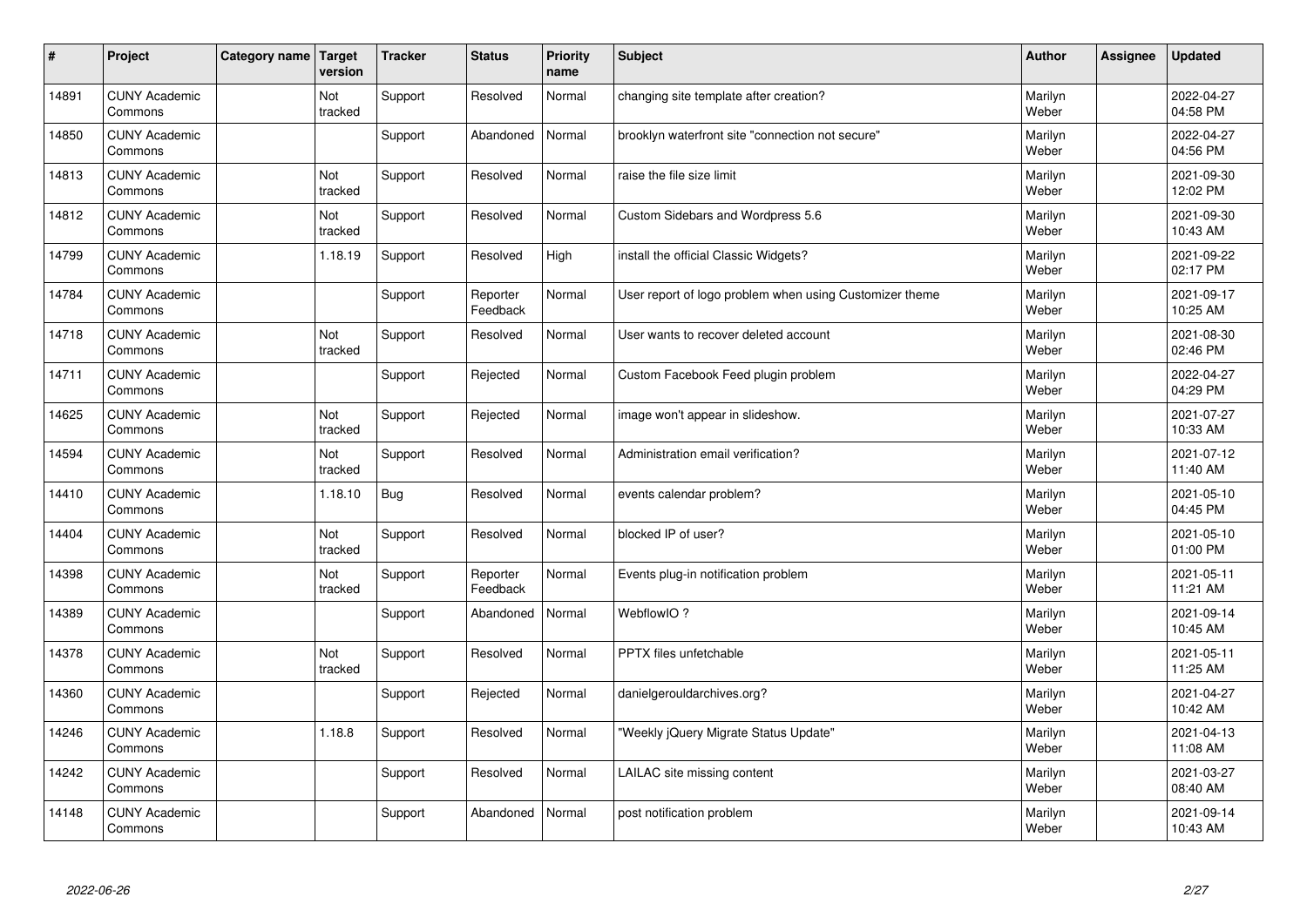| $\vert$ # | Project                         | Category name   Target | version        | <b>Tracker</b> | <b>Status</b> | <b>Priority</b><br>name | <b>Subject</b>                            | <b>Author</b>    | <b>Assignee</b> | <b>Updated</b>         |
|-----------|---------------------------------|------------------------|----------------|----------------|---------------|-------------------------|-------------------------------------------|------------------|-----------------|------------------------|
| 14016     | <b>CUNY Academic</b><br>Commons |                        |                | Support        | Rejected      | Normal                  | PDFs not downloading                      | Marilyn<br>Weber |                 | 2021-02-22<br>11:00 AM |
| 14008     | <b>CUNY Academic</b><br>Commons |                        |                | <b>Bug</b>     | Resolved      | High                    | invisible user                            | Marilyn<br>Weber |                 | 2021-02-18<br>05:53 PM |
| 13958     | <b>CUNY Academic</b><br>Commons |                        | 1.18.4         | Support        | Resolved      | Normal                  | calendar widget problem                   | Marilyn<br>Weber |                 | 2021-02-09<br>11:05 AM |
| 13929     | <b>CUNY Academic</b><br>Commons |                        | 1.18.4         | Support        | Resolved      | Normal                  | update error message                      | Marilyn<br>Weber | Boone<br>Gorges | 2021-02-09<br>11:05 AM |
| 13918     | <b>CUNY Academic</b><br>Commons |                        | Not<br>tracked | Support        | Rejected      | Normal                  | MailPoet Newsletters Premium plugin       | Marilyn<br>Weber |                 | 2021-02-09<br>11:01 AM |
| 13916     | <b>CUNY Academic</b><br>Commons |                        |                | Support        | Rejected      | Normal                  | <b>Custom Sidebars</b>                    | Marilyn<br>Weber |                 | 2021-02-23<br>10:45 AM |
| 13912     | <b>CUNY Academic</b><br>Commons |                        | Not<br>tracked | Feature        | Hold          | Low                     | posting "missed schedule"                 | Marilyn<br>Weber |                 | 2021-02-23<br>10:46 AM |
| 13826     | <b>CUNY Academic</b><br>Commons |                        |                | Support        | Resolved      | Normal                  | January 14th                              | Marilyn<br>Weber |                 | 2021-01-26<br>04:26 PM |
| 13783     | <b>CUNY Academic</b><br>Commons |                        | 1.18.2         | Support        | Resolved      | Normal                  | new CUNY OneSearch url                    | Marilyn<br>Weber |                 | 2021-01-14<br>04:53 PM |
| 13738     | <b>CUNY Academic</b><br>Commons |                        | 1.18.1         | Support        | Resolved      | Normal                  | theme requests from a non-CUY person      | Marilyn<br>Weber |                 | 2020-12-23<br>11:34 AM |
| 13715     | <b>CUNY Academic</b><br>Commons |                        | Not<br>tracked | <b>Bug</b>     | Resolved      | High                    | https://ulysses.commons.gc.cuny.edu down  | Marilyn<br>Weber |                 | 2020-12-22<br>03:02 PM |
| 13710     | <b>CUNY Academic</b><br>Commons |                        | Not<br>tracked | Support        | Resolved      | Normal                  | small change to Hosting Partner Handbook  | Marilyn<br>Weber |                 | 2020-12-16<br>04:29 PM |
| 13699     | <b>CUNY Academic</b><br>Commons |                        | Not<br>tracked | Support        | Resolved      | Normal                  | Martin Segal Center site down             | Marilyn<br>Weber | Raymond<br>Hoh  | 2020-12-22<br>03:03 PM |
| 13656     | <b>CUNY Academic</b><br>Commons |                        |                | Bug            | Resolved      | High                    | site down                                 | Marilyn<br>Weber |                 | 2020-12-11<br>12:50 PM |
| 13641     | <b>CUNY Academic</b><br>Commons |                        | 1.18.2         | Support        | Resolved      | Normal                  | follow up to migration request            | Marilyn<br>Weber | Boone<br>Gorges | 2021-01-12<br>10:59 AM |
| 13637     | <b>CUNY Academic</b><br>Commons |                        |                | Support        | Abandoned     | Normal                  | All-in-One Migration plugin request       | Marilyn<br>Weber |                 | 2020-12-08<br>10:46 AM |
| 13633     | <b>CUNY Academic</b><br>Commons |                        | Not<br>tracked | <b>Bug</b>     | Resolved      | High                    | PublicsLab site down                      | Marilyn<br>Weber |                 | 2020-11-30<br>02:01 PM |
| 13596     | <b>CUNY Academic</b><br>Commons |                        |                | Support        | Abandoned     | Normal                  | invited as Author but show as Contributor | Marilyn<br>Weber |                 | 2021-09-14<br>10:41 AM |
| 13584     | <b>CUNY Academic</b><br>Commons |                        |                | Support        | Abandoned     | Normal                  | Graphy theme question                     | Marilyn<br>Weber |                 | 2021-09-14<br>10:41 AM |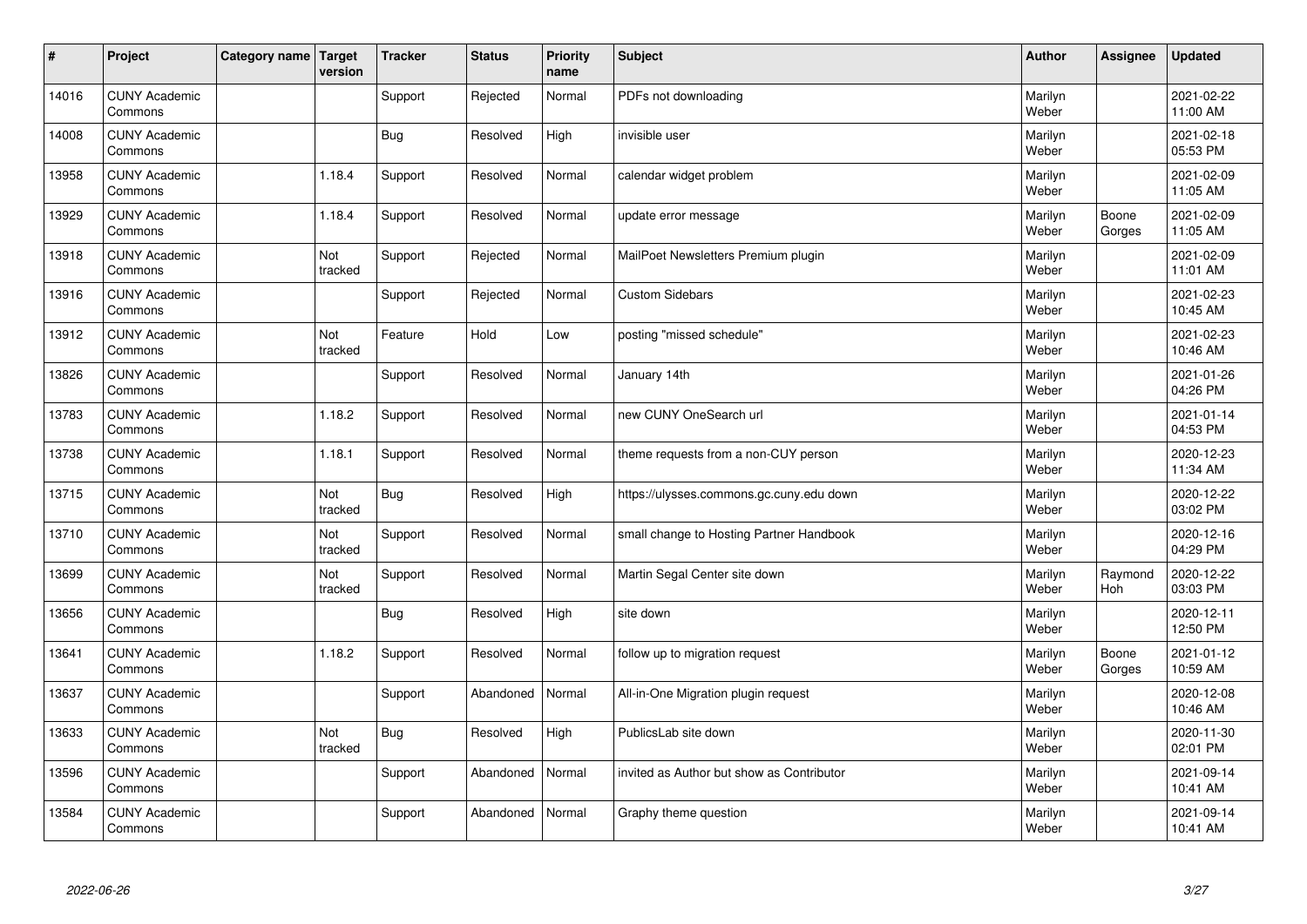| $\vert$ # | Project                         | Category name Target | version        | <b>Tracker</b> | <b>Status</b>        | <b>Priority</b><br>name | <b>Subject</b>                                                       | <b>Author</b>    | <b>Assignee</b> | <b>Updated</b>         |
|-----------|---------------------------------|----------------------|----------------|----------------|----------------------|-------------------------|----------------------------------------------------------------------|------------------|-----------------|------------------------|
| 13541     | <b>CUNY Academic</b><br>Commons |                      | Not<br>tracked | Support        | Resolved             | Normal                  | add a page template to OER site.                                     | Marilyn<br>Weber |                 | 2020-11-11<br>11:12 AM |
| 13441     | <b>CUNY Academic</b><br>Commons |                      | 1.17.5         | Support        | Resolved             | Normal                  | ongoing user problems with daily digests                             | Marilyn<br>Weber |                 | 2020-10-13<br>10:02 AM |
| 13378     | <b>CUNY Academic</b><br>Commons |                      | 1.17.5         | <b>Bug</b>     | Resolved             | Normal                  | problem on one of my sites                                           | Marilyn<br>Weber |                 | 2020-09-24<br>05:27 PM |
| 13295     | <b>CUNY Academic</b><br>Commons |                      | Not<br>tracked | Support        | Resolved             | Normal                  | can't find new user                                                  | Marilyn<br>Weber |                 | 2020-09-08<br>10:18 AM |
| 13288     | <b>CUNY Academic</b><br>Commons |                      |                | Support        | Abandoned            | Normal                  | log in problems on iPhone 6                                          | Marilyn<br>Weber |                 | 2020-10-27<br>10:26 AM |
| 13286     | <b>CUNY Academic</b><br>Commons |                      | Not<br>tracked | Support        | <b>New</b>           | Normal                  | problem connecting with WordPress app                                | Marilyn<br>Weber | Raymond<br>Hoh  | 2020-09-08<br>11:16 AM |
| 13255     | <b>CUNY Academic</b><br>Commons |                      | Not<br>tracked | Support        | Reporter<br>Feedback | Normal                  | Accessibility problems                                               | Marilyn<br>Weber |                 | 2020-09-01<br>05:48 PM |
| 13217     | <b>CUNY Academic</b><br>Commons |                      |                | Support        | Rejected             | Normal                  | upload recordings of our past webinars?                              | Marilyn<br>Weber |                 | 2020-08-25<br>07:56 AM |
| 13201     | <b>CUNY Academic</b><br>Commons |                      |                | Support        | Rejected             | Low                     | PDF embedder                                                         | Marilyn<br>Weber |                 | 2020-09-29<br>11:37 AM |
| 13169     | <b>CUNY Academic</b><br>Commons |                      | 1.17.4         | Support        | Rejected             | Normal                  | footer logo image has no alt-text                                    | Marilyn<br>Weber |                 | 2020-09-22<br>10:18 AM |
| 13160     | <b>CUNY Academic</b><br>Commons |                      |                | Support        | Rejected             | Normal                  | site not working on iphone                                           | Marilyn<br>Weber |                 | 2020-08-25<br>10:58 AM |
| 13121     | <b>CUNY Academic</b><br>Commons |                      |                | Support        | Rejected             | Normal                  | embed a DropBox Paper file                                           | Marilyn<br>Weber |                 | 2020-08-25<br>10:56 AM |
| 13091     | <b>CUNY Academic</b><br>Commons |                      | 1.17.0         | Support        | Resolved             | Normal                  | problem with latex (math equations)                                  | Marilyn<br>Weber |                 | 2020-07-28<br>11:09 AM |
| 13065     | <b>CUNY Academic</b><br>Commons |                      | Not<br>tracked | Support        | Resolved             | Normal                  | can't invite new user to group                                       | Marilyn<br>Weber |                 | 2020-07-22<br>04:24 PM |
| 13034     | <b>CUNY Academic</b><br>Commons |                      | Not<br>tracked | Support        | Reporter<br>Feedback | Normal                  | a site is asking people to join the Commons to get a download        | Marilyn<br>Weber |                 | 2020-07-12<br>07:23 AM |
| 13013     | <b>CUNY Academic</b><br>Commons |                      | Not<br>tracked | <b>Bug</b>     | Resolved             | Normal                  | an invite to Group Admins from Brian Foote?!                         | Marilyn<br>Weber |                 | 2020-07-07<br>02:36 PM |
| 12999     | <b>CUNY Academic</b><br>Commons |                      | 1.18.1         | Support        | Resolved             | Normal                  | request for Dentist theme                                            | Marilyn<br>Weber | Boone<br>Gorges | 2020-12-22<br>03:31 PM |
| 12986     | <b>CUNY Academic</b><br>Commons |                      |                | Support        | Rejected             | Normal                  | Someone is trying to create accounts using random CUNY entity emails | Marilyn<br>Weber |                 | 2020-07-02<br>09:47 PM |
| 12960     | <b>CUNY Academic</b><br>Commons |                      | 1.16.14        | Support        | Resolved             | Normal                  | mutiple plugin in requests                                           | Marilyn<br>Weber | Boone<br>Gorges | 2020-06-23<br>10:53 AM |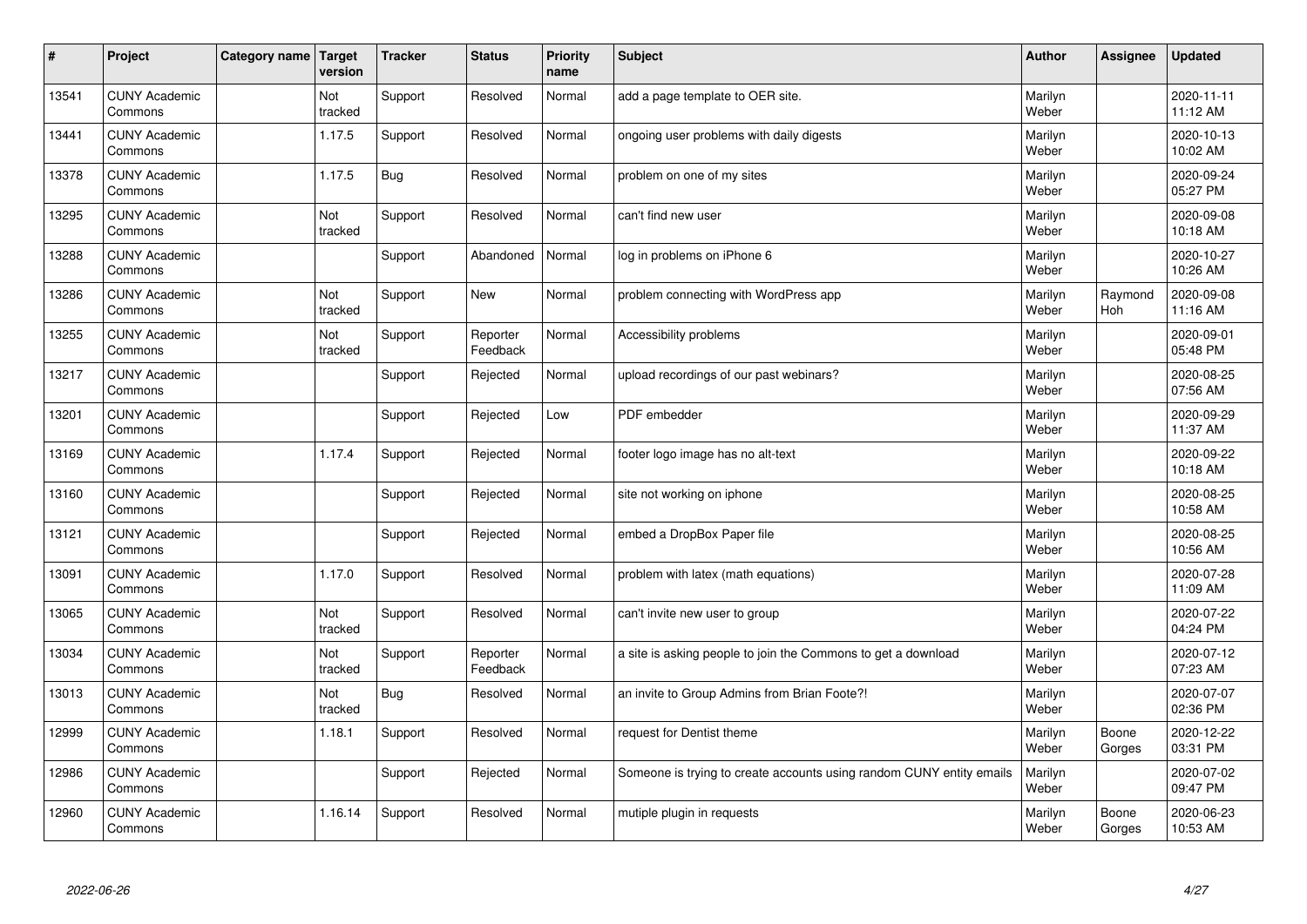| $\sharp$ | Project                         | Category name   Target | version        | <b>Tracker</b> | <b>Status</b>        | <b>Priority</b><br>name | <b>Subject</b>                                                      | <b>Author</b>    | Assignee        | <b>Updated</b>         |
|----------|---------------------------------|------------------------|----------------|----------------|----------------------|-------------------------|---------------------------------------------------------------------|------------------|-----------------|------------------------|
| 12905    | <b>CUNY Academic</b><br>Commons |                        | 1.16.14        | Support        | Resolved             | Normal                  | trouble embedding a flipbook from Flipsnack                         | Marilyn<br>Weber | Boone<br>Gorges | 2020-06-23<br>10:53 AM |
| 12861    | <b>CUNY Academic</b><br>Commons |                        |                | Support        | Resolved             | Normal                  | trouble with YouTube                                                | Marilyn<br>Weber | Raymond<br>Hoh  | 2020-06-09<br>11:16 AM |
| 12777    | <b>CUNY Academic</b><br>Commons |                        | 1.16.14        | Support        | Resolved             | Normal                  | request to include custom javascript into a Commons-hosted site     | Marilyn<br>Weber |                 | 2020-06-16<br>04:03 PM |
| 12584    | <b>CUNY Academic</b><br>Commons |                        | Not<br>tracked | Bug            | Resolved             | Urgent                  | No way to register                                                  | Marilyn<br>Weber |                 | 2020-03-27<br>02:38 PM |
| 12483    | <b>CUNY Academic</b><br>Commons |                        | 1.16.7         | Bug            | Resolved             | High                    | post error                                                          | Marilyn<br>Weber |                 | 2020-02-28<br>02:44 PM |
| 12427    | <b>CUNY Academic</b><br>Commons |                        | Not<br>tracked | Support        | Resolved             | Normal                  | organizing PDF on a site?                                           | Marilyn<br>Weber | scott voth      | 2020-03-10<br>11:11 AM |
| 12352    | <b>CUNY Academic</b><br>Commons |                        | Not<br>tracked | Support        | <b>New</b>           | Normal                  | posts list" page builder block option                               | Marilyn<br>Weber |                 | 2020-02-03<br>01:29 PM |
| 12334    | <b>CUNY Academic</b><br>Commons |                        |                | Support        | Resolved             | Normal                  | request for a Redmine account                                       | Marilyn<br>Weber | Matt Gold       | 2020-01-30<br>12:01 PM |
| 12205    | <b>CUNY Academic</b><br>Commons |                        |                | Support        | Rejected             | Normal                  | possible update to the 2019 theme?                                  | Marilyn<br>Weber |                 | 2020-01-14<br>12:08 PM |
| 12176    | <b>CUNY Academic</b><br>Commons |                        | Not<br>tracked | Support        | Resolved             | Normal                  | Mp4s?                                                               | Marilyn<br>Weber |                 | 2019-12-05<br>11:04 AM |
| 12038    | <b>CUNY Academic</b><br>Commons |                        | 1.15.13        | Bug            | Resolved             | Normal                  | admin visibility problem at careerplan.commons.gc.cuny.edu          | Marilyn<br>Weber |                 | 2019-11-12<br>10:20 AM |
| 11977    | <b>CUNY Academic</b><br>Commons |                        | Not<br>tracked | Support        | Resolved             | Normal                  | please remove me from many sites                                    | Marilyn<br>Weber |                 | 2019-11-21<br>01:05 PM |
| 11915    | <b>CUNY Academic</b><br>Commons |                        | Not<br>tracked | Support        | Resolved             | Normal                  | User not in list                                                    | Marilyn<br>Weber |                 | 2019-10-28<br>10:13 AM |
| 11912    | <b>CUNY Academic</b><br>Commons |                        |                | Support        | Resolved             | Normal                  | influence search results?                                           | Marilyn<br>Weber |                 | 2020-02-11<br>10:51 AM |
| 11896    | <b>CUNY Academic</b><br>Commons |                        | Not<br>tracked | Support        | Resolved             | Normal                  | https://thenurseswritingproject.commons.gc.cuny.edu                 | Marilyn<br>Weber |                 | 2019-09-24<br>08:09 AM |
| 11848    | <b>CUNY Academic</b><br>Commons |                        | Not<br>tracked | Support        | Hold                 | Normal                  | a Dean of Faculty wants to share a large file                       | Marilyn<br>Weber |                 | 2019-09-24<br>08:44 AM |
| 11811    | <b>CUNY Academic</b><br>Commons |                        | Not<br>tracked | Support        | Duplicate            | Normal                  | Content of Publications widget on profile page being erased on save | Marilyn<br>Weber |                 | 2019-10-08<br>11:16 AM |
| 11787    | <b>CUNY Academic</b><br>Commons |                        | Not<br>tracked | Support        | Reporter<br>Feedback | Normal                  | automated comments notifications on ZenDesk                         | Marilyn<br>Weber |                 | 2019-08-26<br>06:18 PM |
| 11771    | <b>CUNY Academic</b><br>Commons |                        | Not<br>tracked | Support        | Reporter<br>Feedback | Normal                  | post displays in sections                                           | Marilyn<br>Weber |                 | 2019-08-20<br>10:34 AM |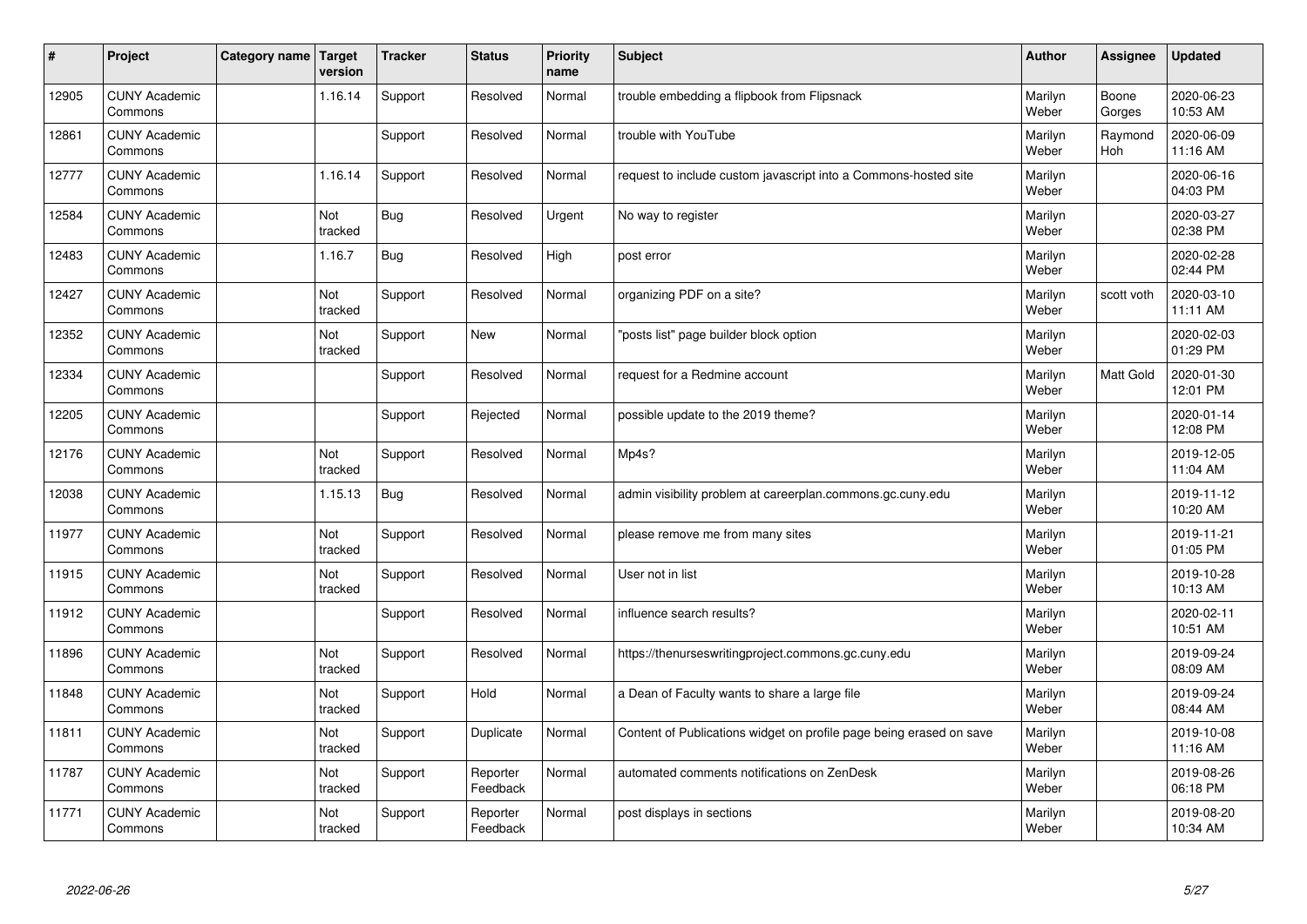| #     | Project                         | Category name   Target | version        | <b>Tracker</b> | <b>Status</b>        | <b>Priority</b><br>name | <b>Subject</b>                                                                                         | <b>Author</b>    | Assignee              | <b>Updated</b>         |
|-------|---------------------------------|------------------------|----------------|----------------|----------------------|-------------------------|--------------------------------------------------------------------------------------------------------|------------------|-----------------------|------------------------|
| 11665 | <b>CUNY Academic</b><br>Commons |                        |                | Support        | Resolved             | Immediate               | "My Groups" conflating two groups                                                                      | Marilyn<br>Weber |                       | 2019-07-24<br>10:43 PM |
| 11650 | <b>CUNY Academic</b><br>Commons |                        | Not<br>tracked | Support        | Resolved             | Normal                  | https://commons.gc.cuny.edu/groups/introduction-to-literary-studies-engl<br>ish-252-at-hunter-college/ | Marilyn<br>Weber |                       | 2019-07-18<br>02:28 PM |
| 11647 | <b>CUNY Academic</b><br>Commons |                        | 1.15.6         | Support        | Resolved             | Normal                  | <b>Tribulant Newsletters update</b>                                                                    | Marilyn<br>Weber |                       | 2019-07-18<br>02:27 PM |
| 11609 | <b>CUNY Academic</b><br>Commons |                        | 1.15.5         | Support        | Resolved             | Normal                  | Mixed Content flag                                                                                     | Marilyn<br>Weber |                       | 2019-06-27<br>06:54 PM |
| 11519 | <b>CUNY Academic</b><br>Commons |                        | Not<br>tracked | Support        | Assigned             | Normal                  | comment option not appearing                                                                           | Marilyn<br>Weber |                       | 2019-09-24<br>10:28 AM |
| 11509 | <b>CUNY Academic</b><br>Commons |                        | Not<br>tracked | Support        | Reporter<br>Feedback | Normal                  | deleted Page causing a Menu problem?                                                                   | Marilyn<br>Weber |                       | 2019-06-04<br>09:54 AM |
| 11483 | <b>CUNY Academic</b><br>Commons |                        | 1.15.2         | <b>Bug</b>     | Resolved             | Normal                  | 'Add New user" not working                                                                             | Marilyn<br>Weber |                       | 2019-05-21<br>02:26 PM |
| 11267 | <b>CUNY Academic</b><br>Commons |                        |                | Support        | Rejected             | Normal                  | signing up with a nonCUNY signup code from the Register page                                           | Marilyn<br>Weber |                       | 2019-03-26<br>03:00 PM |
| 11233 | <b>CUNY Academic</b><br>Commons |                        | 1.14.9         | Support        | Resolved             | Normal                  | Hotjar?                                                                                                | Marilyn<br>Weber |                       | 2019-03-26<br>12:10 PM |
| 11225 | <b>CUNY Academic</b><br>Commons |                        | Not<br>tracked | Support        | Resolved             | Normal                  | bulk upload?                                                                                           | Marilyn<br>Weber |                       | 2019-09-18<br>10:31 AM |
| 11198 | <b>CUNY Academic</b><br>Commons |                        | Not<br>tracked | Support        | Resolved             | Normal                  | former CUNY employee                                                                                   | Marilyn<br>Weber |                       | 2019-03-07<br>02:21 PM |
| 11149 | <b>CUNY Academic</b><br>Commons |                        | Not<br>tracked | Support        | Reporter<br>Feedback | Normal                  | comments getting blocked                                                                               | Marilyn<br>Weber | Raymond<br><b>Hoh</b> | 2019-03-26<br>11:40 AM |
| 11031 | <b>CUNY Academic</b><br>Commons |                        | Not<br>tracked | Support        | Resolved             | Normal                  | new group with seemingly old topics                                                                    | Marilyn<br>Weber |                       | 2019-02-11<br>12:17 PM |
| 11017 | <b>CUNY Academic</b><br>Commons |                        | Not<br>tracked | Support        | Resolved             | Normal                  | site didn't save?                                                                                      | Marilyn<br>Weber |                       | 2019-01-25<br>03:47 PM |
| 11003 | <b>CUNY Academic</b><br>Commons |                        | Not<br>tracked | Support        | Resolved             | Normal                  | user email change                                                                                      | Marilyn<br>Weber |                       | 2019-01-24<br>02:50 PM |
| 11002 | <b>CUNY Academic</b><br>Commons |                        | Not<br>tracked | Support        | Resolved             | Normal                  | open link in a new tab not working                                                                     | Marilyn<br>Weber |                       | 2019-06-03<br>07:57 PM |
| 10986 | <b>CUNY Academic</b><br>Commons |                        | Not<br>tracked | Support        | Resolved             | Normal                  | PDF embedder provoking error                                                                           | Marilyn<br>Weber |                       | 2019-03-29<br>04:28 PM |
| 10932 | <b>CUNY Academic</b><br>Commons |                        |                | Support        | Resolved             | Normal                  | add me as admin to meenaalexander.com                                                                  | Marilyn<br>Weber | Matt Gold             | 2019-01-09<br>02:12 PM |
| 10850 | <b>CUNY Academic</b><br>Commons |                        |                | Support        | Rejected             | Normal                  | Gravity form being resent                                                                              | Marilyn<br>Weber |                       | 2018-12-20<br>10:18 PM |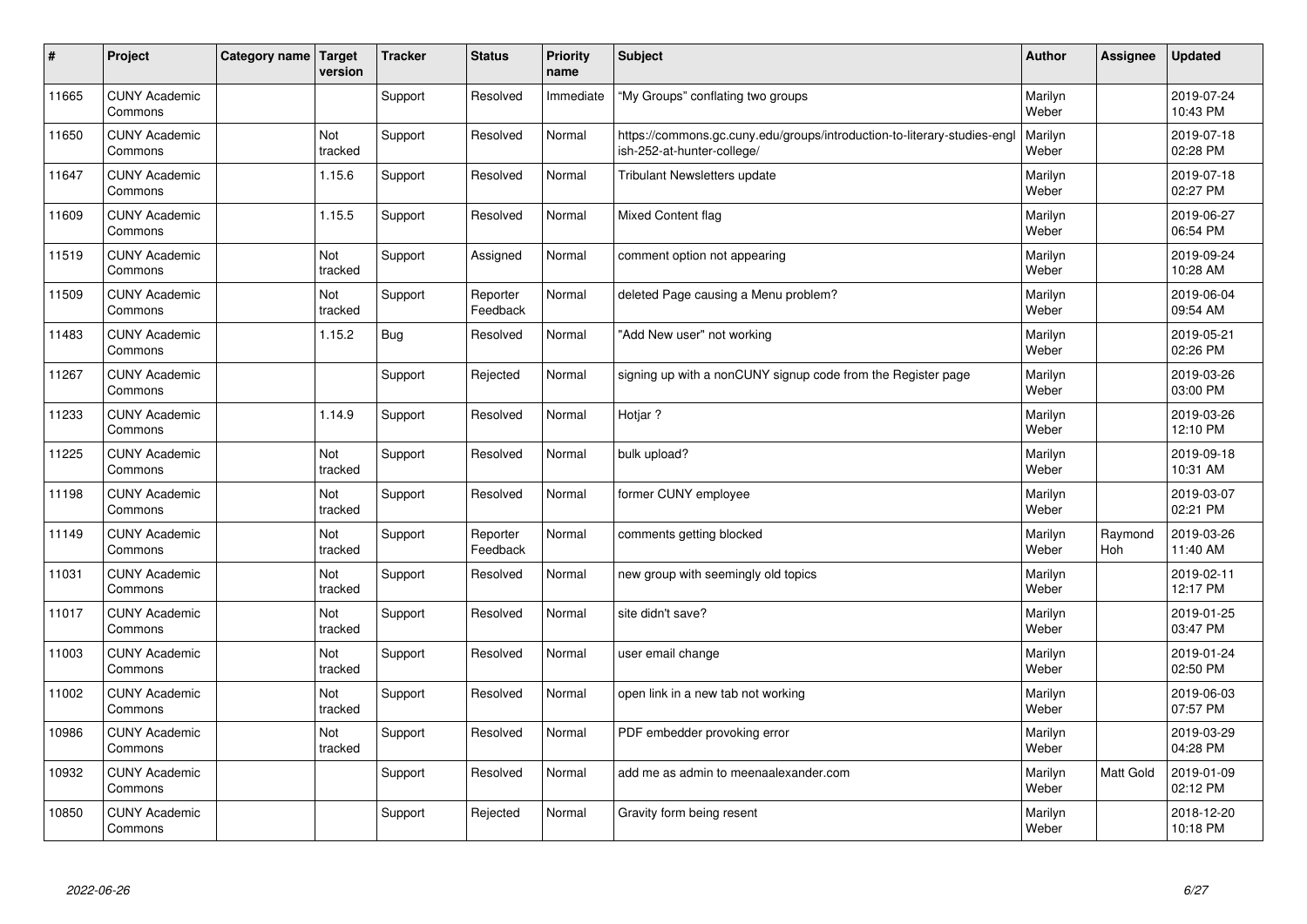| $\sharp$ | Project                         | Category name   Target | version        | <b>Tracker</b> | <b>Status</b>        | <b>Priority</b><br>name | <b>Subject</b>                                     | <b>Author</b>    | <b>Assignee</b>  | <b>Updated</b>         |
|----------|---------------------------------|------------------------|----------------|----------------|----------------------|-------------------------|----------------------------------------------------|------------------|------------------|------------------------|
| 10838    | <b>CUNY Academic</b><br>Commons |                        | 1.15.3         | Support        | Rejected             | Normal                  | two plugin/theme requests from a digital fellow    | Marilyn<br>Weber |                  | 2019-06-11<br>10:31 AM |
| 10820    | <b>CUNY Academic</b><br>Commons |                        | Not<br>tracked | Support        | Resolved             | Normal                  | retrieve deleted pages/posts                       | Marilyn<br>Weber |                  | 2018-12-13<br>06:33 PM |
| 10657    | <b>CUNY Academic</b><br>Commons |                        | Not<br>tracked | Support        | Reporter<br>Feedback | Normal                  | child theme problems                               | Marilyn<br>Weber |                  | 2018-11-08<br>01:19 PM |
| 10571    | <b>CUNY Academic</b><br>Commons |                        | Not<br>tracked | Support        | Abandoned            | Normal                  | newsletter queue problem                           | Marilyn<br>Weber |                  | 2018-12-10<br>03:58 PM |
| 10562    | <b>CUNY Academic</b><br>Commons |                        |                | Bug            | Rejected             | Normal                  | Commons is down                                    | Marilyn<br>Weber |                  | 2018-10-23<br>10:49 AM |
| 10537    | <b>CUNY Academic</b><br>Commons |                        | Not<br>tracked | Bug            | Resolved             | Normal                  | jpegs not showing                                  | Marilyn<br>Weber |                  | 2018-10-23<br>10:51 AM |
| 10440    | <b>CUNY Academic</b><br>Commons |                        | Not<br>tracked | Support        | Resolved             | Normal                  | Acert post problem                                 | Marilyn<br>Weber |                  | 2018-12-10<br>03:57 PM |
| 10407    | <b>CUNY Academic</b><br>Commons |                        | Not<br>tracked | Support        | Resolved             | Normal                  | toolbar problem                                    | Marilyn<br>Weber | Boone<br>Gorges  | 2018-10-23<br>10:52 AM |
| 10298    | <b>CUNY Academic</b><br>Commons |                        | Not<br>tracked | Support        | Resolved             | Normal                  | RSS feed to itunes problem                         | Marilyn<br>Weber |                  | 2018-12-10<br>03:57 PM |
| 10266    | <b>CUNY Academic</b><br>Commons |                        |                | Support        | Resolved             | Normal                  | GC email change requested                          | Marilyn<br>Weber | Matt Gold        | 2018-08-30<br>03:07 PM |
| 10260    | <b>CUNY Academic</b><br>Commons |                        |                | Bug            | Rejected             | Normal                  | bad activation email                               | Marilyn<br>Weber |                  | 2018-08-30<br>01:25 PM |
| 10256    | <b>CUNY Academic</b><br>Commons |                        |                | Support        | Resolved             | Normal                  | email change requested                             | Marilyn<br>Weber | Matt Gold        | 2018-08-29<br>02:52 PM |
| 10239    | <b>CUNY Academic</b><br>Commons |                        | Not<br>tracked | Support        | Resolved             | Normal                  | musicroombooking.commons.gc.cuny.edu               | Marilyn<br>Weber |                  | 2018-08-29<br>03:06 PM |
| 10227    | <b>CUNY Academic</b><br>Commons |                        |                | Support        | Resolved             | Normal                  | user incorrectly entered her email address         | Marilyn<br>Weber | <b>Matt Gold</b> | 2018-08-26<br>08:55 PM |
| 10101    | <b>CUNY Academic</b><br>Commons |                        | 1.13.7         | Bug            | Resolved             | Normal                  | URL changes within Manage section of groups        | Marilyn<br>Weber |                  | 2018-08-03<br>01:54 PM |
| 10035    | <b>CUNY Academic</b><br>Commons |                        | Not<br>tracked | <b>Bug</b>     | Resolved             | Normal                  | Reconnecting user to site                          | Marilyn<br>Weber |                  | 2018-07-23<br>11:55 AM |
| 9992     | <b>CUNY Academic</b><br>Commons |                        | 1.13.6         | Bug            | Resolved             | Normal                  | ACERT website down again                           | Marilyn<br>Weber |                  | 2018-07-10<br>12:15 PM |
| 9949     | <b>CUNY Academic</b><br>Commons |                        | 1.13.4         | Support        | Resolved             | Normal                  | raise storage space limit?                         | Marilyn<br>Weber | Boone<br>Gorges  | 2018-06-26<br>12:00 PM |
| 9919     | <b>CUNY Academic</b><br>Commons |                        | Not<br>tracked | Bug            | Resolved             | Normal                  | admin of https://sphcurriculum.commons.gc.cuny.edu | Marilyn<br>Weber |                  | 2018-06-12<br>09:37 PM |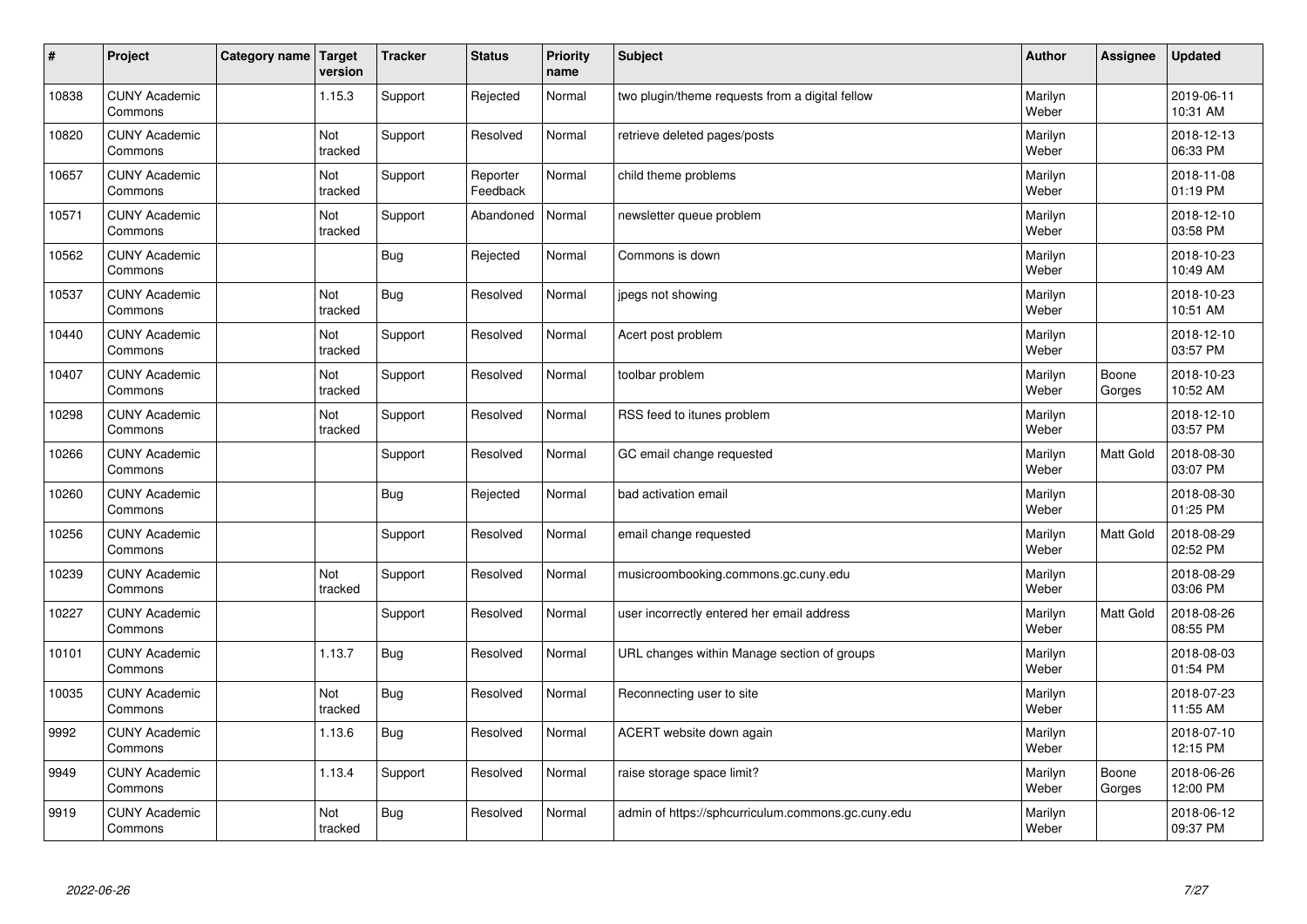| #    | Project                         | Category name   Target | version           | <b>Tracker</b> | <b>Status</b>        | <b>Priority</b><br>name | <b>Subject</b>                                       | <b>Author</b>    | Assignee              | <b>Updated</b>         |
|------|---------------------------------|------------------------|-------------------|----------------|----------------------|-------------------------|------------------------------------------------------|------------------|-----------------------|------------------------|
| 9889 | <b>CUNY Academic</b><br>Commons |                        | Not<br>tracked    | Support        | Resolved             | Normal                  | remove comments from activity feed?                  | Marilyn<br>Weber |                       | 2018-12-10<br>03:53 PM |
| 9885 | <b>CUNY Academic</b><br>Commons |                        |                   | Support        | Rejected             | Normal                  | Publications field problem                           | Marilyn<br>Weber |                       | 2018-06-06<br>01:18 PM |
| 9834 | <b>CUNY Academic</b><br>Commons |                        |                   | Support        | Duplicate            | Normal                  | add a "like" function                                | Marilyn<br>Weber |                       | 2018-05-25<br>10:38 AM |
| 9780 | <b>CUNY Academic</b><br>Commons |                        | Not<br>tracked    | Support        | Resolved             | Normal                  | remove the phone number on this profile?             | Marilyn<br>Weber |                       | 2018-05-15<br>10:35 AM |
| 9768 | <b>CUNY Academic</b><br>Commons |                        | 1.13.2            | Bug            | Resolved             | High                    | search function on the Directory page                | Marilyn<br>Weber | Boone<br>Gorges       | 2018-05-14<br>08:45 PM |
| 9725 | <b>CUNY Academic</b><br>Commons |                        | Not<br>tracked    | Support        | Resolved             | Normal                  | problems with deleting a site                        | Marilyn<br>Weber |                       | 2018-05-07<br>10:24 PM |
| 9684 | <b>CUNY Academic</b><br>Commons |                        |                   | Support        | Rejected             | Normal                  | SEO cleanup for newlaborforum.cuny.edu               | Marilyn<br>Weber |                       | 2018-04-30<br>10:29 AM |
| 9604 | <b>CUNY Academic</b><br>Commons |                        | Not<br>tracked    | Support        | Resolved             | Normal                  | I (Marilyn) can only log into cdev as teststudent    | Marilyn<br>Weber |                       | 2018-04-21<br>10:20 AM |
| 9587 | <b>CUNY Academic</b><br>Commons |                        |                   | Support        | Rejected             | Normal                  | possible request for the "PDF Poster" plugin         | Marilyn<br>Weber |                       | 2018-04-24<br>10:52 AM |
| 9535 | <b>CUNY Academic</b><br>Commons |                        | Not<br>tracked    | Support        | Resolved             | Normal                  | admin for https://video.commons.gc.cuny.edu/?        | Marilyn<br>Weber | <b>Matt Gold</b>      | 2018-04-13<br>05:06 PM |
| 9518 | <b>CUNY Academic</b><br>Commons |                        | Not<br>tracked    | Support        | Rejected             | Normal                  | problems with site on Internet Explorer              | Marilyn<br>Weber | Raymond<br><b>Hoh</b> | 2019-03-11<br>11:18 PM |
| 9470 | <b>CUNY Academic</b><br>Commons |                        |                   | <b>Bug</b>     | Resolved             | Normal                  | Users not appearing via "Add New"                    | Marilyn<br>Weber |                       | 2018-03-22<br>07:44 PM |
| 9355 | <b>CUNY Academic</b><br>Commons |                        | Not<br>tracked    | Support        | Resolved             | Normal                  | 14gb of video?                                       | Marilyn<br>Weber |                       | 2018-03-13<br>11:56 AM |
| 9276 | <b>CUNY Academic</b><br>Commons |                        |                   | <b>Bug</b>     | Resolved             | High                    | problem adding a member to a group - wrong username? | Marilyn<br>Weber |                       | 2018-02-25<br>12:47 PM |
| 9275 | <b>CUNY Academic</b><br>Commons |                        |                   | Support        | Rejected             | Normal                  | soft chalk page?                                     | Marilyn<br>Weber | Boone<br>Gorges       | 2018-04-09<br>10:37 AM |
| 9223 | <b>CUNY Academic</b><br>Commons |                        | Not<br>tracked    | Support        | Resolved             | Normal                  | moving wordpress sites                               | Marilyn<br>Weber |                       | 2018-02-18<br>08:44 PM |
| 9207 | <b>CUNY Academic</b><br>Commons |                        | Future<br>release | Support        | Reporter<br>Feedback | Normal                  | display dashboards made in Tableau?                  | Marilyn<br>Weber | Boone<br>Gorges       | 2018-04-10<br>10:42 AM |
| 9133 | <b>CUNY Academic</b><br>Commons |                        |                   | Support        | Duplicate            | Normal                  | webrecorder.io                                       | Marilyn<br>Weber |                       | 2018-01-29<br>10:34 AM |
| 9131 | <b>CUNY Academic</b><br>Commons |                        |                   | Support        | Resolved             | Normal                  | webrecorder.io via Firefox                           | Marilyn<br>Weber |                       | 2018-01-29<br>11:11 AM |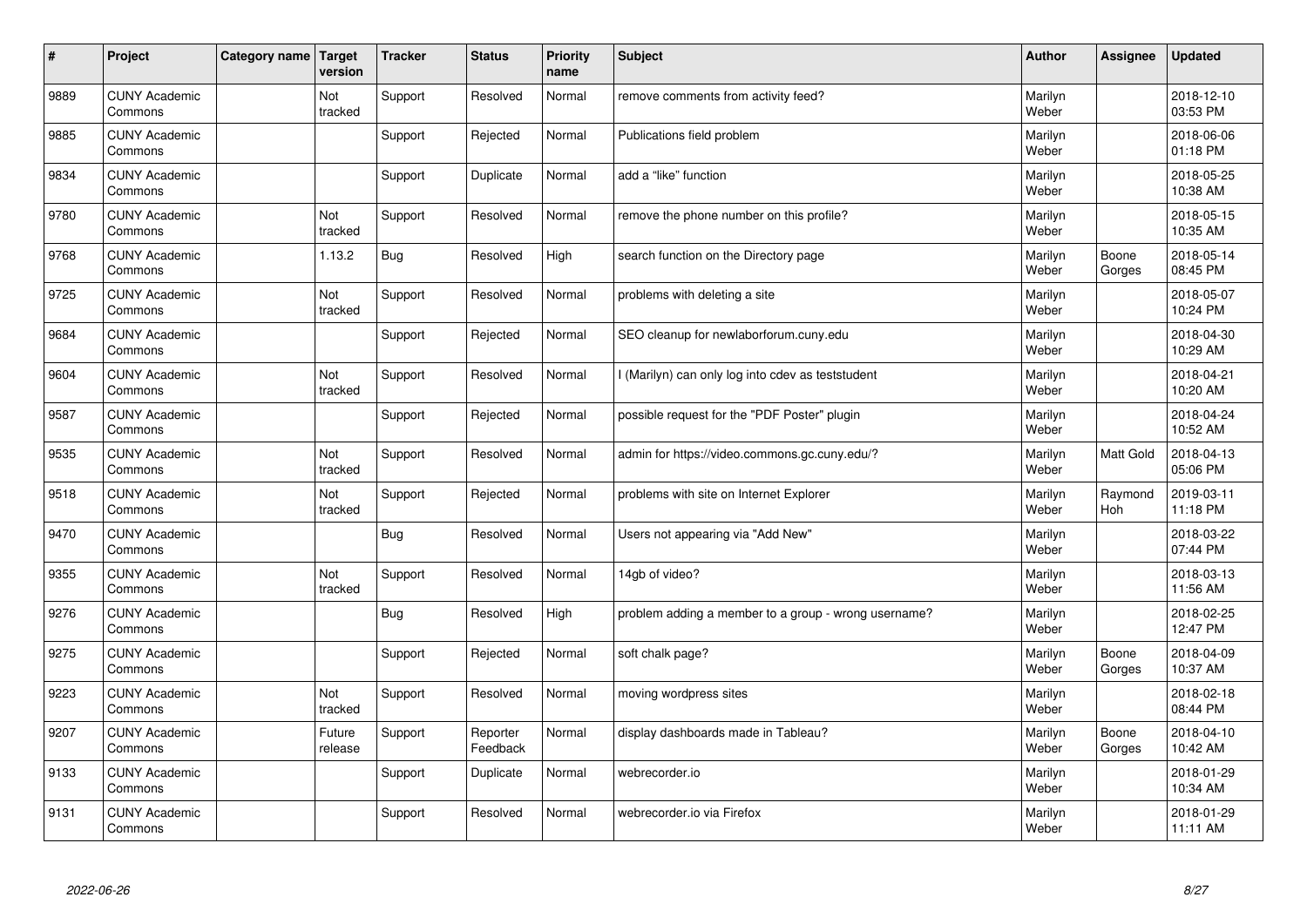| $\vert$ # | Project                         | Category name Target | version        | <b>Tracker</b>     | <b>Status</b> | <b>Priority</b><br>name | <b>Subject</b>                                     | <b>Author</b>    | <b>Assignee</b> | <b>Updated</b>         |
|-----------|---------------------------------|----------------------|----------------|--------------------|---------------|-------------------------|----------------------------------------------------|------------------|-----------------|------------------------|
| 9062      | <b>CUNY Academic</b><br>Commons |                      | Not<br>tracked | <b>Bug</b>         | Resolved      | Normal                  | re-add me as admin of https://commons.gc.cuny.edu/ | Marilyn<br>Weber |                 | 2018-01-08<br>12:03 PM |
| 9033      | <b>CUNY Academic</b><br>Commons |                      |                | Support            | Rejected      | Normal                  | Site search terms                                  | Marilyn<br>Weber |                 | 2017-12-22<br>01:10 PM |
| 8937      | <b>CUNY Academic</b><br>Commons |                      | Not<br>tracked | <b>Bug</b>         | Resolved      | Normal                  | videos gone                                        | Marilyn<br>Weber |                 | 2017-12-01<br>11:27 AM |
| 8882      | <b>CUNY Academic</b><br>Commons |                      | Not<br>tracked | Support            | Resolved      | Normal                  | question about search engines                      | Marilyn<br>Weber |                 | 2017-11-01<br>03:26 PM |
| 8873      | <b>CUNY Academic</b><br>Commons |                      | Not<br>tracked | Support            | Resolved      | Normal                  | maximum file upload size?                          | Marilyn<br>Weber |                 | 2017-10-30<br>11:23 AM |
| 8855      | <b>CUNY Academic</b><br>Commons |                      | Not<br>tracked | Support            | Resolved      | Normal                  | another email change request                       | Marilyn<br>Weber |                 | 2017-10-25<br>10:55 AM |
| 8848      | <b>CUNY Academic</b><br>Commons |                      | Not<br>tracked | Support            | Resolved      | Normal                  | email change request                               | Marilyn<br>Weber |                 | 2017-10-24<br>11:19 AM |
| 8768      | <b>CUNY Academic</b><br>Commons |                      | Not<br>tracked | Support            | Resolved      | Normal                  | unsafe redirect?                                   | Marilyn<br>Weber |                 | 2017-10-06<br>12:14 PM |
| 8729      | <b>CUNY Academic</b><br>Commons |                      | Not<br>tracked | Support            | Resolved      | Normal                  | email change                                       | Marilyn<br>Weber |                 | 2017-09-25<br>02:14 PM |
| 8726      | <b>CUNY Academic</b><br>Commons |                      |                | Support            | Resolved      | Normal                  | Redirect problem                                   | Marilyn<br>Weber |                 | 2017-09-21<br>12:14 PM |
| 8607      | <b>CUNY Academic</b><br>Commons |                      | Not<br>tracked | Support            | <b>New</b>    | Normal                  | Paypal?                                            | Marilyn<br>Weber | Matt Gold       | 2018-05-15<br>01:37 PM |
| 8553      | <b>CUNY Academic</b><br>Commons |                      | Not<br>tracked | Support            | Resolved      | Normal                  | storage limits?                                    | Marilyn<br>Weber |                 | 2017-08-18<br>04:36 PM |
| 8529      | <b>CUNY Academic</b><br>Commons |                      | Not<br>tracked | Support            | Resolved      | Normal                  | Iframe reqiest?                                    | Marilyn<br>Weber |                 | 2017-08-16<br>04:40 PM |
| 8471      | <b>CUNY Academic</b><br>Commons |                      | Not<br>tracked | Support            | Resolved      | Normal                  | admin at https://commons.gc.cuny.edu/              | Marilyn<br>Weber |                 | 2017-09-06<br>01:50 PM |
| 8464      | <b>CUNY Academic</b><br>Commons |                      | Not<br>tracked | Support            | Resolved      | Normal                  | WP UI                                              | Marilyn<br>Weber |                 | 2017-10-11<br>11:23 AM |
| 8459      | <b>CUNY Academic</b><br>Commons |                      | Not<br>tracked | Documentatio<br>n. | Resolved      | Normal                  | comprehensive list of plugins?                     | Marilyn<br>Weber |                 | 2017-10-11<br>11:24 AM |
| 8379      | <b>CUNY Academic</b><br>Commons |                      | Not<br>tracked | Support            | Resolved      | Normal                  | request for site build help                        | Marilyn<br>Weber |                 | 2017-07-01<br>10:48 AM |
| 8289      | <b>CUNY Academic</b><br>Commons |                      | Not<br>tracked | Support            | Resolved      | Normal                  | removing my access to sites                        | Marilyn<br>Weber | Luke<br>Waltzer | 2017-06-19<br>12:40 PM |
| 8259      | <b>CUNY Academic</b><br>Commons |                      | Not<br>tracked | <b>Bug</b>         | Resolved      | Normal                  | missing dashboard                                  | Marilyn<br>Weber |                 | 2017-11-15<br>01:28 PM |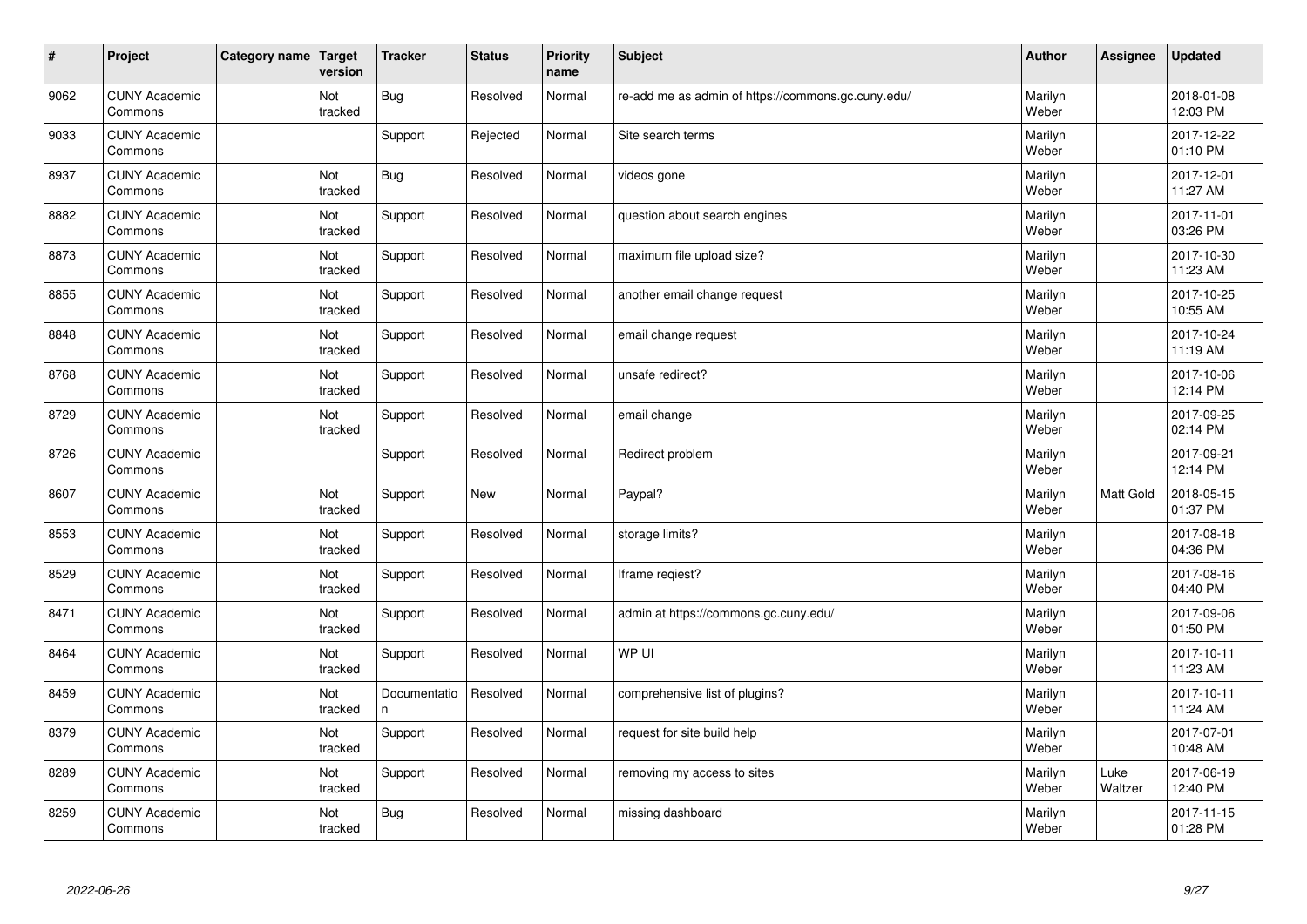| $\vert$ # | Project                         | Category name   Target | version               | <b>Tracker</b> | <b>Status</b> | <b>Priority</b><br>name | <b>Subject</b>                                  | <b>Author</b>    | Assignee            | <b>Updated</b>         |
|-----------|---------------------------------|------------------------|-----------------------|----------------|---------------|-------------------------|-------------------------------------------------|------------------|---------------------|------------------------|
| 8195      | <b>CUNY Academic</b><br>Commons |                        |                       | Support        | Rejected      | Normal                  | possible to make the Profile pic semi-hidden?   | Marilyn<br>Weber |                     | 2017-05-24<br>11:00 PM |
| 7972      | <b>CUNY Academic</b><br>Commons |                        | Not<br>tracked        | Support        | Resolved      | Normal                  | expand the memory limit for videos?             | Marilyn<br>Weber |                     | 2017-04-20<br>10:07 AM |
| 7803      | <b>CUNY Academic</b><br>Commons |                        |                       | Bug            | Resolved      | Normal                  | user email change                               | Marilyn<br>Weber |                     | 2017-03-16<br>11:58 AM |
| 7785      | <b>CUNY Academic</b><br>Commons |                        | <b>Not</b><br>tracked | Support        | Resolved      | Normal                  | ftp access or files?                            | Marilyn<br>Weber | Boone<br>Gorges     | 2017-03-13<br>02:34 PM |
| 7767      | <b>CUNY Academic</b><br>Commons |                        | Not<br>tracked        | <b>Bug</b>     | Resolved      | Normal                  | Site loading problems                           | Marilyn<br>Weber |                     | 2017-03-21<br>09:57 PM |
| 7724      | <b>CUNY Academic</b><br>Commons |                        | Not<br>tracked        | Support        | Abandoned     | Normal                  | User name confusion                             | Marilyn<br>Weber | Boone<br>Gorges     | 2017-11-15<br>11:12 AM |
| 7700      | <b>CUNY Academic</b><br>Commons |                        | Not<br>tracked        | Support        | Abandoned     | Normal                  | slow loading Page on site                       | Marilyn<br>Weber | Boone<br>Gorges     | 2017-11-15<br>11:02 AM |
| 7310      | <b>CUNY Academic</b><br>Commons |                        | 1.10.7                | <b>Bug</b>     | Resolved      | Normal                  | Friendship request mystery.                     | Marilyn<br>Weber | Boone<br>Gorges     | 2017-01-05<br>03:12 PM |
| 6866      | <b>CUNY Academic</b><br>Commons |                        | Not<br>tracked        | Support        | Resolved      | Normal                  | User would like to have her account deleted     | Marilyn<br>Weber | Matt Gold           | 2017-11-15<br>05:49 PM |
| 6812      | <b>CUNY Academic</b><br>Commons |                        | Not<br>tracked        | Support        | Resolved      | Normal                  | User cannot change email                        | Marilyn<br>Weber | <b>Matt Gold</b>    | 2016-12-01<br>06:24 PM |
| 6800      | <b>CUNY Academic</b><br>Commons |                        |                       | <b>Bug</b>     | Rejected      | Immediate               | Is something going on?                          | Marilyn<br>Weber |                     | 2016-11-18<br>04:40 PM |
| 6410      | <b>CUNY Academic</b><br>Commons |                        |                       | Bug            | Duplicate     | Immediate               | Cannot log in - gives privacy error             | Marilyn<br>Weber | Boone<br>Gorges     | 2016-10-24<br>10:01 AM |
| 6338      | <b>CUNY Academic</b><br>Commons |                        |                       | Bug            | Rejected      | Normal                  | Multiple email notifications for each blog post | Marilyn<br>Weber | Boone<br>Gorges     | 2016-10-18<br>08:45 PM |
| 6107      | <b>CUNY Academic</b><br>Commons |                        |                       | Bug            | Resolved      | High                    | site redirect?                                  | Marilyn<br>Weber | Boone<br>Gorges     | 2016-09-29<br>03:45 PM |
| 5844      | <b>CUNY Academic</b><br>Commons |                        | Not<br>tracked        | Support        | Resolved      | Normal                  | edit Host Files on Windows 10 problems          | Marilyn<br>Weber |                     | 2016-07-27<br>09:08 AM |
| 5834      | <b>CUNY Academic</b><br>Commons |                        |                       | Bug            | Resolved      | Normal                  | My access to cdev                               | Marilyn<br>Weber | Boone<br>Gorges     | 2016-07-25<br>03:12 PM |
| 5436      | <b>CUNY Academic</b><br>Commons |                        | Not<br>tracked        | <b>Bug</b>     | Resolved      | Normal                  | Trying to change email settings for             | Marilyn<br>Weber | Boone<br>Gorges     | 2016-04-21<br>10:12 PM |
| 5435      | <b>CUNY Academic</b><br>Commons |                        | Not<br>tracked        | <b>Bug</b>     | Resolved      | Urgent                  | Can't see the dashboard                         | Marilyn<br>Weber |                     | 2016-04-12<br>11:33 AM |
| 5396      | <b>CUNY Academic</b><br>Commons |                        |                       | Outreach       | Resolved      | Urgent                  | Add CUNY Central to the survey choices?         | Marilyn<br>Weber | Samantha<br>Raddatz | 2016-03-31<br>01:38 PM |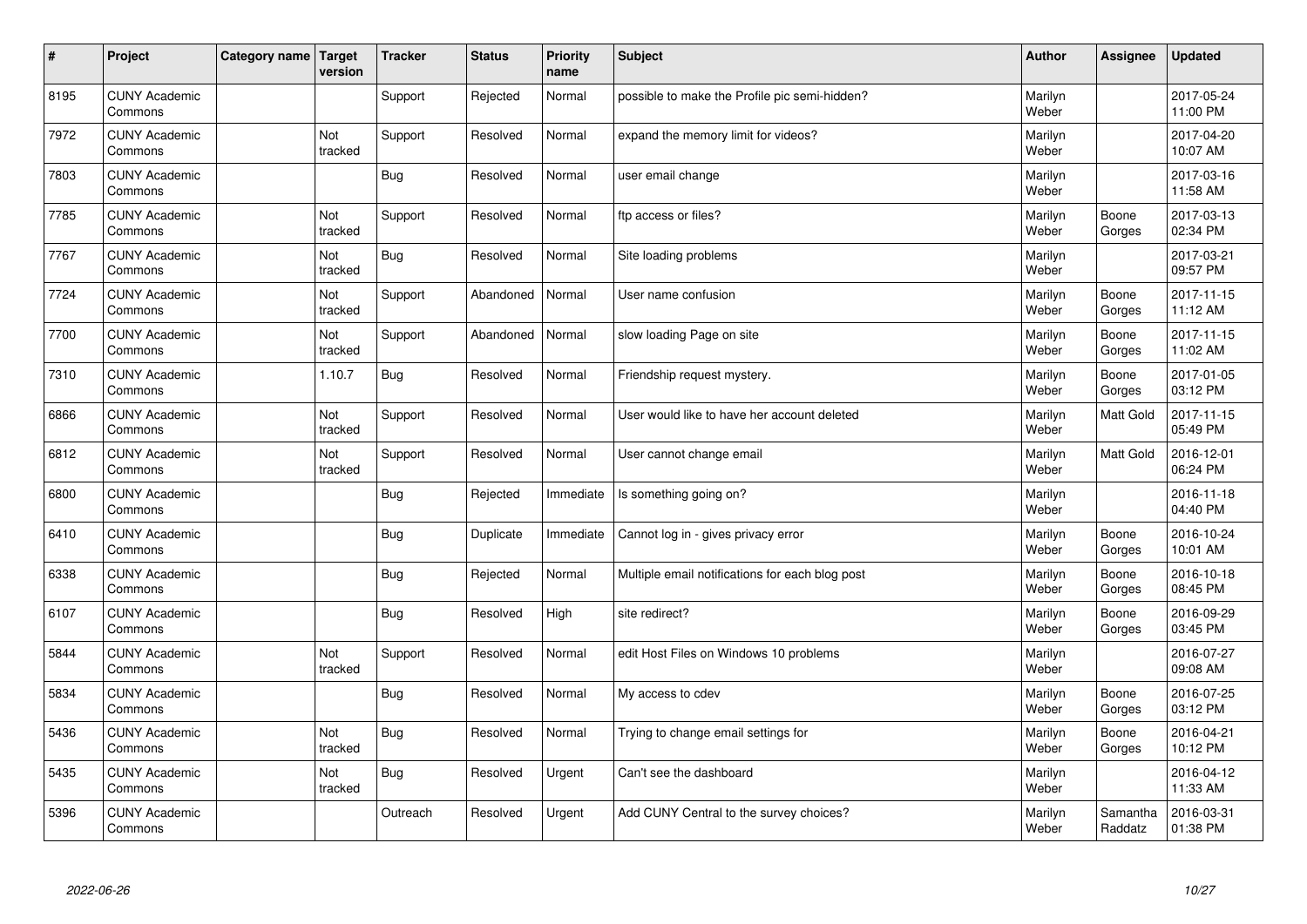| $\sharp$ | Project                         | Category name   Target       | version        | <b>Tracker</b> | <b>Status</b>        | <b>Priority</b><br>name | <b>Subject</b>                                                                          | <b>Author</b>    | Assignee         | <b>Updated</b>         |
|----------|---------------------------------|------------------------------|----------------|----------------|----------------------|-------------------------|-----------------------------------------------------------------------------------------|------------------|------------------|------------------------|
| 5319     | <b>CUNY Academic</b><br>Commons |                              | Not<br>tracked | Bug            | Resolved             | Normal                  | <b>Broken URL</b>                                                                       | Marilyn<br>Weber | Marilyn<br>Weber | 2017-11-15<br>05:46 PM |
| 5072     | <b>CUNY Academic</b><br>Commons |                              |                | Feature        | Duplicate            | Normal                  | redirect shortcode handler                                                              | Marilyn<br>Weber | Boone<br>Gorges  | 2016-01-07<br>12:34 PM |
| 5059     | <b>CUNY Academic</b><br>Commons |                              | Not<br>tracked | <b>Bug</b>     | Resolved             | Normal                  | Instagram embed?                                                                        | Marilyn<br>Weber |                  | 2016-01-26<br>12:05 AM |
| 4013     | <b>CUNY Academic</b><br>Commons |                              |                | Bug            | Duplicate            | Normal                  | Math question?                                                                          | Marilyn<br>Weber |                  | 2015-04-22<br>04:05 PM |
| 4012     | <b>CUNY Academic</b><br>Commons |                              | 1.7.20         | Bug            | Resolved             | Normal                  | Two users reporting same Forbidden 403 error message.                                   | Marilyn<br>Weber |                  | 2015-05-01<br>08:13 PM |
| 3674     | <b>CUNY Academic</b><br>Commons |                              |                | Bug            | Rejected             | Normal                  | CBox pagination issue with the Wiki                                                     | Marilyn<br>Weber |                  | 2014-11-20<br>05:03 PM |
| 3673     | <b>CUNY Academic</b><br>Commons |                              |                | Bug            | Rejected             | Normal                  | CBox pagination issue with the Wiki                                                     | Marilyn<br>Weber |                  | 2014-11-20<br>04:08 PM |
| 11294    | <b>CUNY Academic</b><br>Commons | Account<br>settings          | Not<br>tracked | Support        | Resolved             | Normal                  | student emqail change                                                                   | Marilyn<br>Weber | Matt Gold        | 2019-04-07<br>09:11 PM |
| 9928     | <b>CUNY Academic</b><br>Commons | Account<br>settings          |                | Support        | Resolved             | Normal                  | email change request from former student                                                | Marilyn<br>Weber | <b>Matt Gold</b> | 2018-06-14<br>10:20 AM |
| 9823     | <b>CUNY Academic</b><br>Commons | Account<br>settings          | Not<br>tracked | Support        | Resolved             | Normal                  | email change                                                                            | Marilyn<br>Weber | Matt Gold        | 2018-05-23<br>01:58 PM |
| 9659     | <b>CUNY Academic</b><br>Commons | Account<br>settings          |                | Support        | Resolved             | Normal                  | user email change                                                                       | Marilyn<br>Weber | <b>Matt Gold</b> | 2018-04-24<br>12:08 PM |
| 9477     | <b>CUNY Academic</b><br>Commons | Account<br>settings          |                | Support        | Resolved             | Normal                  | email change request                                                                    | Marilyn<br>Weber | Matt Gold        | 2018-03-24<br>08:53 AM |
| 6899     | <b>CUNY Academic</b><br>Commons | Account<br>settings          | Not<br>tracked | Support        | Resolved             | Normal                  | New user has misspelled her own name                                                    | Marilyn<br>Weber | Boone<br>Gorges  | 2016-12-01<br>05:10 PM |
| 6175     | <b>CUNY Academic</b><br>Commons | Account<br>settings          |                | Support        | Resolved             | Normal                  | Email address (user cannot access old)                                                  | Marilyn<br>Weber | <b>Matt Gold</b> | 2016-11-29<br>06:31 PM |
| 11029    | <b>CUNY Academic</b><br>Commons | Authentication               | 1.14.9         | Support        | Resolved             | Normal                  | Sujatha Fernandes cannot edit her site                                                  | Marilyn<br>Weber | Raymond<br>Hoh   | 2019-03-26<br>12:10 PM |
| 15211    | <b>CUNY Academic</b><br>Commons | <b>Blogs</b><br>(BuddyPress) | 1.19.2         | Support        | Resolved             | Normal                  | No good error reporting for already-used domain name when creating a<br>site in Firefox | Marilyn<br>Weber | Boone<br>Gorges  | 2022-01-25<br>11:33 AM |
| 12350    | <b>CUNY Academic</b><br>Commons | <b>Blogs</b><br>(BuddyPress) | Not<br>tracked | Support        | Reporter<br>Feedback | Normal                  | URL creation problem                                                                    | Marilyn<br>Weber |                  | 2020-02-03<br>11:27 AM |
| 12190    | <b>CUNY Academic</b><br>Commons | <b>Blogs</b><br>(BuddyPress) | Not<br>tracked | Support        | Resolved             | Normal                  | Site avatar in directory is not what user expects                                       | Marilyn<br>Weber |                  | 2019-12-12<br>08:51 PM |
| 12156    | <b>CUNY Academic</b><br>Commons | Blogs<br>(BuddyPress)        | Not<br>tracked | Support        | Resolved             | Normal                  | My Sites list (Commons Profile or Sites directory) doesn't match toolbar<br>dropdown    | Marilyn<br>Weber |                  | 2019-12-11<br>10:20 AM |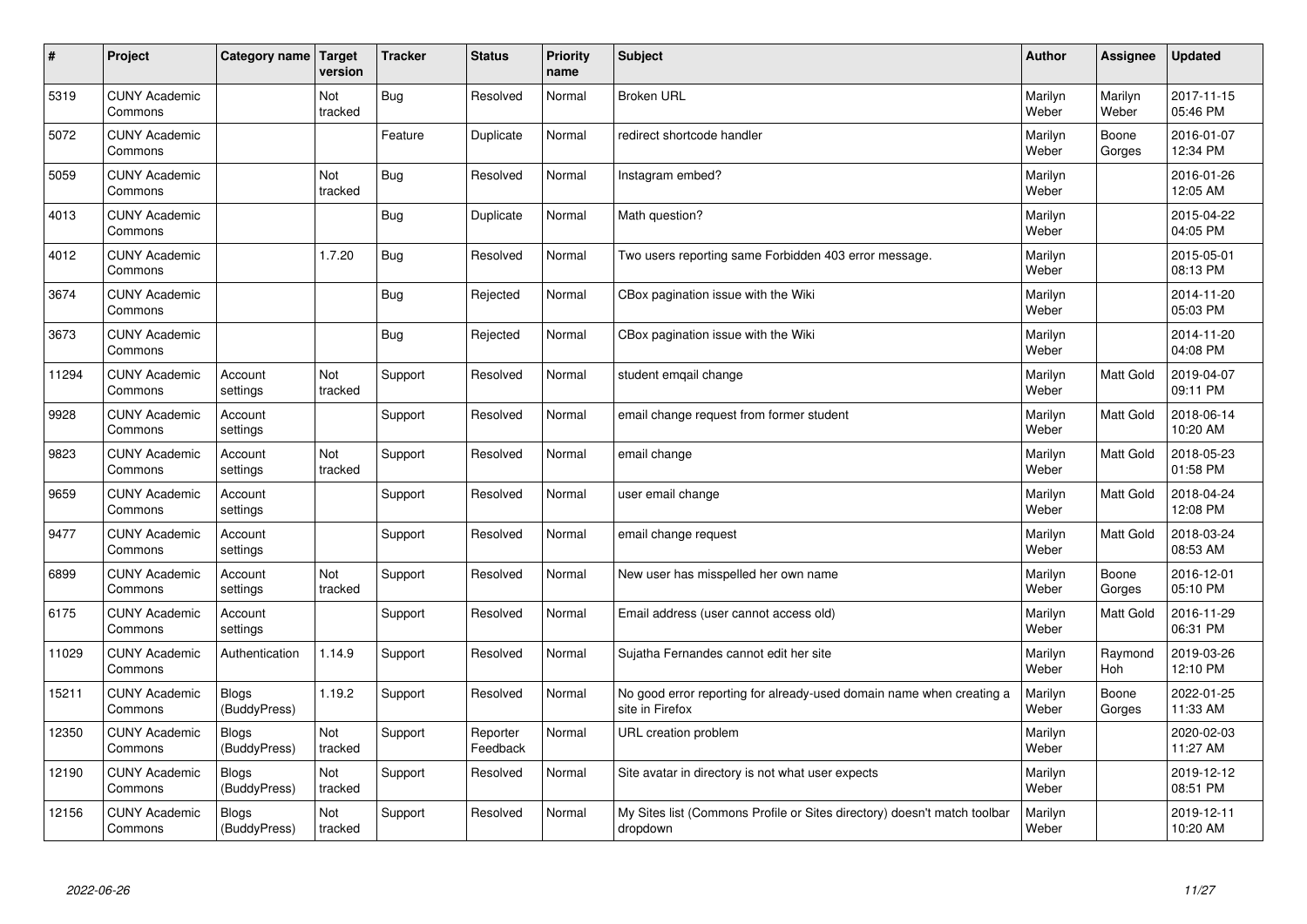| $\sharp$ | Project                         | Category name   Target       | version        | <b>Tracker</b> | <b>Status</b> | <b>Priority</b><br>name | <b>Subject</b>                                             | <b>Author</b>    | Assignee         | <b>Updated</b>         |
|----------|---------------------------------|------------------------------|----------------|----------------|---------------|-------------------------|------------------------------------------------------------|------------------|------------------|------------------------|
| 6857     | <b>CUNY Academic</b><br>Commons | <b>Blogs</b><br>(BuddyPress) | Not<br>tracked | Support        | Resolved      | Normal                  | Committee on Religion website                              | Marilyn<br>Weber | Boone<br>Gorges  | 2017-08-17<br>10:24 AM |
| 5799     | <b>CUNY Academic</b><br>Commons | Blogs<br>(BuddyPress)        | Not<br>tracked | Feature        | Resolved      | Normal                  | removing one's own access to sites?                        | Marilyn<br>Weber | Boone<br>Gorges  | 2016-07-26<br>01:55 PM |
| 4834     | <b>CUNY Academic</b><br>Commons | <b>Blogs</b><br>(BuddyPress) |                | Bug            | Resolved      | Normal                  | Admin invite problem                                       | Marilyn<br>Weber | Boone<br>Gorges  | 2015-11-13<br>12:25 PM |
| 12165    | <b>CUNY Academic</b><br>Commons | <b>BuddyPress</b><br>(misc)  | Not<br>tracked | Support        | Resolved      | Normal                  | two reports of Profile problems                            | Marilyn<br>Weber | Boone<br>Gorges  | 2019-12-04<br>05:06 PM |
| 11448    | <b>CUNY Academic</b><br>Commons | <b>BuddyPress</b><br>(misc)  | 1.15.1         | Support        | Resolved      | Normal                  | sole administrator listed on sites is not an admin at all? | Marilyn<br>Weber | Raymond<br>Hoh   | 2019-05-14<br>11:15 AM |
| 3417     | <b>CUNY Academic</b><br>Commons | <b>BuddyPress</b><br>(misc)  | Not<br>tracked | Bug            | Rejected      | High                    | copying two commons groups                                 | Marilyn<br>Weber | Marilyn<br>Weber | 2014-11-05<br>09:56 AM |
| 2994     | <b>CUNY Academic</b><br>Commons | <b>BuddyPress</b><br>(misc)  | 1.5.16         | Bug            | Resolved      | High                    | "My forums" link gives "page not found" error              | Marilyn<br>Weber | Boone<br>Gorges  | 2014-01-29<br>03:44 PM |
| 11091    | <b>CUNY Academic</b><br>Commons | <b>BuddyPress</b><br>Docs    | 1.14.7         | Support        | Resolved      | Normal                  | word limit for comments on a group doc?                    | Marilyn<br>Weber |                  | 2019-02-26<br>02:04 PM |
| 4734     | <b>CUNY Academic</b><br>Commons | <b>BuddyPress</b><br>Docs    | 1.8.13         | Bug            | Resolved      | High                    | Problems with "Create New Doc"                             | Marilyn<br>Weber | Boone<br>Gorges  | 2015-10-09<br>07:53 AM |
| 10606    | <b>CUNY Academic</b><br>Commons | cdev.gc.cuny.ed<br>u.        | Not<br>tracked | Support        | Resolved      | Normal                  | problems with testing environment                          | Marilyn<br>Weber |                  | 2018-11-02<br>10:27 AM |
| 12515    | <b>CUNY Academic</b><br>Commons | cuny.is                      | 1.16.7         | Support        | Resolved      | Normal                  | AJAX actions on cuny is admin page are failing             | Marilyn<br>Weber |                  | 2020-03-10<br>11:57 AM |
| 9886     | <b>CUNY Academic</b><br>Commons | cuny.is                      | Not<br>tracked | Support        | Resolved      | Normal                  | cuny.is SSL                                                | Marilyn<br>Weber |                  | 2018-10-26<br>02:07 PM |
| 8878     | <b>CUNY Academic</b><br>Commons | cuny.is                      | Not<br>tracked | Bug            | Resolved      | Urgent                  | cuny is site link won't work                               | Marilyn<br>Weber | Boone<br>Gorges  | 2017-11-01<br>03:06 PM |
| 6118     | <b>CUNY Academic</b><br>Commons | cuny.is                      |                | Feature        | Resolved      | Normal                  | Cuny. Is request from Javier Otero Peña                    | Marilyn<br>Weber | Sarah<br>Morgano | 2016-10-04<br>07:02 PM |
| 4496     | <b>CUNY Academic</b><br>Commons | cuny.is                      | 1.8.9          | <b>Bug</b>     | Resolved      | Normal                  | Quick links broken?                                        | Marilyn<br>Weber | Boone<br>Gorges  | 2015-08-28<br>10:39 AM |
| 3029     | <b>CUNY Academic</b><br>Commons | cuny.is                      | Not<br>tracked | Support        | Resolved      | Normal                  | shortlink request                                          | Marilyn<br>Weber | Boone<br>Gorges  | 2014-02-12<br>10:03 AM |
| 10176    | <b>CUNY Academic</b><br>Commons | Documentation                | Not<br>tracked | Bug            | Resolved      | Normal                  | domain mapping requests                                    | Marilyn<br>Weber | scott voth       | 2018-08-29<br>05:30 PM |
| 3138     | <b>CUNY Academic</b><br>Commons | Documentation                | Not<br>tracked | Bug            | Resolved      | Normal                  | Codex documentation                                        | Marilyn<br>Weber | scott voth       | 2016-03-04<br>08:49 AM |
| 14344    | <b>CUNY Academic</b><br>Commons | Domain<br>Mapping            | Not<br>tracked | Support        | Resolved      | Normal                  | arabstages.org site down                                   | Marilyn<br>Weber | Raymond<br>Hoh   | 2021-04-19<br>01:42 PM |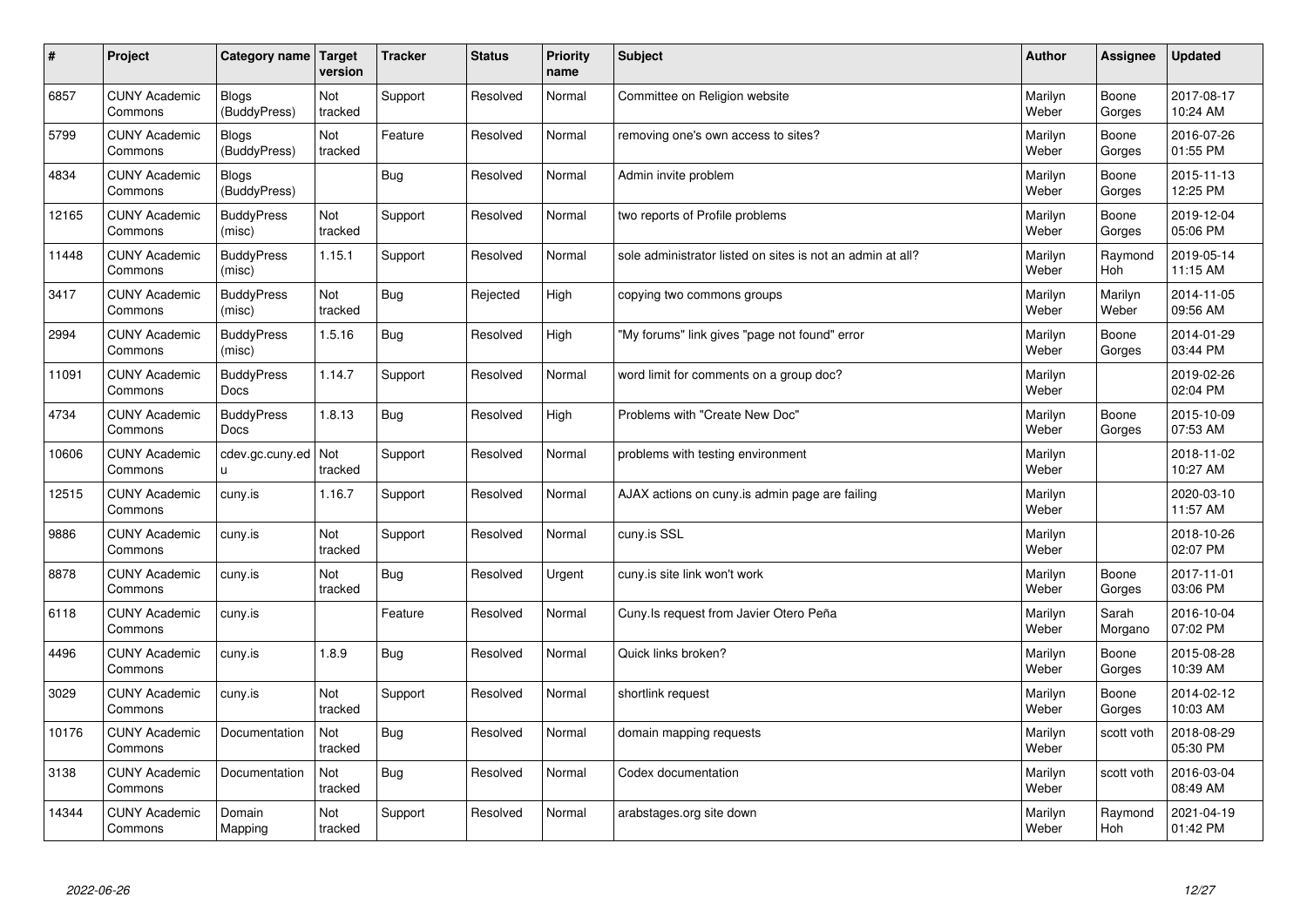| $\pmb{\sharp}$ | Project                         | Category name                 | Target<br>version     | <b>Tracker</b> | <b>Status</b>        | <b>Priority</b><br>name | <b>Subject</b>                                                                           | <b>Author</b>    | Assignee              | <b>Updated</b>         |
|----------------|---------------------------------|-------------------------------|-----------------------|----------------|----------------------|-------------------------|------------------------------------------------------------------------------------------|------------------|-----------------------|------------------------|
| 13768          | <b>CUNY Academic</b><br>Commons | Domain<br>Mapping             | Not<br>tracked        | Bug            | Resolved             | Normal                  | patricksweeney.commons.gc.cuny.edu down                                                  | Marilyn<br>Weber | Raymond<br><b>Hoh</b> | 2021-01-12<br>10:47 AM |
| 13085          | <b>CUNY Academic</b><br>Commons | Domain<br>Mapping             | Not<br>tracked        | Support        | Resolved             | Normal                  | domain mapping request                                                                   | Marilyn<br>Weber | <b>Matt Gold</b>      | 2020-07-28<br>03:33 PM |
| 9828           | <b>CUNY Academic</b><br>Commons | Domain<br>Mapping             | 1.13.3                | <b>Bug</b>     | Resolved             | High                    | redirecting problem                                                                      | Marilyn<br>Weber | Raymond<br><b>Hoh</b> | 2018-05-24<br>02:39 PM |
| 7995           | <b>CUNY Academic</b><br>Commons | Domain<br>Mapping             | <b>Not</b><br>tracked | <b>Bug</b>     | Resolved             | Urgent                  | http://on.socialpaper.gc.cuny.edu down?                                                  | Marilyn<br>Weber |                       | 2017-04-21<br>11:07 AM |
| 11971          | <b>CUNY Academic</b><br>Commons | Email<br>Notifications        | Future<br>release     | Bug            | Reporter<br>Feedback | Low                     | Pictures obscured in emailed post notifications                                          | Marilyn<br>Weber | Raymond<br>Hoh        | 2019-11-21<br>01:14 PM |
| 10245          | <b>CUNY Academic</b><br>Commons | Email<br>Notifications        | 1.13.8                | Support        | Resolved             | Urgent                  | Placeholders in action emails (activation, password reset) not being<br>properly swapped | Marilyn<br>Weber | Raymond<br><b>Hoh</b> | 2018-08-30<br>04:02 PM |
| 7376           | <b>CUNY Academic</b><br>Commons | Email<br>Notifications        |                       | <b>Bug</b>     | Rejected             | Normal                  | automatic forwarding of blog posts not working                                           | Marilyn<br>Weber | Boone<br>Gorges       | 2017-05-01<br>10:36 PM |
| 6818           | <b>CUNY Academic</b><br>Commons | Email<br><b>Notifications</b> | 1.10.3                | Support        | Resolved             | Normal                  | No more email notifications?                                                             | Marilyn<br>Weber |                       | 2016-11-22<br>02:51 PM |
| 5992           | <b>CUNY Academic</b><br>Commons | Email<br>Notifications        | Future<br>release     | Feature        | <b>New</b>           | Normal                  | Changing the From line of autogenerated blog emails                                      | Marilyn<br>Weber |                       | 2018-09-27<br>05:19 PM |
| 5991           | <b>CUNY Academic</b><br>Commons | Email<br>Notifications        | Future<br>release     | Support        | Resolved             | Normal                  | change format of autogenerated blog emails                                               | Marilyn<br>Weber | Paige<br>Dupont       | 2018-01-12<br>02:55 PM |
| 5448           | <b>CUNY Academic</b><br>Commons | Email<br>Notifications        | 1.10.2                | <b>Bug</b>     | Rejected             | Normal                  | garbled CAC activity digests                                                             | Marilyn<br>Weber | Raymond<br>Hoh        | 2016-11-20<br>02:38 AM |
| 14889          | <b>CUNY Academic</b><br>Commons | Events                        | 1.19.0                | Support        | Resolved             | Normal                  | events in group - can they be edited by all admins?                                      | Marilyn<br>Weber | Raymond<br>Hoh        | 2021-12-13<br>03:31 PM |
| 9154           | <b>CUNY Academic</b><br>Commons | Events                        | 1.12.8                | Bug            | Resolved             | Normal                  | problem with group calendar                                                              | Marilyn<br>Weber | Raymond<br>Hoh        | 2018-02-13<br>10:49 AM |
| 4962           | <b>CUNY Academic</b><br>Commons | Events                        | 1.8.18                | <b>Bug</b>     | Resolved             | High                    | Problems with text entry field in the Events Calendar                                    | Marilyn<br>Weber | Raymond<br>Hoh        | 2015-12-01<br>06:57 PM |
| 3041           | <b>CUNY Academic</b><br>Commons | <b>Ground Control</b>         | Not<br>tracked        | Publicity      | Resolved             | Normal                  | <b>Ground Control</b>                                                                    | Marilyn<br>Weber | Chris Stein           | 2016-01-26<br>04:52 PM |
| 3040           | <b>CUNY Academic</b><br>Commons | <b>Ground Control</b>         | Not<br>tracked        | Publicity      | Resolved             | Normal                  | <b>Ground Control</b>                                                                    | Marilyn<br>Weber | Micki<br>Kaufman      | 2016-01-26<br>05:16 PM |
| 3039           | <b>CUNY Academic</b><br>Commons | <b>Ground Control</b>         | Not<br>tracked        | Publicity      | Resolved             | Normal                  | <b>Ground Control</b>                                                                    | Marilyn<br>Weber | Sarah<br>Morgano      | 2016-01-26<br>05:19 PM |
| 3038           | <b>CUNY Academic</b><br>Commons | <b>Ground Control</b>         | Not<br>tracked        | Publicity      | Resolved             | Normal                  | <b>Ground Control</b>                                                                    | Marilyn<br>Weber | Matt Gold             | 2016-01-26<br>05:10 PM |
| 3037           | <b>CUNY Academic</b><br>Commons | <b>Ground Control</b>         | Not<br>tracked        | Publicity      | Resolved             | Normal                  | <b>Ground Control</b>                                                                    | Marilyn<br>Weber | scott voth            | 2016-01-26<br>05:23 PM |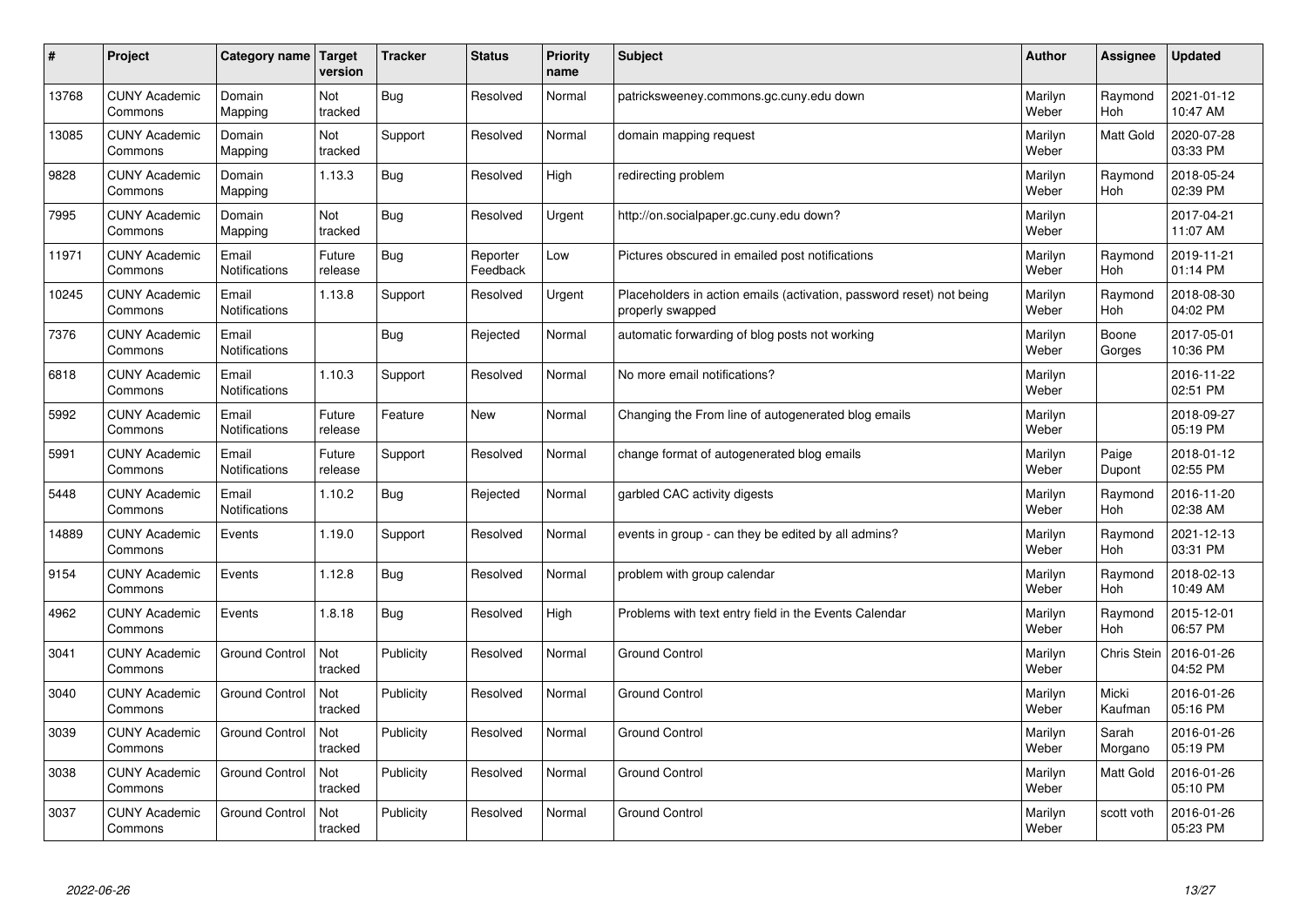| $\sharp$ | Project                         | Category name   Target | version           | <b>Tracker</b> | <b>Status</b>        | <b>Priority</b><br>name | <b>Subject</b>                                                                        | <b>Author</b>    | <b>Assignee</b>       | <b>Updated</b>         |
|----------|---------------------------------|------------------------|-------------------|----------------|----------------------|-------------------------|---------------------------------------------------------------------------------------|------------------|-----------------------|------------------------|
| 3036     | <b>CUNY Academic</b><br>Commons | <b>Ground Control</b>  | Not<br>tracked    | Publicity      | Deferred             | Normal                  | <b>Ground Control</b>                                                                 | Marilyn<br>Weber | Dominic<br>Giglio     | 2015-03-21<br>09:10 PM |
| 3035     | <b>CUNY Academic</b><br>Commons | <b>Ground Control</b>  | Not<br>tracked    | Publicity      | Deferred             | Normal                  | Ground Control article                                                                | Marilyn<br>Weber | Marilyn<br>Weber      | 2015-03-21<br>08:54 PM |
| 11088    | <b>CUNY Academic</b><br>Commons | Group Blogs            | Not<br>tracked    | Bug            | Resolved             | Normal                  | no notification for comments                                                          | Marilyn<br>Weber |                       | 2019-02-15<br>03:30 PM |
| 8661     | <b>CUNY Academic</b><br>Commons | Group Blogs            | Not<br>tracked    | Bug            | Resolved             | Normal                  | new group, old site, can't link?                                                      | Marilyn<br>Weber |                       | 2017-11-15<br>01:26 PM |
| 8638     | <b>CUNY Academic</b><br>Commons | Group Blogs            | 1.11.11           | Bug            | Resolved             | Normal                  | members not syncing from group to site                                                | Marilyn<br>Weber |                       | 2017-09-01<br>03:50 PM |
| 13878    | <b>CUNY Academic</b><br>Commons | Group cloning          | 1.18.4            | Support        | Resolved             | High                    | When creating Group + Site and choosing 'Clone existing', cannot<br>advance to step 2 | Marilyn<br>Weber | Jeremy<br>Felt        | 2021-02-02<br>11:02 AM |
| 11567    | <b>CUNY Academic</b><br>Commons | Group Files            | 1.15.4            | <b>Bug</b>     | Resolved             | Normal                  | Group files pagination doesn't work properly in folders                               | Marilyn<br>Weber | Boone<br>Gorges       | 2019-06-25<br>04:22 PM |
| 9224     | <b>CUNY Academic</b><br>Commons | <b>Group Files</b>     | 1.13              | Feature        | Resolved             | Normal                  | attachments to forum posts clutter up Files area                                      | Marilyn<br>Weber | Boone<br>Gorges       | 2018-03-22<br>03:34 PM |
| 8917     | <b>CUNY Academic</b><br>Commons | Group Files            | 1.12.3            | Bug            | Resolved             | High                    | Files not downloading from Groups properly                                            | Marilyn<br>Weber | Boone<br>Gorges       | 2017-11-29<br>10:04 PM |
| 6626     | <b>CUNY Academic</b><br>Commons | Group Files            | 1.10.1            | Bug            | Resolved             | Normal                  | Files from non-member showing up in private group                                     | Marilyn<br>Weber | Boone<br>Gorges       | 2016-11-07<br>03:54 PM |
| 5684     | <b>CUNY Academic</b><br>Commons | Group Files            | Not<br>tracked    | <b>Bug</b>     | Resolved             | Normal                  | Making Group files appear as Blog entries                                             | Marilyn<br>Weber | Boone<br>Gorges       | 2017-11-20<br>03:28 PM |
| 13827    | <b>CUNY Academic</b><br>Commons | Group Forums           | 1.18.3            | Bug            | Resolved             | Normal                  | more forum post problems                                                              | Marilyn<br>Weber | Raymond<br>Hoh        | 2021-01-22<br>08:19 PM |
| 13341    | <b>CUNY Academic</b><br>Commons | Group Forums           | 1.17.4            | Bug            | Resolved             | Normal                  | Forum reply problems                                                                  | Marilyn<br>Weber | Raymond<br>Hoh        | 2020-09-22<br>12:08 PM |
| 13328    | <b>CUNY Academic</b><br>Commons | Group Forums           | Not<br>tracked    | Bug            | Reporter<br>Feedback | Normal                  | cross-posting in two related groups                                                   | Marilyn<br>Weber | Raymond<br><b>Hoh</b> | 2020-09-15<br>10:39 PM |
| 12487    | <b>CUNY Academic</b><br>Commons | Group Forums           | 1.16.7            | <b>Bug</b>     | Resolved             | Normal                  | group posting problems?                                                               | Marilyn<br>Weber | Raymond<br><b>Hoh</b> | 2020-03-10<br>11:40 AM |
| 10361    | <b>CUNY Academic</b><br>Commons | Group Forums           | 1.13.10           | Bug            | Resolved             | Normal                  | forum post pending oddity                                                             | Marilyn<br>Weber |                       | 2018-09-25<br>10:45 AM |
| 9835     | <b>CUNY Academic</b><br>Commons | Group Forums           | Future<br>release | Bug            | Assigned             | Normal                  | add a "like" function?                                                                | Marilyn<br>Weber | Erik<br>Trainer       | 2018-06-05<br>01:49 PM |
| 9282     | <b>CUNY Academic</b><br>Commons | Group Forums           | 1.12.9            | <b>Bug</b>     | Resolved             | Normal                  | 'Forum ID is missing" error?                                                          | Marilyn<br>Weber |                       | 2018-02-27<br>10:32 AM |
| 6893     | <b>CUNY Academic</b><br>Commons | Group Forums           |                   | <b>Bug</b>     | Resolved             | Normal                  | Forum for CUNY Academic Commons Team is gone                                          | Marilyn<br>Weber | Boone<br>Gorges       | 2016-12-01<br>08:08 AM |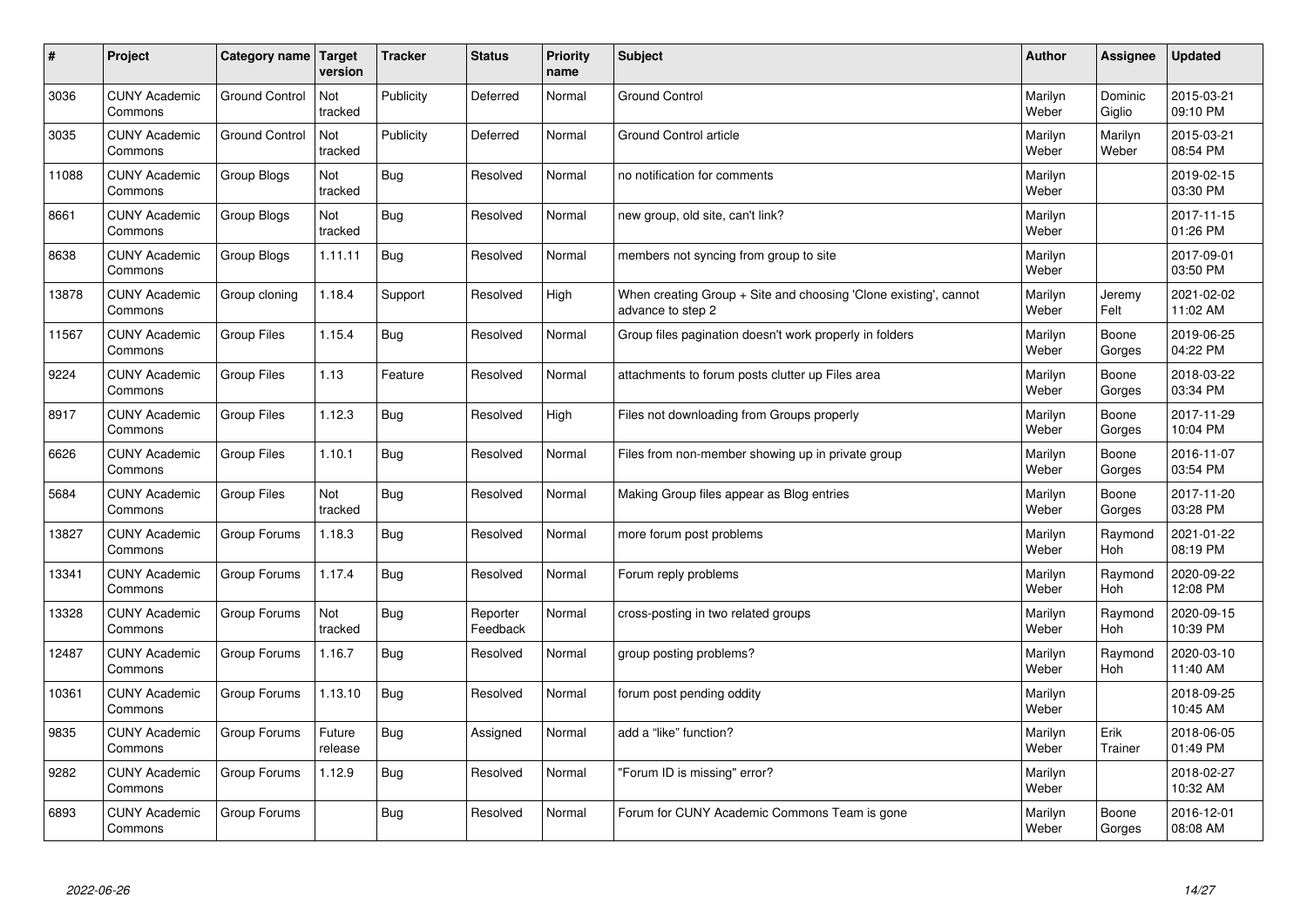| #     | Project                         | Category name   Target | version        | <b>Tracker</b> | <b>Status</b> | <b>Priority</b><br>name | <b>Subject</b>                                                              | <b>Author</b>    | <b>Assignee</b>       | <b>Updated</b>         |
|-------|---------------------------------|------------------------|----------------|----------------|---------------|-------------------------|-----------------------------------------------------------------------------|------------------|-----------------------|------------------------|
| 4657  | <b>CUNY Academic</b><br>Commons | Group Forums           | 1.8.18         | <b>Bug</b>     | Resolved      | High                    | Submit button disappears in new post mode in forum                          | Marilyn<br>Weber | Raymond<br><b>Hoh</b> | 2015-12-01<br>11:15 PM |
| 12006 | <b>CUNY Academic</b><br>Commons | Group<br>Invitations   | 1.15.13        | <b>Bug</b>     | Resolved      | Immediate               | Invite system is broken.                                                    | Marilyn<br>Weber | Boone<br>Gorges       | 2019-10-23<br>10:16 AM |
| 6091  | <b>CUNY Academic</b><br>Commons | Group<br>Invitations   | Not<br>tracked | Bug            | Resolved      | Normal                  | User cannot re-join a group                                                 | Marilyn<br>Weber | Boone<br>Gorges       | 2016-09-28<br>01:47 PM |
| 3533  | <b>CUNY Academic</b><br>Commons | Group<br>Invitations   | 1.7.8          | <b>Bug</b>     | Resolved      | Low                     | Trying to invite member to a new group                                      | Marilyn<br>Weber | Boone<br>Gorges       | 2015-04-01<br>09:13 PM |
| 14304 | <b>CUNY Academic</b><br>Commons | Group Library          | 1.18.8         | <b>Bug</b>     | Resolved      | Normal                  | Library items change folders when adding subsequent items in new<br>folders | Marilyn<br>Weber | Boone<br>Gorges       | 2021-04-13<br>11:21 AM |
| 13675 | <b>CUNY Academic</b><br>Commons | Group Library          | 1.18.1         | Bug            | Resolved      | High                    | broken Library                                                              | Marilyn<br>Weber |                       | 2020-12-09<br>05:02 PM |
| 13227 | <b>CUNY Academic</b><br>Commons | Group Library          | 1.17.2         | Bug            | Resolved      | High                    | folder not appearing in library                                             | Marilyn<br>Weber |                       | 2020-08-21<br>04:22 PM |
| 13173 | <b>CUNY Academic</b><br>Commons | Group Library          | 1.17.1         | Support        | Resolved      | High                    | all uploads to the library are silent                                       | Marilyn<br>Weber |                       | 2020-08-10<br>04:12 PM |
| 13159 | <b>CUNY Academic</b><br>Commons | Group Library          | Not<br>tracked | Support        | Resolved      | Normal                  | changing folder names?                                                      | Marilyn<br>Weber | Boone<br>Gorges       | 2020-08-27<br>08:59 AM |
| 13138 | <b>CUNY Academic</b><br>Commons | Group Library          | Not<br>tracked | Support        | Resolved      | Normal                  | moving Library contents for Steve Brier                                     | Marilyn<br>Weber |                       | 2020-08-03<br>04:00 PM |
| 11006 | <b>CUNY Academic</b><br>Commons | Groups (misc)          | 1.14.6         | Support        | Resolved      | Normal                  | removing members from a group isn't working                                 | Marilyn<br>Weber |                       | 2019-01-24<br>03:18 PM |
| 10772 | <b>CUNY Academic</b><br>Commons | Groups (misc)          | 1.14.2         | <b>Bug</b>     | Resolved      | Normal                  | can't create groups                                                         | Marilyn<br>Weber |                       | 2018-12-04<br>10:42 AM |
| 8978  | <b>CUNY Academic</b><br>Commons | Groups (misc)          | Not<br>tracked | Support        | Resolved      | Normal                  | removing old groups                                                         | Marilyn<br>Weber |                       | 2018-12-10<br>03:52 PM |
| 8200  | <b>CUNY Academic</b><br>Commons | Groups (misc)          | Not<br>tracked | Bug            | Resolved      | Normal                  | Announcements has disappeared                                               | Marilyn<br>Weber | Boone<br>Gorges       | 2017-05-26<br>04:04 PM |
| 7678  | <b>CUNY Academic</b><br>Commons | Groups (misc)          | Not<br>tracked | Support        | Resolved      | Normal                  | add admin to student group                                                  | Marilyn<br>Weber | Boone<br>Gorges       | 2017-02-15<br>11:58 AM |
| 6575  | <b>CUNY Academic</b><br>Commons | Groups (misc)          |                | Bug            | Rejected      | Normal                  | No papers link for the group "social paper"                                 | Marilyn<br>Weber |                       | 2016-11-02<br>10:39 PM |
| 6313  | <b>CUNY Academic</b><br>Commons | Groups (misc)          |                | Bug            | Duplicate     | Normal                  | group member no longer in group, can't rejoin.                              | Marilyn<br>Weber |                       | 2016-10-14<br>09:27 PM |
| 6286  | <b>CUNY Academic</b><br>Commons | Groups (misc)          | Not<br>tracked | Bug            | Resolved      | Immediate               | Groups pages not displaying at all!                                         | Marilyn<br>Weber | Boone<br>Gorges       | 2017-11-15<br>10:57 AM |
| 3620  | <b>CUNY Academic</b><br>Commons | Groups (misc)          | Not<br>tracked | Bug            | Resolved      | Normal                  | admins of The Group for Group Admins                                        | Marilyn<br>Weber |                       | 2014-11-03<br>08:38 AM |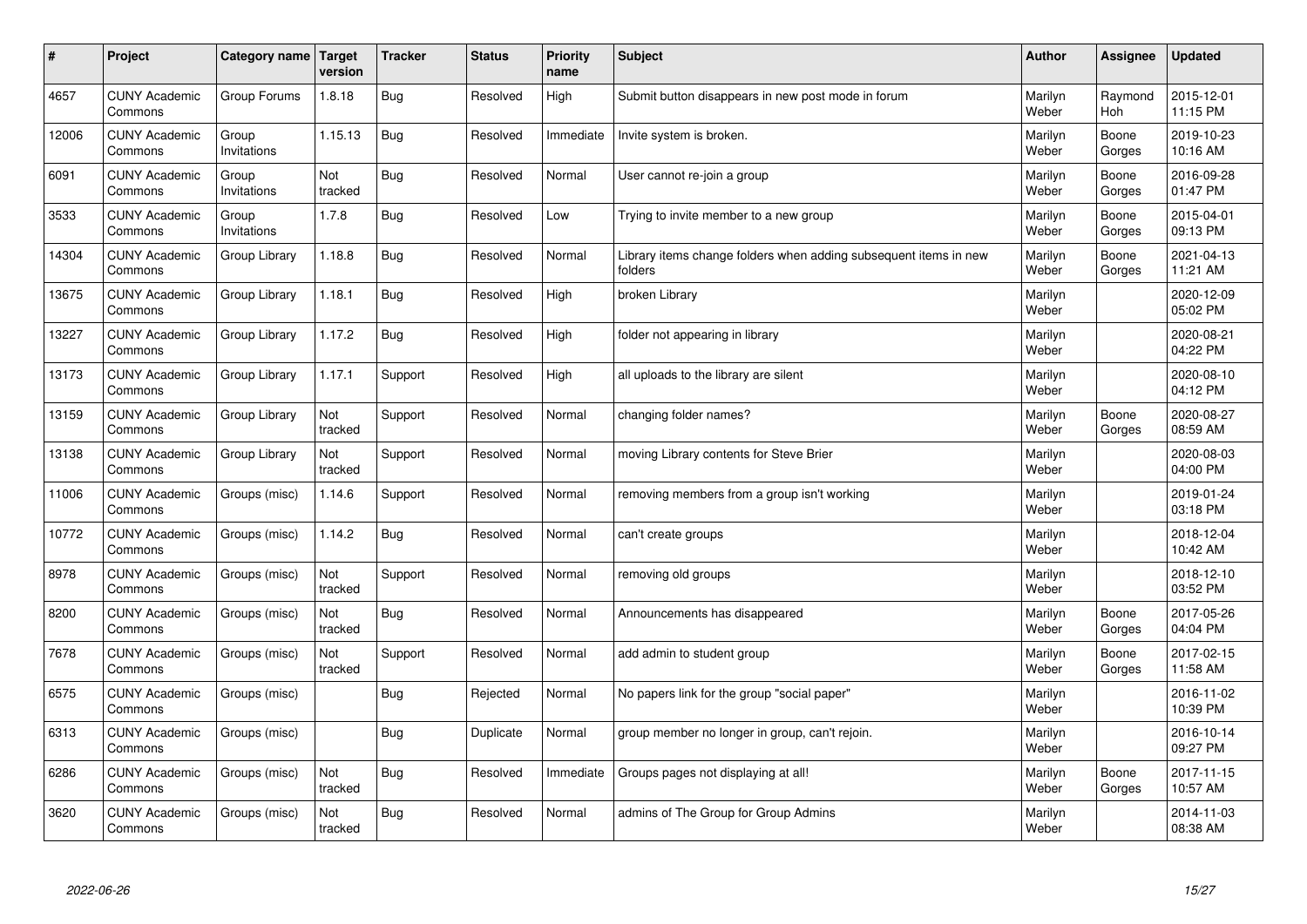| #     | Project                         | Category name   Target | version        | <b>Tracker</b> | <b>Status</b> | <b>Priority</b><br>name | <b>Subject</b>                                                       | <b>Author</b>    | <b>Assignee</b>  | <b>Updated</b>         |
|-------|---------------------------------|------------------------|----------------|----------------|---------------|-------------------------|----------------------------------------------------------------------|------------------|------------------|------------------------|
| 3197  | <b>CUNY Academic</b><br>Commons | Groups (misc)          | 1.6.4          | <b>Bug</b>     | Resolved      | Normal                  | trying to set up a hidden group blog with no RSS feed                | Marilyn<br>Weber | Boone<br>Gorges  | 2014-05-21<br>09:39 PM |
| 9130  | <b>CUNY Academic</b><br>Commons | Homepage<br>Slides     | Not<br>tracked | <b>Bug</b>     | Resolved      | Normal                  | too many redirects                                                   | Marilyn<br>Weber |                  | 2018-01-29<br>10:27 AM |
| 15252 | <b>CUNY Academic</b><br>Commons | Layout                 | Not<br>tracked | Bug            | Resolved      | Normal                  | visual glitch with the Segal Center webpage                          | Marilyn<br>Weber | Raymond<br>Hoh   | 2022-02-03<br>04:56 PM |
| 11964 | <b>CUNY Academic</b><br>Commons | Layout                 | 1.15.12        | Bug            | Resolved      | Normal                  | https://commons.gc.cuny.edu/create/ not displaying correctly in Edge | Marilyn<br>Weber | Raymond<br>Hoh   | 2019-10-22<br>11:54 AM |
| 9163  | <b>CUNY Academic</b><br>Commons | Layout                 | 1.12.8         | Support        | Resolved      | Normal                  | Mobile responsiveness issues                                         | Marilyn<br>Weber | Raymond<br>Hoh   | 2018-02-13<br>10:49 AM |
| 12382 | <b>CUNY Academic</b><br>Commons | Membership             | Not<br>tracked | Support        | <b>New</b>    | Normal                  | Email request change                                                 | Marilyn<br>Weber | Marilyn<br>Weber | 2020-02-06<br>12:56 PM |
| 11961 | <b>CUNY Academic</b><br>Commons | Membership             | Not<br>tracked | Support        | Resolved      | Normal                  | switch email for student user                                        | Marilyn<br>Weber |                  | 2019-10-09<br>01:56 PM |
| 11922 | <b>CUNY Academic</b><br>Commons | Membership             | Not<br>tracked | Support        | Resolved      | Normal                  | https://commons.gc.cuny.edu/members/cunyhealthequity/                | Marilyn<br>Weber |                  | 2019-10-02<br>04:05 PM |
| 11516 | <b>CUNY Academic</b><br>Commons | Membership             | Not<br>tracked | Support        | Resolved      | Normal                  | request for email change                                             | Marilyn<br>Weber |                  | 2019-06-04<br>01:48 PM |
| 11217 | <b>CUNY Academic</b><br>Commons | Membership             | Not<br>tracked | Support        | Resolved      | Normal                  | Another email update                                                 | Marilyn<br>Weber |                  | 2019-03-12<br>03:37 PM |
| 11210 | <b>CUNY Academic</b><br>Commons | Membership             | Not<br>tracked | Support        | Resolved      | Normal                  | Please change the email                                              | Marilyn<br>Weber |                  | 2019-03-11<br>04:16 PM |
| 11147 | <b>CUNY Academic</b><br>Commons | Membership             | Not<br>tracked | Support        | Resolved      | Normal                  | employee email change                                                | Marilyn<br>Weber |                  | 2019-03-12<br>03:58 PM |
| 11127 | <b>CUNY Academic</b><br>Commons | Membership             | Not<br>tracked | Support        | Resolved      | Normal                  | user with new campus affiliation                                     | Marilyn<br>Weber |                  | 2019-02-19<br>02:09 PM |
| 10941 | <b>CUNY Academic</b><br>Commons | Membership             | Not<br>tracked | Support        | Resolved      | Normal                  | update user email                                                    | Marilyn<br>Weber |                  | 2019-02-13<br>02:24 PM |
| 10910 | <b>CUNY Academic</b><br>Commons | Membership             | Not<br>tracked | Support        | Resolved      | Normal                  | request to be an admin to a prof's site                              | Marilyn<br>Weber |                  | 2019-01-04<br>10:45 AM |
| 10387 | <b>CUNY Academic</b><br>Commons | Membership             | Not<br>tracked | Support        | Resolved      | Normal                  | remove user page                                                     | Marilyn<br>Weber |                  | 2018-09-28<br>02:26 PM |
| 10257 | <b>CUNY Academic</b><br>Commons | Membership             | Not<br>tracked | Support        | Resolved      | Normal                  | change the email from @login.cuny.edu to campu email                 | Marilyn<br>Weber |                  | 2018-12-10<br>03:55 PM |
| 10066 | <b>CUNY Academic</b><br>Commons | Membership             | Not<br>tracked | Support        | Resolved      | Normal                  | add me as an admin to https://pkms.commons.gc.cuny.edu/              | Marilyn<br>Weber |                  | 2018-07-26<br>11:54 AM |
| 10006 | <b>CUNY Academic</b><br>Commons | Membership             | Not<br>tracked | Support        | Resolved      | Normal                  | another email change request                                         | Marilyn<br>Weber |                  | 2018-07-13<br>12:36 PM |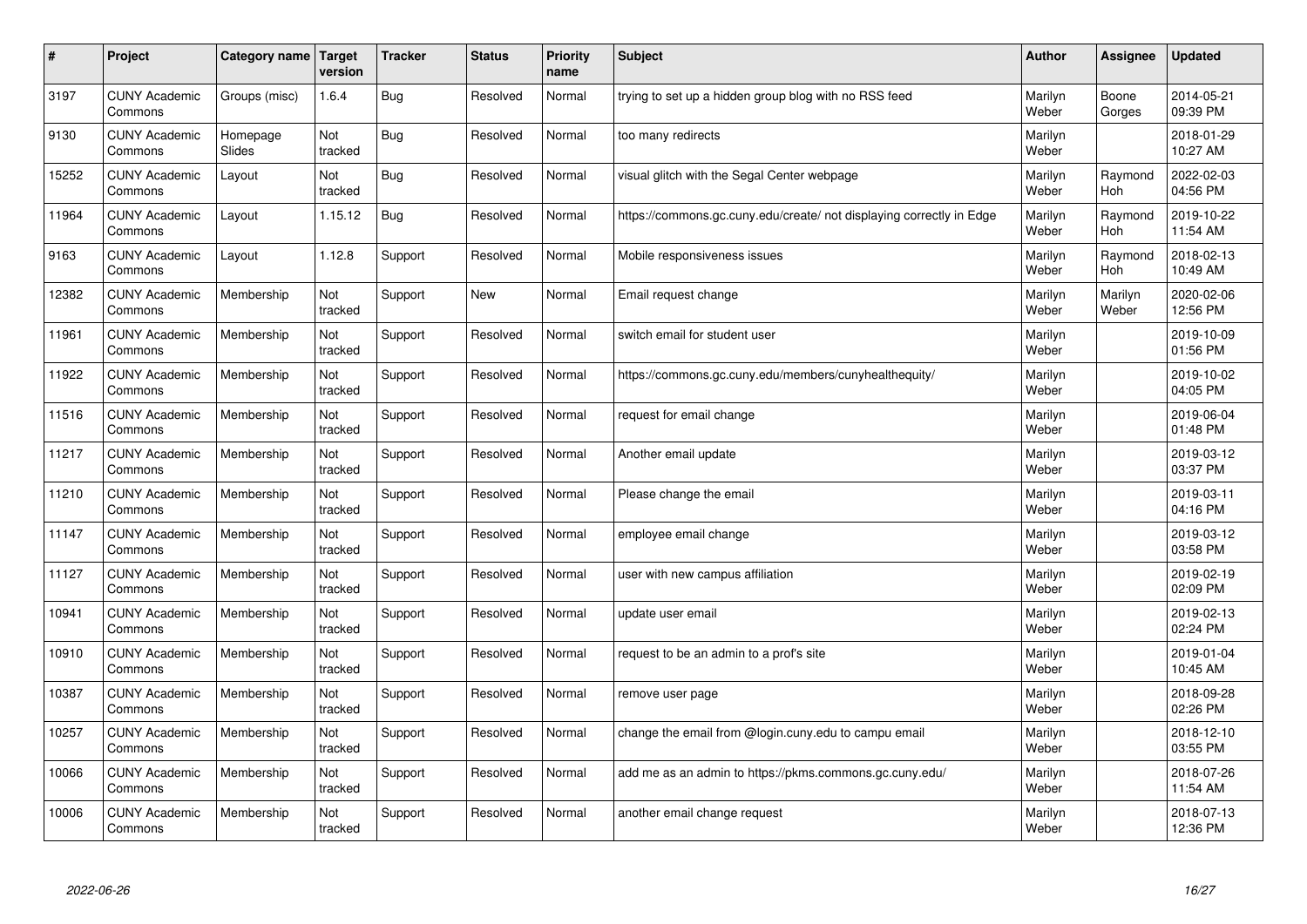| #    | Project                         | Category name | Target<br>version | <b>Tracker</b> | <b>Status</b> | <b>Priority</b><br>name | <b>Subject</b>                                              | <b>Author</b>    | Assignee         | <b>Updated</b>         |
|------|---------------------------------|---------------|-------------------|----------------|---------------|-------------------------|-------------------------------------------------------------|------------------|------------------|------------------------|
| 9996 | <b>CUNY Academic</b><br>Commons | Membership    | Not<br>tracked    | Support        | Rejected      | Normal                  | user email change request                                   | Marilyn<br>Weber |                  | 2018-07-16<br>10:49 AM |
| 9927 | <b>CUNY Academic</b><br>Commons | Membership    | Not<br>tracked    | Support        | Resolved      | Normal                  | wrong email used                                            | Marilyn<br>Weber | <b>Matt Gold</b> | 2018-06-14<br>10:21 AM |
| 9779 | <b>CUNY Academic</b><br>Commons | Membership    | Not<br>tracked    | Support        | Resolved      | Normal                  | user not sure if she is registered.                         | Marilyn<br>Weber |                  | 2018-12-10<br>03:53 PM |
| 9134 | <b>CUNY Academic</b><br>Commons | Membership    | Not<br>tracked    | Support        | Abandoned     | Normal                  | former user                                                 | Marilyn<br>Weber | Matt Gold        | 2019-09-18<br>10:26 AM |
| 9004 | <b>CUNY Academic</b><br>Commons | Membership    | Not<br>tracked    | Support        | Resolved      | Normal                  | email change request                                        | Marilyn<br>Weber |                  | 2017-12-14<br>12:27 PM |
| 8630 | <b>CUNY Academic</b><br>Commons | Membership    | Not<br>tracked    | Support        | Resolved      | Normal                  | Change in email/campus                                      | Marilyn<br>Weber |                  | 2017-08-30<br>03:48 PM |
| 8577 | <b>CUNY Academic</b><br>Commons | Membership    | Not<br>tracked    | Support        | Resolved      | Normal                  | another user email change                                   | Marilyn<br>Weber |                  | 2017-08-25<br>10:23 AM |
| 8566 | <b>CUNY Academic</b><br>Commons | Membership    | Not<br>tracked    | Support        | Resolved      | Normal                  | user email change                                           | Marilyn<br>Weber |                  | 2017-11-15<br>01:27 PM |
| 8531 | <b>CUNY Academic</b><br>Commons | Membership    | Not<br>tracked    | Support        | Resolved      | Normal                  | admin of https://admissions.commons.gc.cuny.edu             | Marilyn<br>Weber |                  | 2017-08-15<br>04:20 PM |
| 8481 | <b>CUNY Academic</b><br>Commons | Membership    | Not<br>tracked    | Support        | Resolved      | Normal                  | admin of http://swipanalytic.org/organizers/                | Marilyn<br>Weber |                  | 2019-02-19<br>01:58 PM |
| 8429 | <b>CUNY Academic</b><br>Commons | Membership    | Not<br>tracked    | Support        | Resolved      | Normal                  | Please make me an admin of https://arc.commons.gc.cuny.edu  | Marilyn<br>Weber | Boone<br>Gorges  | 2017-07-24<br>03:33 PM |
| 8401 | <b>CUNY Academic</b><br>Commons | Membership    | Not<br>tracked    | Support        | Resolved      | Normal                  | add me as an admin                                          | Marilyn<br>Weber | Boone<br>Gorges  | 2017-07-11<br>11:40 AM |
| 8222 | <b>CUNY Academic</b><br>Commons | Membership    | Not<br>tracked    | Support        | Resolved      | Normal                  | Admin for iletc.commons.gc.cuny.edu                         | Marilyn<br>Weber | Boone<br>Gorges  | 2017-06-08<br>10:06 AM |
| 8120 | <b>CUNY Academic</b><br>Commons | Membership    | Not<br>tracked    | Support        | Resolved      | Normal                  | add me as an admin to https://nyslavery.commons.gc.cuny.edu | Marilyn<br>Weber |                  | 2017-05-10<br>02:19 PM |
| 7922 | <b>CUNY Academic</b><br>Commons | Membership    | Not<br>tracked    | Support        | Resolved      | Normal                  | add me as an admin to the MALs alumni site?                 | Marilyn<br>Weber |                  | 2017-04-06<br>05:19 PM |
| 7775 | <b>CUNY Academic</b><br>Commons | Membership    | Not<br>tracked    | Support        | Resolved      | Normal                  | Email change                                                | Marilyn<br>Weber |                  | 2017-03-08<br>10:09 PM |
| 7771 | <b>CUNY Academic</b><br>Commons | Membership    | Not<br>tracked    | Support        | Resolved      | Normal                  | User would like to be uncoupled from sites                  | Marilyn<br>Weber | Boone<br>Gorges  | 2017-03-09<br>12:38 PM |
| 7619 | <b>CUNY Academic</b><br>Commons | Membership    | Not<br>tracked    | Support        | Resolved      | Normal                  | outside users for a site that isn't a class?                | Marilyn<br>Weber | <b>Matt Gold</b> | 2017-11-15<br>06:18 PM |
| 7486 | <b>CUNY Academic</b><br>Commons | Membership    | Not<br>tracked    | Support        | Resolved      | Normal                  | changed email address                                       | Marilyn<br>Weber |                  | 2017-01-24<br>10:00 PM |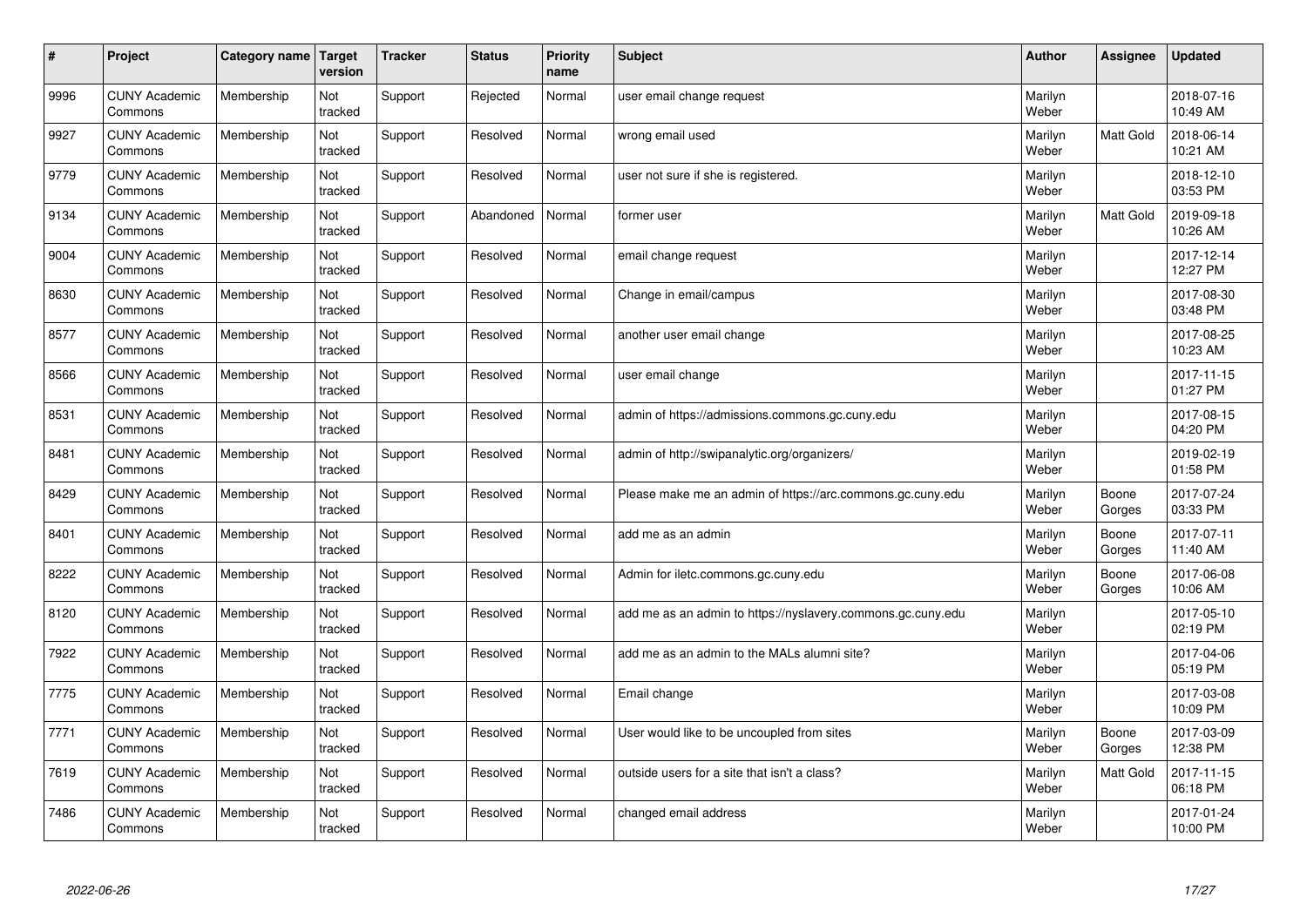| $\#$  | Project                         | Category name   Target  | version        | <b>Tracker</b> | <b>Status</b> | <b>Priority</b><br>name | <b>Subject</b>                                                    | <b>Author</b>    | <b>Assignee</b>  | <b>Updated</b>         |
|-------|---------------------------------|-------------------------|----------------|----------------|---------------|-------------------------|-------------------------------------------------------------------|------------------|------------------|------------------------|
| 7349  | <b>CUNY Academic</b><br>Commons | Membership              | Not<br>tracked | <b>Bug</b>     | Resolved      | Normal                  | <b>LACUNY</b> Institute website                                   | Marilyn<br>Weber | Boone<br>Gorges  | 2017-01-11<br>04:26 PM |
| 7337  | <b>CUNY Academic</b><br>Commons | Membership              | Not<br>tracked | Bug            | Resolved      | Normal                  | User with new email                                               | Marilyn<br>Weber |                  | 2017-01-06<br>11:05 AM |
| 7223  | <b>CUNY Academic</b><br>Commons | Membership              | Not<br>tracked | Bug            | Resolved      | Normal                  | User with two profiles would like to merge them                   | Marilyn<br>Weber | Boone<br>Gorges  | 2017-01-10<br>02:07 PM |
| 6039  | <b>CUNY Academic</b><br>Commons | Membership              | 1.9.28         | Bug            | Resolved      | High                    | User cannot change her email                                      | Marilyn<br>Weber |                  | 2016-09-19<br>03:03 PM |
| 5968  | <b>CUNY Academic</b><br>Commons | Membership              | Not<br>tracked | Bug            | Resolved      | Normal                  | Deleting account without knowing password                         | Marilyn<br>Weber | <b>Matt Gold</b> | 2017-11-15<br>06:19 PM |
| 5772  | <b>CUNY Academic</b><br>Commons | Membership              | Not<br>tracked | Support        | Resolved      | Normal                  | User email change and forgotten password                          | Marilyn<br>Weber | <b>Matt Gold</b> | 2017-11-15<br>06:18 PM |
| 3466  | <b>CUNY Academic</b><br>Commons | Membership              | 1.6.16         | Feature        | Resolved      | Normal                  | restricting undergrad registration                                | Marilyn<br>Weber | Boone<br>Gorges  | 2014-09-18<br>12:02 AM |
| 15241 | <b>CUNY Academic</b><br>Commons | Onboarding              | 1.19.3         | Design/UX      | Resolved      | Normal                  | white on gray                                                     | Marilyn<br>Weber | Boone<br>Gorges  | 2022-02-08<br>02:38 PM |
| 14129 | <b>CUNY Academic</b><br>Commons | Onboarding              | 1.18.6         | Support        | Resolved      | Normal                  | can only see some invites sent                                    | Marilyn<br>Weber | Raymond<br>Hoh   | 2021-04-09<br>09:00 AM |
| 13521 | <b>CUNY Academic</b><br>Commons | Onboarding              | 1.17.7         | Support        | Resolved      | Normal                  | sent invitations page                                             | Marilyn<br>Weber | Raymond<br>Hoh   | 2020-11-10<br>10:31 AM |
| 11865 | <b>CUNY Academic</b><br>Commons | Onboarding              | 1.15.10        | Bug            | Resolved      | Normal                  | Site name not appearing in "Membership" lists of Invitation modal | Marilyn<br>Weber | Boone<br>Gorges  | 2019-09-24<br>11:09 AM |
| 14448 | <b>CUNY Academic</b><br>Commons | Password<br>Reset       | Not<br>tracked | <b>Bug</b>     | Rejected      | Normal                  | password reset weirdness                                          | Marilyn<br>Weber | Raymond<br>Hoh   | 2021-05-12<br>01:34 PM |
| 7685  | <b>CUNY Academic</b><br>Commons | Password<br>Reset       | Not<br>tracked | Support        | Resolved      | Normal                  | temporary password                                                | Marilyn<br>Weber | Boone<br>Gorges  | 2017-02-15<br>07:36 PM |
| 6815  | <b>CUNY Academic</b><br>Commons | Password<br>Reset       | Not<br>tracked | Support        | Resolved      | Normal                  | password reset requested                                          | Marilyn<br>Weber | <b>Matt Gold</b> | 2016-11-22<br>10:30 AM |
| 4880  | <b>CUNY Academic</b><br>Commons | Password<br>Reset       | Not<br>tracked | Support        | Resolved      | High                    | CUNY Central person having password trouble                       | Marilyn<br>Weber |                  | 2015-11-10<br>12:40 PM |
| 12543 | <b>CUNY Academic</b><br>Commons | <b>Public Portfolio</b> | Not<br>tracked | Support        | Resolved      | Normal                  | User cannot find profile edit button                              | Marilyn<br>Weber | scott voth       | 2020-03-22<br>02:49 PM |
| 11907 | <b>CUNY Academic</b><br>Commons | Public Portfolio        | 1.15.13        | Support        | Resolved      | Normal                  | more publications problems (in profile)                           | Marilyn<br>Weber |                  | 2019-11-04<br>11:16 AM |
| 8098  | <b>CUNY Academic</b><br>Commons | <b>Public Portfolio</b> | Not<br>tracked | Bug            | Abandoned     | Normal                  | Widget in profile not working                                     | Marilyn<br>Weber |                  | 2017-11-15<br>01:28 PM |
| 6101  | <b>CUNY Academic</b><br>Commons | <b>Public Portfolio</b> |                | Bug            | Resolved      | High                    | Profile update problems                                           | Marilyn<br>Weber | Boone<br>Gorges  | 2016-12-01<br>03:50 PM |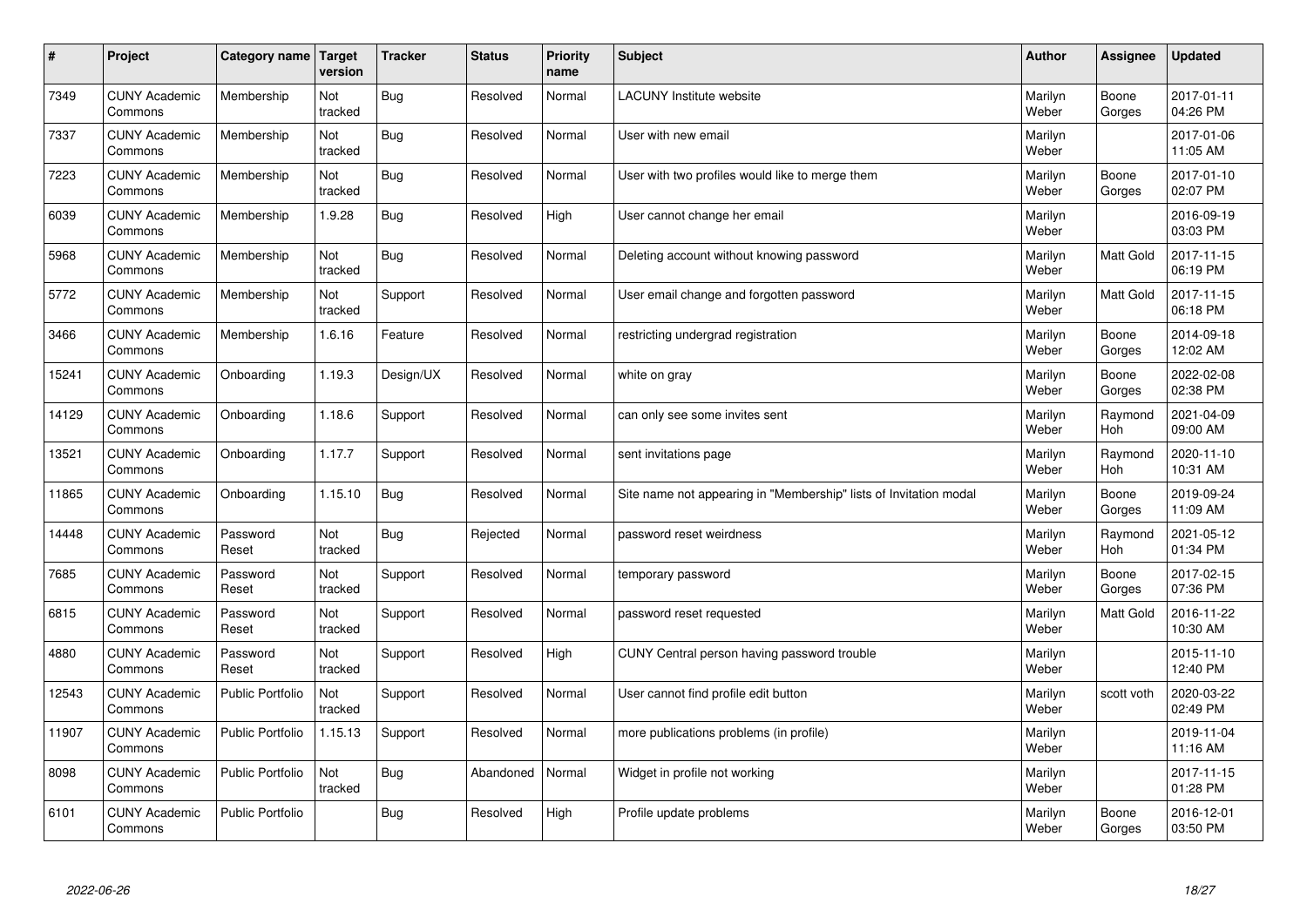| $\pmb{\#}$ | Project                         | Category name           | Target<br>version | <b>Tracker</b> | <b>Status</b>        | <b>Priority</b><br>name | <b>Subject</b>                                                  | <b>Author</b>    | Assignee         | <b>Updated</b>         |
|------------|---------------------------------|-------------------------|-------------------|----------------|----------------------|-------------------------|-----------------------------------------------------------------|------------------|------------------|------------------------|
| 5667       | <b>CUNY Academic</b><br>Commons | <b>Public Portfolio</b> | 1.9.18            | <b>Bug</b>     | Resolved             | Normal                  | publication section on my public portfolio won't update         | Marilyn<br>Weber | Boone<br>Gorges  | 2016-06-12<br>10:19 AM |
| 5629       | <b>CUNY Academic</b><br>Commons | <b>Public Portfolio</b> | 1.10.4            | Support        | Resolved             | Normal                  | Title field in profile can't be edited                          | Marilyn<br>Weber |                  | 2016-12-13<br>11:19 AM |
| 5176       | <b>CUNY Academic</b><br>Commons | <b>Public Portfolio</b> | 1.9.6             | Bug            | Resolved             | Normal                  | Widgets in Profile not saving                                   | Marilyn<br>Weber | Boone<br>Gorges  | 2016-02-01<br>11:07 AM |
| 4831       | <b>CUNY Academic</b><br>Commons | <b>Public Portfolio</b> | 1.9.4             | <b>Bug</b>     | Resolved             | Normal                  | User cannot update profile                                      | Marilyn<br>Weber | Boone<br>Gorges  | 2016-01-11<br>10:46 PM |
| 15269      | <b>CUNY Academic</b><br>Commons | Redmine                 | Not<br>tracked    | Support        | Resolved             | Normal                  | Segal Theater sites                                             | Marilyn<br>Weber |                  | 2022-02-07<br>04:11 PM |
| 12346      | <b>CUNY Academic</b><br>Commons | Redmine                 |                   | Support        | Resolved             | Normal                  | another Redmine request                                         | Marilyn<br>Weber | <b>Matt Gold</b> | 2020-01-30<br>08:20 PM |
| 8906       | <b>CUNY Academic</b><br>Commons | Redmine                 | Not<br>tracked    | Support        | Resolved             | Normal                  | Redmine access?                                                 | Marilyn<br>Weber | Matt Gold        | 2017-11-13<br>06:02 PM |
| 6851       | <b>CUNY Academic</b><br>Commons | Redmine                 | Not<br>tracked    | Support        | Resolved             | Normal                  | How do I help users join Redmine?                               | Marilyn<br>Weber | Matt Gold        | 2016-11-28<br>10:16 AM |
| 14526      | <b>CUNY Academic</b><br>Commons | Registration            | 1.18.12           | Bug            | Resolved             | High                    | registration interface won't show a space to enter nonCUNY code | Marilyn<br>Weber |                  | 2021-06-03<br>04:02 PM |
| 10273      | <b>CUNY Academic</b><br>Commons | Registration            | Not<br>tracked    | Support        | Reporter<br>Feedback | Normal                  | users combining CF and campus address                           | Marilyn<br>Weber |                  | 2019-09-18<br>10:58 AM |
| 9787       | <b>CUNY Academic</b><br>Commons | Registration            |                   | Support        | Resolved             | Normal                  | email change request                                            | Marilyn<br>Weber | Matt Gold        | 2018-05-16<br>09:55 PM |
| 9767       | <b>CUNY Academic</b><br>Commons | Registration            | Not<br>tracked    | Support        | Resolved             | Normal                  | user deleted account but now needs one                          | Marilyn<br>Weber |                  | 2018-05-11<br>02:39 PM |
| 9162       | <b>CUNY Academic</b><br>Commons | Registration            | Not<br>tracked    | Support        | Resolved             | Normal                  | email change due to user error                                  | Marilyn<br>Weber | Matt Gold        | 2018-02-13<br>11:11 AM |
| 7613       | <b>CUNY Academic</b><br>Commons | Registration            | Not<br>tracked    | Support        | Resolved             | Normal                  | non-matriculated students                                       | Marilyn<br>Weber | Boone<br>Gorges  | 2017-11-15<br>11:03 AM |
| 7608       | <b>CUNY Academic</b><br>Commons | Registration            | Not<br>tracked    | Feature        | Resolved             | Normal                  | create an account                                               | Marilyn<br>Weber |                  | 2017-02-15<br>10:45 PM |
| 7226       | <b>CUNY Academic</b><br>Commons | Registration            | Not<br>tracked    | <b>Bug</b>     | Abandoned            | Normal                  | Community college student cannot register?                      | Marilyn<br>Weber |                  | 2017-11-15<br>01:55 PM |
| 5969       | <b>CUNY Academic</b><br>Commons | Registration            | 1.9.27            | Bug            | Resolved             | Normal                  | Queens students unable to join                                  | Marilyn<br>Weber | Boone<br>Gorges  | 2016-09-04<br>09:41 PM |
| 5037       | <b>CUNY Academic</b><br>Commons | Registration            | Not<br>tracked    | Support        | Resolved             | Normal                  | Another Forgotten password for user with new email address      | Marilyn<br>Weber | Boone<br>Gorges  | 2015-12-22<br>05:24 PM |
| 5019       | <b>CUNY Academic</b><br>Commons | Registration            | Not<br>tracked    | Support        | Resolved             | Normal                  | Forgotten password for user with new email address              | Marilyn<br>Weber | Marilyn<br>Weber | 2015-12-11<br>04:18 PM |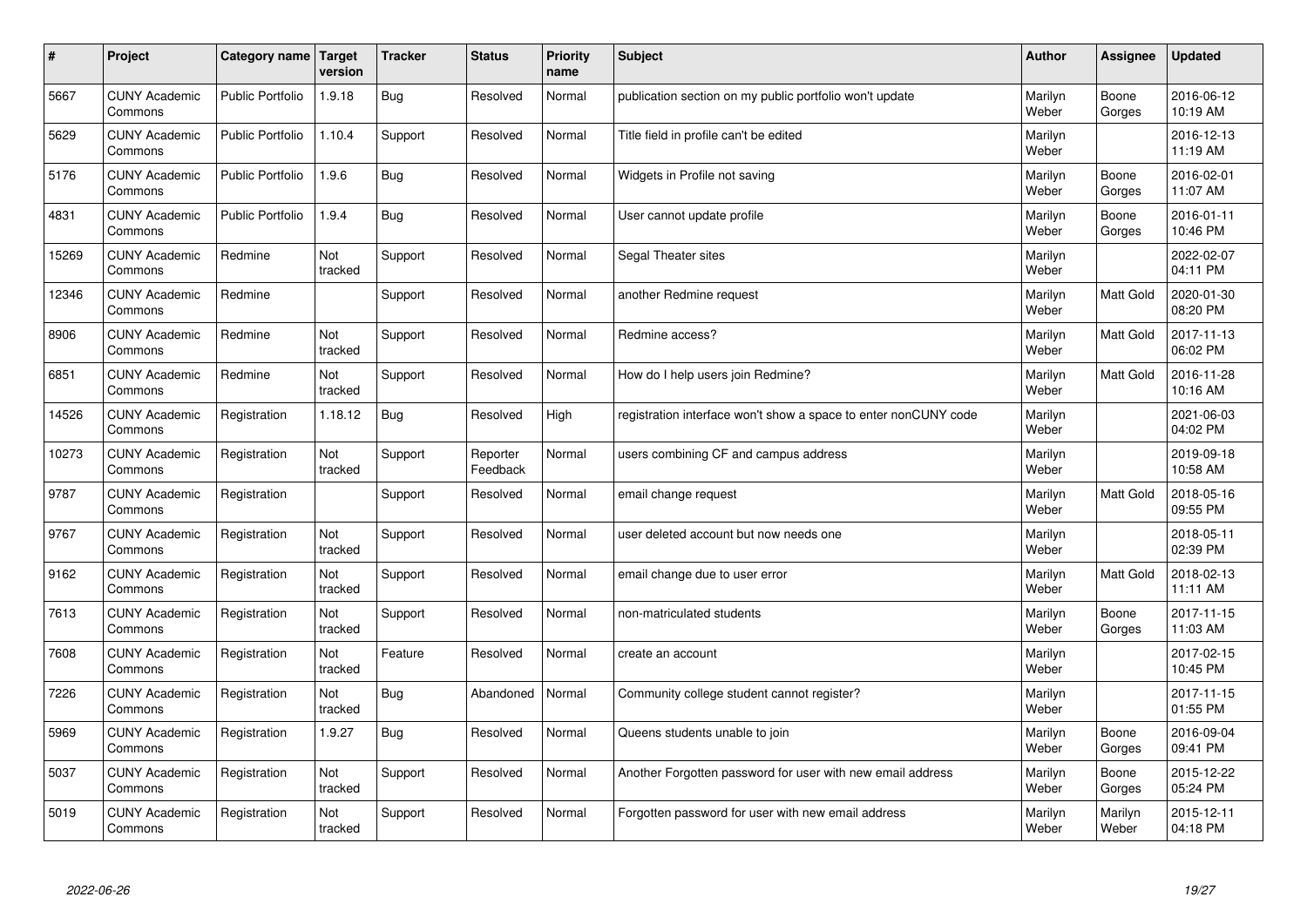| #     | Project                         | Category name   Target   | version           | <b>Tracker</b> | <b>Status</b>                       | <b>Priority</b><br>name | <b>Subject</b>                                                              | <b>Author</b>    | Assignee            | <b>Updated</b>         |
|-------|---------------------------------|--------------------------|-------------------|----------------|-------------------------------------|-------------------------|-----------------------------------------------------------------------------|------------------|---------------------|------------------------|
| 4649  | <b>CUNY Academic</b><br>Commons | Registration             | Not<br>tracked    | <b>Bug</b>     | Resolved                            | Urgent                  | Submit button has disappeared                                               | Marilyn<br>Weber | Boone<br>Gorges     | 2015-09-22<br>11:47 AM |
| 4577  | <b>CUNY Academic</b><br>Commons | Registration             | Not<br>tracked    | <b>Bug</b>     | Resolved                            | Normal                  | New users are not getting their email verification                          | Marilyn<br>Weber | Boone<br>Gorges     | 2016-01-26<br>03:30 PM |
| 3593  | <b>CUNY Academic</b><br>Commons | Registration             | 1.7.2             | Bug            | Resolved                            | High                    | registration problems                                                       | Marilyn<br>Weber | Boone<br>Gorges     | 2014-11-01<br>02:57 PM |
| 8934  | <b>CUNY Academic</b><br>Commons | Reply By Email           | 1.12.4            | Support        | Resolved                            | High                    | RBE "could not post" email should have info about attempted From<br>address | Marilyn<br>Weber | Raymond<br>Hoh      | 2017-12-12<br>11:25 AM |
| 7684  | <b>CUNY Academic</b><br>Commons | Reply By Email           | 1.10.12           | <b>Bug</b>     | Resolved                            | High                    | trying to post too often error                                              | Marilyn<br>Weber | Raymond<br>Hoh      | 2017-02-28<br>12:43 PM |
| 6025  | <b>CUNY Academic</b><br>Commons | Search                   | Not<br>tracked    | <b>Bug</b>     | Resolved                            | Normal                  | Search function not working                                                 | Marilyn<br>Weber | Boone<br>Gorges     | 2016-10-12<br>09:41 AM |
| 6106  | <b>CUNY Academic</b><br>Commons | Server                   | Not<br>tracked    | Bug            | Resolved                            | Normal                  | 504 error                                                                   | Marilyn<br>Weber |                     | 2017-11-15<br>01:55 PM |
| 5872  | <b>CUNY Academic</b><br>Commons | Server                   | Not<br>tracked    | <b>Bug</b>     | Resolved                            | Immediate               | Whole Commons is down                                                       | Marilyn<br>Weber | Boone<br>Gorges     | 2016-08-12<br>12:04 AM |
| 3530  | <b>CUNY Academic</b><br>Commons | Server                   | Not<br>tracked    | <b>Bug</b>     | Resolved                            | High                    | Commons running very slowly/ "connection lost"                              | Marilyn<br>Weber | Matt Gold           | 2014-10-08<br>09:34 AM |
| 13016 | <b>CUNY Academic</b><br>Commons | Shortcodes and<br>embeds | 1.16.15           | Support        | Resolved                            | Normal                  | possible to run code examples, like in Jupyter Notebooks?                   | Marilyn<br>Weber |                     | 2020-07-16<br>11:52 AM |
| 16291 | <b>CUNY Academic</b><br>Commons | Site cloning             | 2.0.2             | Support        | Staged for<br>Production<br>Release | Normal                  | Images coming up blank in Media Library                                     | Marilyn<br>Weber | Raymond<br>Hoh      | 2022-06-23<br>08:28 PM |
| 13134 | <b>CUNY Academic</b><br>Commons | Site cloning             | 1.17.1            | Support        | Resolved                            | Normal                  | New site (a clone) point to old dashboard                                   | Marilyn<br>Weber |                     | 2020-08-12<br>03:22 PM |
| 13975 | <b>CUNY Academic</b><br>Commons | Social Paper             | Not<br>tracked    | Support        | Reporter<br>Feedback                | Normal                  | can't approve comments on Social Paper paper                                | Marilyn<br>Weber |                     | 2021-02-12<br>09:33 AM |
| 8893  | <b>CUNY Academic</b><br>Commons | Social Paper             | 1.12.1            | Support        | Resolved                            | Normal                  | Social paper won't connect to group?                                        | Marilyn<br>Weber |                     | 2017-12-11<br>01:16 PM |
| 7836  | <b>CUNY Academic</b><br>Commons | Social Paper             | Not<br>tracked    | Support        | Resolved                            | Normal                  | missing Social Paper                                                        | Marilyn<br>Weber |                     | 2017-11-15<br>01:31 PM |
| 5397  | <b>CUNY Academic</b><br>Commons | Social Paper             | Future<br>release | Feature        | <b>New</b>                          | Normal                  | frustrating to have to enable/disable in SP                                 | Marilyn<br>Weber | Samantha<br>Raddatz | 2016-04-20<br>03:39 PM |
| 5345  | <b>CUNY Academic</b><br>Commons | Social Paper             | 1.9.17            | Feature        | Rejected                            | Normal                  | Plus symbol problem in SP                                                   | Marilyn<br>Weber | Christian<br>Wach   | 2016-05-27<br>04:26 AM |
| 5282  | <b>CUNY Academic</b><br>Commons | Social Paper             | Future<br>release | Bug            | <b>New</b>                          | Normal                  | Replying via email directs to paper but not individual comment.             | Marilyn<br>Weber | Raymond<br>Hoh      | 2016-03-02<br>01:48 PM |
| 5205  | <b>CUNY Academic</b><br>Commons | Social Paper             | Future<br>release | Feature        | <b>New</b>                          | Normal                  | Social Paper folders                                                        | Marilyn<br>Weber |                     | 2016-02-11<br>10:24 PM |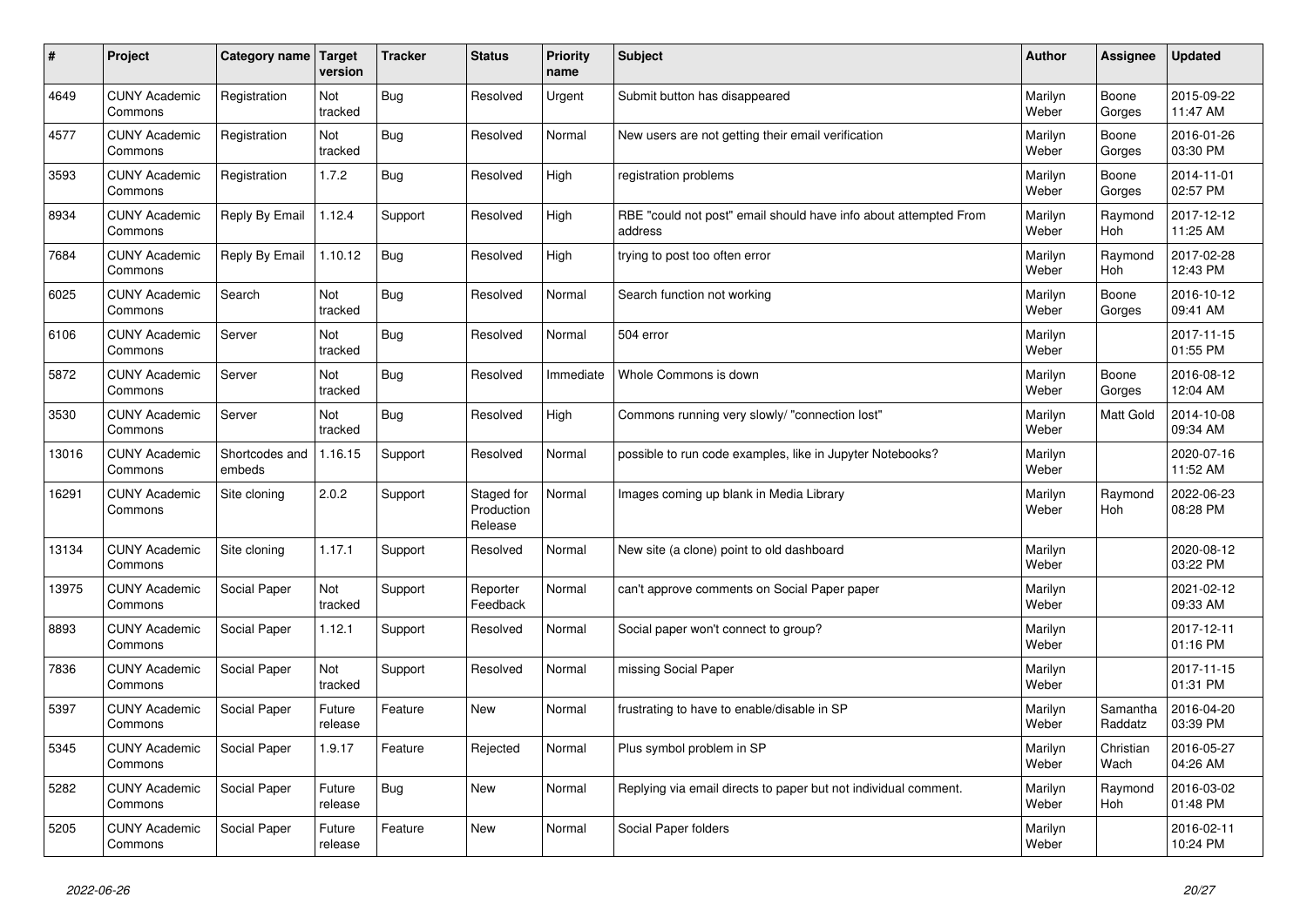| #     | Project                         | <b>Category name</b>    | Target<br>version | <b>Tracker</b> | <b>Status</b>        | <b>Priority</b><br>name | <b>Subject</b>                                                                                                                                  | Author           | Assignee              | <b>Updated</b>         |
|-------|---------------------------------|-------------------------|-------------------|----------------|----------------------|-------------------------|-------------------------------------------------------------------------------------------------------------------------------------------------|------------------|-----------------------|------------------------|
| 5199  | <b>CUNY Academic</b><br>Commons | Social Paper            | Future<br>release | Feature        | <b>New</b>           | Normal                  | add tables to the SP editor                                                                                                                     | Marilyn<br>Weber |                       | 2016-10-24<br>11:27 AM |
| 5184  | <b>CUNY Academic</b><br>Commons | Social Paper            |                   | <b>Bug</b>     | Rejected             | Normal                  | Problem linking SP to a group                                                                                                                   | Marilyn<br>Weber | Boone<br>Gorges       | 2016-02-21<br>12:27 PM |
| 5058  | <b>CUNY Academic</b><br>Commons | Social Paper            | Future<br>release | Feature        | New                  | Low                     | Can there be a clearer signal that even when comments have already<br>been made you add comments by clicking on the side? (SP suggestion<br>#5) | Marilyn<br>Weber | Samantha<br>Raddatz   | 2016-02-11<br>10:24 PM |
| 5053  | <b>CUNY Academic</b><br>Commons | Social Paper            | Future<br>release | Feature        | New                  | Low                     | Scrollable menu to add readers (SP suggestion #4)                                                                                               | Marilyn<br>Weber | Samantha<br>Raddatz   | 2016-04-21<br>05:21 PM |
| 5052  | <b>CUNY Academic</b><br>Commons | Social Paper            | Future<br>release | Feature        | New                  | Low                     | Sentence by sentence or line by line comments (SP suggestion #3)                                                                                | Marilyn<br>Weber | Boone<br>Gorges       | 2016-02-11<br>10:24 PM |
| 5051  | <b>CUNY Academic</b><br>Commons | Social Paper            |                   | Feature        | Rejected             | Low                     | Visual cues for comments (SP suggestion #2)                                                                                                     | Marilyn<br>Weber | Samantha<br>Raddatz   | 2016-02-10<br>10:01 AM |
| 5050  | <b>CUNY Academic</b><br>Commons | Social Paper            | Future<br>release | Feature        | <b>New</b>           | Low                     | Making comments visible in SP editing mode (SP suggestion #1)                                                                                   | Marilyn<br>Weber | Samantha<br>Raddatz   | 2019-09-17<br>11:10 PM |
| 12395 | <b>CUNY Academic</b><br>Commons | Spam/Spam<br>Prevention | Not<br>tracked    | Support        | Resolved             | Normal                  | comments again being blocked                                                                                                                    | Marilyn<br>Weber | Raymond<br>Hoh        | 2020-03-10<br>11:13 AM |
| 11908 | <b>CUNY Academic</b><br>Commons | Spam/Spam<br>Prevention | 1.17.7            | Support        | Resolved             | Normal                  | overeager spam filter                                                                                                                           | Marilyn<br>Weber | Raymond<br>Hoh        | 2020-11-05<br>04:36 PM |
| 6656  | <b>CUNY Academic</b><br>Commons | Support                 | Not<br>tracked    | Support        | Resolved             | Normal                  | Remove user profile                                                                                                                             | Marilyn<br>Weber | <b>Matt Gold</b>      | 2016-11-10<br>02:18 PM |
| 5988  | <b>CUNY Academic</b><br>Commons | Support                 |                   | Support        | Rejected             | Normal                  | Forbidden error when trying to join                                                                                                             | Marilyn<br>Weber | Boone<br>Gorges       | 2016-09-08<br>01:42 PM |
| 5985  | <b>CUNY Academic</b><br>Commons | Support                 | Not<br>tracked    | Support        | Resolved             | Normal                  | change user's email address (she cannot access old)                                                                                             | Marilyn<br>Weber | Boone<br>Gorges       | 2016-09-07<br>01:43 PM |
| 5346  | <b>CUNY Academic</b><br>Commons | Toolbar                 | 1.9.11            | <b>Bug</b>     | Resolved             | Normal                  | possible dynamic HTML code bug?                                                                                                                 | Marilyn<br>Weber | Boone<br>Gorges       | 2016-03-22<br>10:53 AM |
| 5177  | <b>CUNY Academic</b><br>Commons | Toolbar                 | 1.9.6             | Bug            | Resolved             | Normal                  | No "My Papers" tab                                                                                                                              | Marilyn<br>Weber | Raymond<br><b>Hoh</b> | 2016-01-29<br>08:37 AM |
| 4102  | <b>CUNY Academic</b><br>Commons | User<br>Experience      | 1.8.1             | Design/UX      | Resolved             | Normal                  | Username rules                                                                                                                                  | Marilyn<br>Weber | Samantha<br>Raddatz   | 2015-06-01<br>01:23 PM |
| 6860  | <b>CUNY Academic</b><br>Commons | User<br>Onboarding      | 1.12              | Bug            | Resolved             | Normal                  | Invitation to join a group is appearing as an invitiation to join the site!                                                                     | Marilyn<br>Weber | Boone<br>Gorges       | 2017-10-30<br>10:03 AM |
| 15978 | <b>CUNY Academic</b><br>Commons | WordPress -<br>Media    | 2.0.2             | Support        | Reporter<br>Feedback | Normal                  | .tex files?                                                                                                                                     | Marilyn<br>Weber | Raymond<br>Hoh        | 2022-06-14<br>11:36 AM |
| 14369 | <b>CUNY Academic</b><br>Commons | WordPress -<br>Media    | Not<br>tracked    | Support        | Resolved             | Normal                  | renewed problem with ppsx files                                                                                                                 | Marilyn<br>Weber |                       | 2021-04-27<br>12:44 PM |
| 13238 | <b>CUNY Academic</b><br>Commons | WordPress -<br>Media    | 1.17.3            | Support        | Resolved             | Normal                  | allow ppsx file?                                                                                                                                | Marilyn<br>Weber | Raymond<br>Hoh        | 2020-09-10<br>11:46 AM |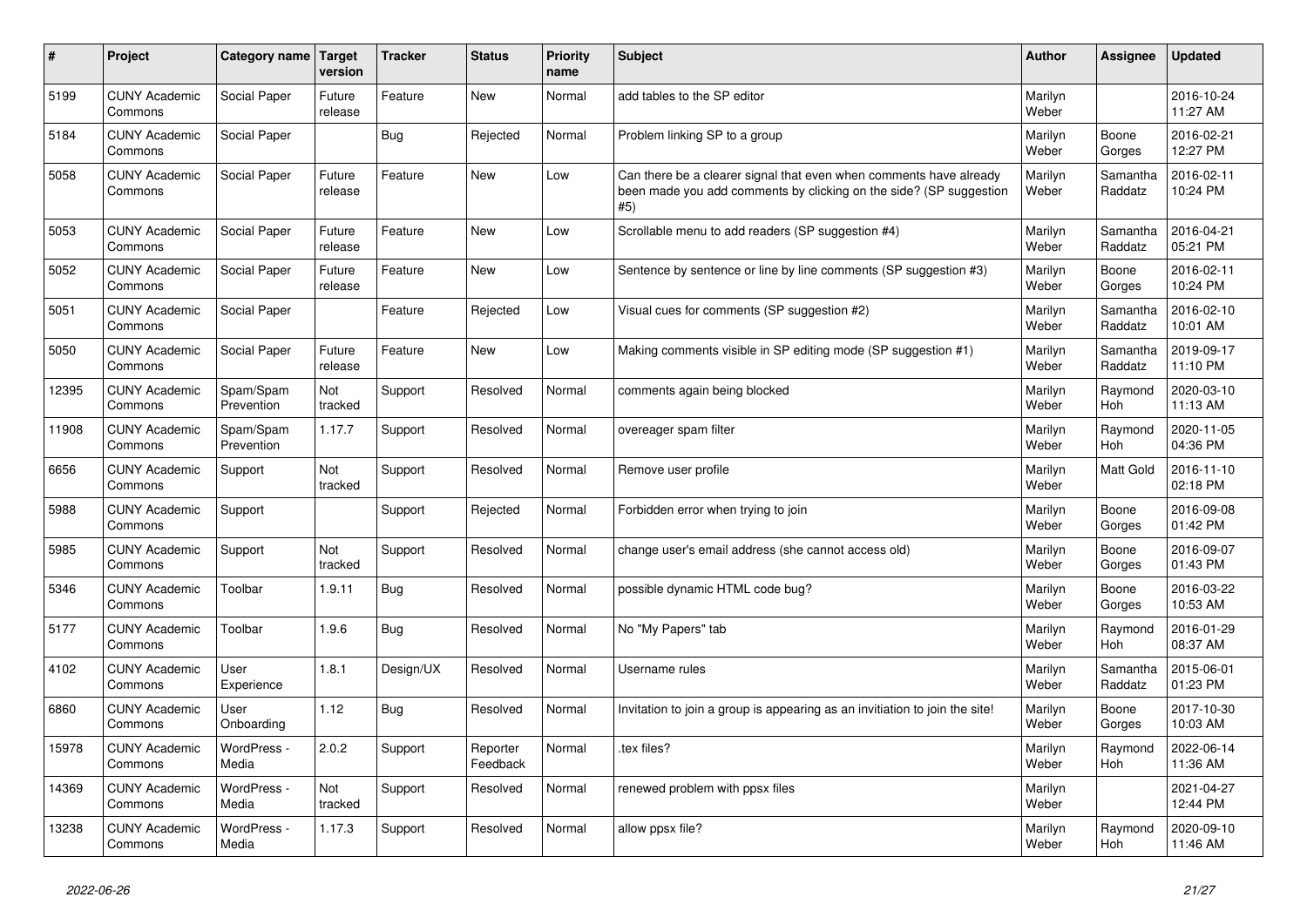| $\sharp$ | Project                         | Category name   Target            | version        | <b>Tracker</b> | <b>Status</b>        | <b>Priority</b><br>name | <b>Subject</b>                                                                 | <b>Author</b>    | Assignee        | <b>Updated</b>         |
|----------|---------------------------------|-----------------------------------|----------------|----------------|----------------------|-------------------------|--------------------------------------------------------------------------------|------------------|-----------------|------------------------|
| 4340     | <b>CUNY Academic</b><br>Commons | WordPress -<br>Media              | 1.8.14         | Feature        | Resolved             | Normal                  | embedding a video                                                              | Marilyn<br>Weber | Daniel<br>Jones | 2015-10-20<br>12:01 AM |
| 16172    | <b>CUNY Academic</b><br>Commons | <b>WordPress</b><br>(misc)        | 2.0.2          | Bug            | Resolved             | Normal                  | 'Lost your password" link not in error messge                                  | Marilyn<br>Weber | Raymond<br>Hoh  | 2022-06-14<br>09:21 PM |
| 14606    | <b>CUNY Academic</b><br>Commons | <b>WordPress</b><br>(misc)        | Not<br>tracked | Support        | Rejected             | Normal                  | calendar wrong month                                                           | Marilyn<br>Weber |                 | 2021-07-23<br>12:11 PM |
| 14074    | <b>CUNY Academic</b><br>Commons | <b>WordPress</b><br>(misc)        | Not<br>tracked | Support        | Reporter<br>Feedback | Normal                  | page password protection problem                                               | Marilyn<br>Weber |                 | 2021-03-02<br>11:03 AM |
| 13012    | <b>CUNY Academic</b><br>Commons | <b>WordPress</b><br>(misc)        |                | Support        | Rejected             | Normal                  | icon image associated with the teaching template's Creative Commons<br>License | Marilyn<br>Weber | Raymond<br>Hoh  | 2020-08-25<br>10:56 AM |
| 12393    | <b>CUNY Academic</b><br>Commons | WordPress<br>(misc)               |                | Support        | Resolved             | High                    | size limit for files                                                           | Marilyn<br>Weber |                 | 2020-02-18<br>10:13 AM |
| 11634    | <b>CUNY Academic</b><br>Commons | <b>WordPress</b><br>(misc)        | Not<br>tracked | Bug            | Rejected             | Normal                  | 'Insert Read More Tag" working oddly                                           | Marilyn<br>Weber | Raymond<br>Hoh  | 2019-07-15<br>11:48 PM |
| 11453    | <b>CUNY Academic</b><br>Commons | <b>WordPress</b><br>(misc)        | 1.15.2         | <b>Bug</b>     | Resolved             | Normal                  | 403 error on Firefox                                                           | Marilyn<br>Weber | Raymond<br>Hoh  | 2019-05-28<br>11:46 AM |
| 10810    | <b>CUNY Academic</b><br>Commons | <b>WordPress</b><br>(misc)        | 1.14.2         | Bug            | Resolved             | Normal                  | Sites set as public are becoming private                                       | Marilyn<br>Weber |                 | 2018-12-11<br>10:15 AM |
| 10133    | <b>CUNY Academic</b><br>Commons | WordPress<br>(misc)               | Not<br>tracked | Support        | Resolved             | Normal                  | two Commons sites to be migrated elsewhere                                     | Marilyn<br>Weber |                 | 2018-12-10<br>03:54 PM |
| 9541     | <b>CUNY Academic</b><br>Commons | WordPress<br>(misc)               | Not<br>tracked | Support        | Resolved             | Normal                  | repeating header banner                                                        | Marilyn<br>Weber | Raymond<br>Hoh  | 2018-04-06<br>12:33 PM |
| 9499     | <b>CUNY Academic</b><br>Commons | <b>WordPress</b><br>(misc)        | Not<br>tracked | Support        | Resolved             | Normal                  | tiny question - preventing dates on posts?                                     | Marilyn<br>Weber | Raymond<br>Hoh  | 2018-04-04<br>03:55 PM |
| 7994     | <b>CUNY Academic</b><br>Commons | WordPress<br>(misc)               | 1.10.17        | Bug            | Resolved             | Urgent                  | Comments not appearing                                                         | Marilyn<br>Weber |                 | 2017-04-20<br>11:16 AM |
| 7607     | <b>CUNY Academic</b><br>Commons | WordPress<br>(misc)               | Not<br>tracked | Feature        | Resolved             | Normal                  | mp4 files                                                                      | Marilyn<br>Weber |                 | 2017-02-15<br>07:37 PM |
| 5753     | <b>CUNY Academic</b><br>Commons | <b>WordPress</b><br>(misc)        | Not<br>tracked | Support        | Resolved             | Normal                  | merging blogs and groups                                                       | Marilyn<br>Weber | Boone<br>Gorges | 2016-08-29<br>03:09 PM |
| 5713     | <b>CUNY Academic</b><br>Commons | <b>WordPress</b><br>(misc)        | Not<br>tracked | Bug            | Abandoned            | High                    | Site freezing                                                                  | Marilyn<br>Weber | Boone<br>Gorges | 2017-11-15<br>10:58 AM |
| 3001     | <b>CUNY Academic</b><br>Commons | WordPress<br>(misc)               | Not<br>tracked | Support        | Resolved             | Normal                  | shortlink requested                                                            | Marilyn<br>Weber | Boone<br>Gorges | 2014-01-30<br>01:26 PM |
| 2777     | <b>CUNY Academic</b><br>Commons | WordPress<br>(misc)               | Not<br>tracked | Bug            | Resolved             | Normal                  | Hero slide access                                                              | Marilyn<br>Weber | Boone<br>Gorges | 2013-09-07<br>12:26 PM |
| 3592     | <b>CUNY Academic</b><br>Commons | <b>WordPress</b><br>(Permissions) | Not<br>tracked | Publicity      | Resolved             | Normal                  | Oops - Announcing 1.6!                                                         | Marilyn<br>Weber | Boone<br>Gorges | 2014-10-22<br>03:03 PM |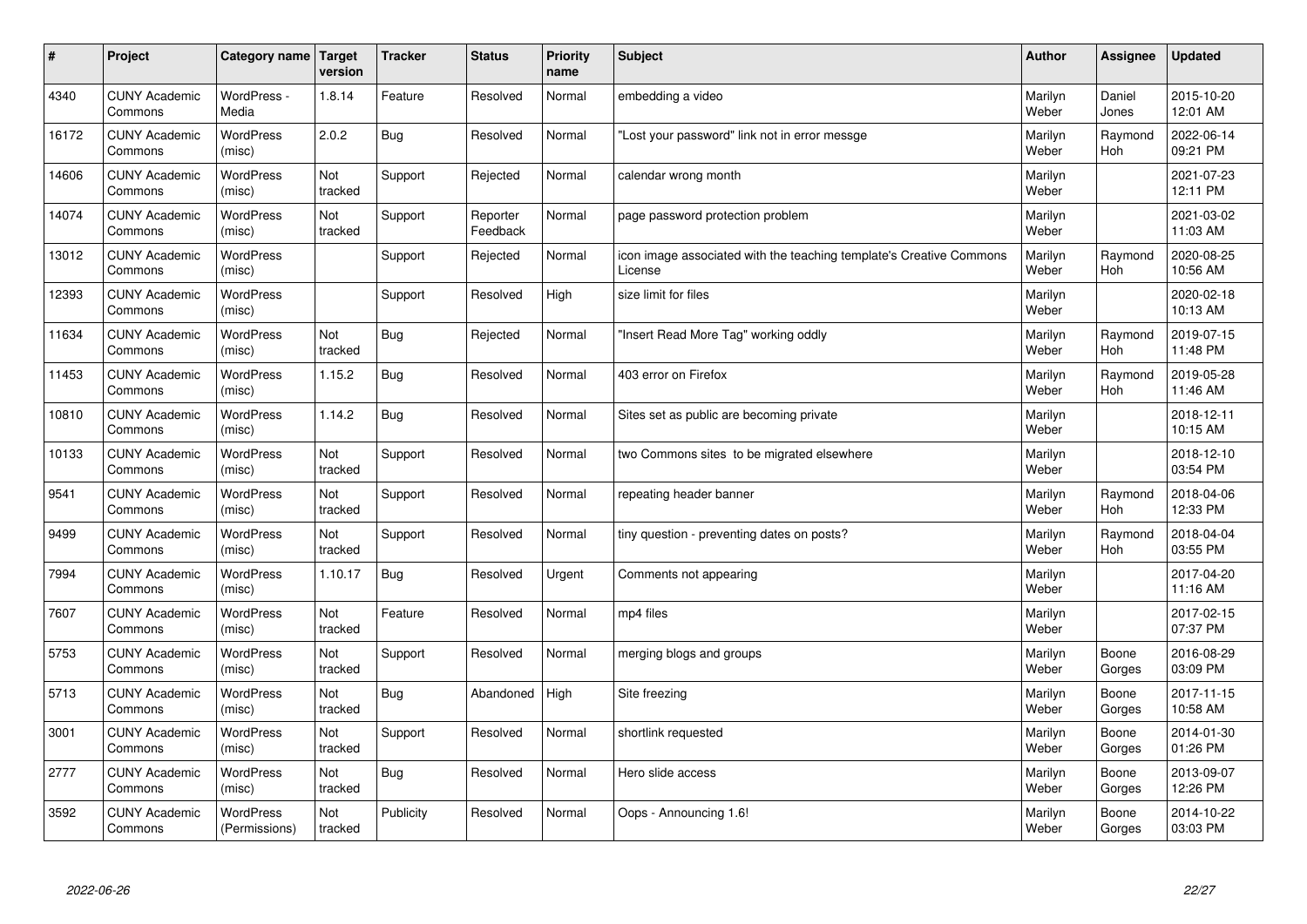| $\sharp$ | Project                         | Category name Target              | version        | <b>Tracker</b> | <b>Status</b> | <b>Priority</b><br>name | <b>Subject</b>                              | <b>Author</b>    | Assignee              | <b>Updated</b>         |
|----------|---------------------------------|-----------------------------------|----------------|----------------|---------------|-------------------------|---------------------------------------------|------------------|-----------------------|------------------------|
| 3116     | <b>CUNY Academic</b><br>Commons | <b>WordPress</b><br>(Permissions) |                | Bug            | Resolved      | Normal                  | Updating the FAQ page                       | Marilyn<br>Weber | Boone<br>Gorges       | 2014-04-01<br>10:12 PM |
| 15654    | <b>CUNY Academic</b><br>Commons | <b>WordPress</b><br>Plugins       | 1.19.6         | Support        | Resolved      | Normal                  | Numerous Copies of Events showing up        | Marilyn<br>Weber | Boone<br>Gorges       | 2022-03-22<br>11:30 AM |
| 15610    | <b>CUNY Academic</b><br>Commons | <b>WordPress</b><br>Plugins       | Not<br>tracked | Support        | Rejected      | Normal                  | Loops & Logic plugin                        | Marilyn<br>Weber | Raymond<br><b>Hoh</b> | 2022-03-19<br>11:16 AM |
| 15545    | <b>CUNY Academic</b><br>Commons | <b>WordPress</b><br>Plugins       | 1.19.5         | Feature        | Resolved      | Normal                  | 'ZI Hide Featured Image" plugin request     | Marilyn<br>Weber | Boone<br>Gorges       | 2022-03-09<br>10:09 AM |
| 14885    | <b>CUNY Academic</b><br>Commons | <b>WordPress</b><br>Plugins       | 1.18.22        | Bug            | Resolved      | Normal                  | Long Loading Times -- Wordpress Admin Site  | Marilyn<br>Weber | Raymond<br>Hoh        | 2021-10-26<br>12:28 PM |
| 14534    | <b>CUNY Academic</b><br>Commons | WordPress<br>Plugins              | 1.18.12        | Support        | Resolved      | Normal                  | Share This Image plugin?                    | Marilyn<br>Weber |                       | 2021-06-08<br>11:50 AM |
| 14509    | <b>CUNY Academic</b><br>Commons | <b>WordPress</b><br>Plugins       | 1.18.12        | Bug            | Resolved      | Normal                  | Elementor Editor problem                    | Marilyn<br>Weber |                       | 2021-06-08<br>09:55 AM |
| 14265    | <b>CUNY Academic</b><br>Commons | <b>WordPress</b><br>Plugins       | 1.18.10        | Support        | Resolved      | Normal                  | separate the tag cloud in the blog sidebar  | Marilyn<br>Weber | Boone<br>Gorges       | 2021-05-12<br>05:19 PM |
| 14077    | <b>CUNY Academic</b><br>Commons | <b>WordPress</b><br>Plugins       | 1.18.7         | Support        | Resolved      | Normal                  | Elementor Pro plugin for the slider         | Marilyn<br>Weber | Raymond<br><b>Hoh</b> | 2021-03-23<br>11:43 AM |
| 14075    | <b>CUNY Academic</b><br>Commons | WordPress<br>Plugins              | Not<br>tracked | Bug            | Resolved      | Normal                  | sludigitalportfolios.commons.gc.cuny.edu    | Marilyn<br>Weber | Boone<br>Gorges       | 2021-03-01<br>10:46 AM |
| 14019    | <b>CUNY Academic</b><br>Commons | WordPress<br>Plugins              | 1.18.5         | <b>Bug</b>     | Resolved      | Normal                  | smorales.commons.gc.cuny.edu                | Marilyn<br>Weber | Boone<br>Gorges       | 2021-02-23<br>11:06 AM |
| 14012    | <b>CUNY Academic</b><br>Commons | <b>WordPress</b><br>Plugins       | 1.18.5         | Support        | Resolved      | Normal                  | Open External Links in a New Window plugin? | Marilyn<br>Weber | Boone<br>Gorges       | 2021-03-02<br>02:07 PM |
| 13947    | <b>CUNY Academic</b><br>Commons | <b>WordPress</b><br>Plugins       | 1.18.4         | Bug            | Resolved      | Normal                  | Elementor plugin problem                    | Marilyn<br>Weber | Raymond<br>Hoh        | 2021-02-08<br>09:34 PM |
| 13944    | <b>CUNY Academic</b><br>Commons | WordPress<br>Plugins              | 1.18.4         | Support        | Resolved      | Normal                  | 3D FlipBook request                         | Marilyn<br>Weber |                       | 2021-02-09<br>11:05 AM |
| 13935    | <b>CUNY Academic</b><br>Commons | <b>WordPress</b><br>Plugins       | 1.18.4         | Support        | Resolved      | Low                     | Add Users sidebar widget not working        | Marilyn<br>Weber |                       | 2021-02-09<br>11:05 AM |
| 13846    | <b>CUNY Academic</b><br>Commons | <b>WordPress</b><br>Plugins       | 1.18.3         | Support        | Resolved      | Normal                  | Yoast SEO plugin problem                    | Marilyn<br>Weber |                       | 2021-01-19<br>05:34 PM |
| 13841    | <b>CUNY Academic</b><br>Commons | WordPress<br>Plugins              | 1.18.3         | Support        | Resolved      | Normal                  | Folders plugin request                      | Marilyn<br>Weber | Boone<br>Gorges       | 2021-01-26<br>04:43 PM |
| 13741    | <b>CUNY Academic</b><br>Commons | WordPress<br>Plugins              | 1.18.3         | Support        | Resolved      | Normal                  | Ensemble Video Plugin                       | Marilyn<br>Weber |                       | 2021-01-26<br>04:43 PM |
| 13184    | <b>CUNY Academic</b><br>Commons | WordPress<br>Plugins              | 1.17.2         | Support        | Resolved      | Normal                  | google translate plugin                     | Marilyn<br>Weber |                       | 2020-08-25<br>11:36 AM |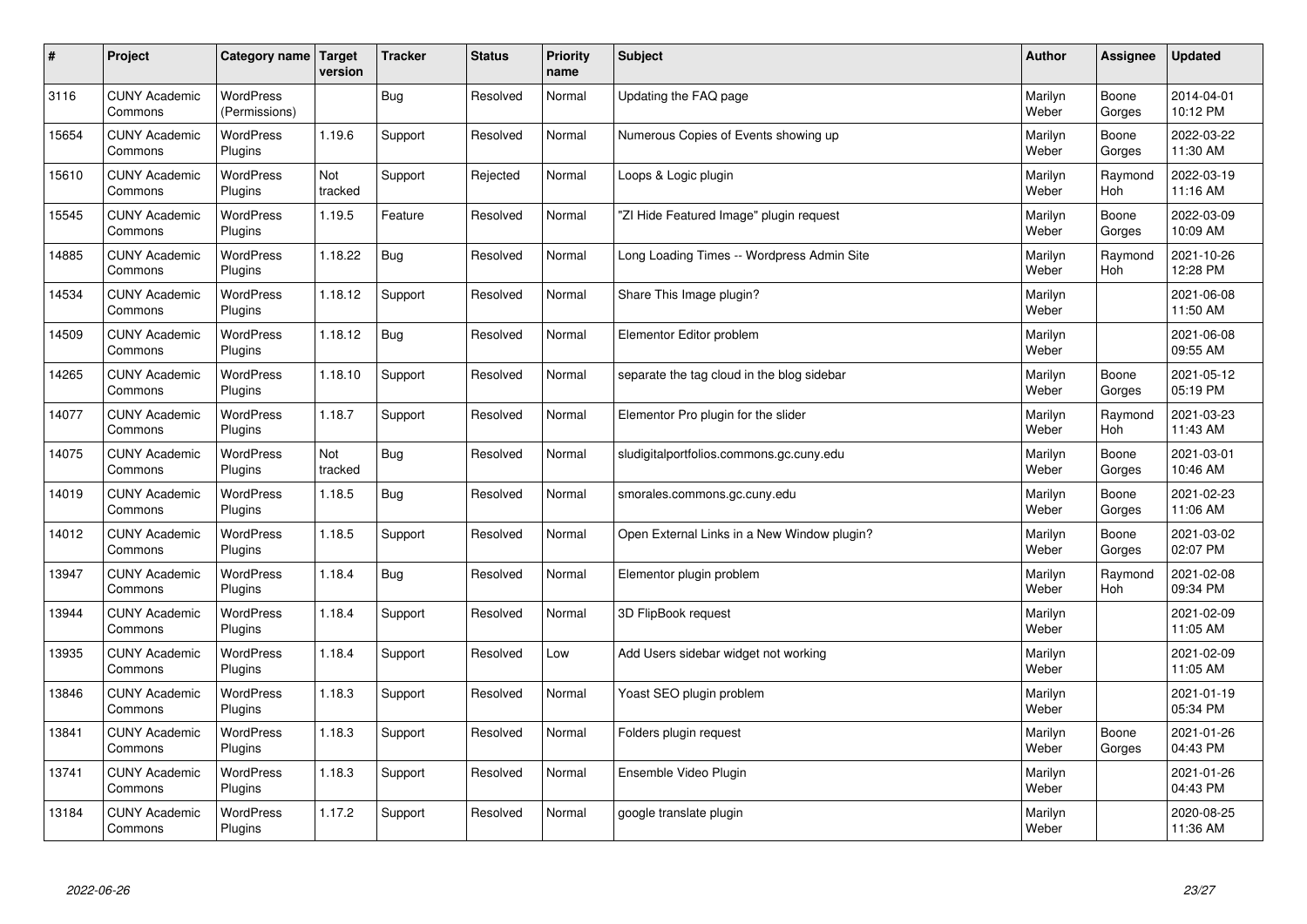| $\pmb{\sharp}$ | Project                         | Category name               | <b>Target</b><br>version | <b>Tracker</b> | <b>Status</b>        | <b>Priority</b><br>name | Subject                                                                                 | <b>Author</b>    | Assignee              | <b>Updated</b>         |
|----------------|---------------------------------|-----------------------------|--------------------------|----------------|----------------------|-------------------------|-----------------------------------------------------------------------------------------|------------------|-----------------------|------------------------|
| 12741          | <b>CUNY Academic</b><br>Commons | <b>WordPress</b><br>Plugins | Not<br>tracked           | Support        | Reporter<br>Feedback | Normal                  | Tableau Public Viz Block                                                                | Marilyn<br>Weber | Raymond<br>Hoh        | 2020-05-12<br>11:00 AM |
| 12676          | <b>CUNY Academic</b><br>Commons | <b>WordPress</b><br>Plugins | 1.16.10                  | Support        | Resolved             | Normal                  | request for Require Post Category plug-in                                               | Marilyn<br>Weber |                       | 2020-04-28<br>11:03 AM |
| 12363          | <b>CUNY Academic</b><br>Commons | <b>WordPress</b><br>Plugins | 1.16.5                   | Bug            | Resolved             | Urgent                  | more bbPress problems - now students unable to post either a new<br>thread or a comment | Marilyn<br>Weber | Raymond<br>Hoh        | 2020-03-17<br>03:07 PM |
| 12354          | <b>CUNY Academic</b><br>Commons | WordPress<br>Plugins        | 1.16.5                   | <b>Bug</b>     | Resolved             | Urgent                  | sites (including Net-Art) are reporting critical issues                                 | Marilyn<br>Weber | Raymond<br>Hoh        | 2020-02-02<br>03:16 PM |
| 11832          | <b>CUNY Academic</b><br>Commons | <b>WordPress</b><br>Plugins | 1.15.11                  | Support        | Resolved             | Normal                  | Yoast SEO premium for sexgenlab.org                                                     | Marilyn<br>Weber |                       | 2019-10-08<br>11:22 AM |
| 11813          | <b>CUNY Academic</b><br>Commons | <b>WordPress</b><br>Plugins | 1.15.9                   | Support        | Resolved             | Normal                  | Change Password Protected Message" plugin requests                                      | Marilyn<br>Weber |                       | 2019-09-10<br>05:57 PM |
| 11205          | <b>CUNY Academic</b><br>Commons | <b>WordPress</b><br>Plugins | Not<br>tracked           | Support        | Resolved             | Normal                  | problems with Google calendar                                                           | Marilyn<br>Weber | Raymond<br><b>Hoh</b> | 2019-03-11<br>02:17 PM |
| 10240          | <b>CUNY Academic</b><br>Commons | WordPress<br>Plugins        | 1.13.8                   | Support        | Resolved             | Normal                  | require-featured-image plug-in request                                                  | Marilyn<br>Weber |                       | 2018-08-29<br>05:15 PM |
| 9965           | <b>CUNY Academic</b><br>Commons | WordPress<br>Plugins        | 1.13.4                   | Support        | Resolved             | Normal                  | plug-in request for OneTone Companion                                                   | Marilyn<br>Weber | Raymond<br>Hoh        | 2018-06-26<br>12:00 PM |
| 9955           | <b>CUNY Academic</b><br>Commons | <b>WordPress</b><br>Plugins | 1.13.4                   | Support        | Rejected             | Normal                  | docx converter plugin?                                                                  | Marilyn<br>Weber |                       | 2018-06-26<br>11:39 AM |
| 9888           | <b>CUNY Academic</b><br>Commons | <b>WordPress</b><br>Plugins | 1.13.3                   | Support        | Resolved             | Normal                  | Business directory Plug-in request                                                      | Marilyn<br>Weber |                       | 2018-06-12<br>11:52 AM |
| 9726           | <b>CUNY Academic</b><br>Commons | <b>WordPress</b><br>Plugins | Not<br>tracked           | Support        | Abandoned            | Normal                  | technical error on Contact page                                                         | Marilyn<br>Weber |                       | 2018-12-10<br>03:53 PM |
| 9500           | <b>CUNY Academic</b><br>Commons | <b>WordPress</b><br>Plugins | 1.12.12                  | Support        | Resolved             | Normal                  | PowerPoint in the media library?                                                        | Marilyn<br>Weber | Raymond<br>Hoh        | 2018-04-12<br>02:28 PM |
| 9340           | <b>CUNY Academic</b><br>Commons | WordPress<br>Plugins        | 1.12.10                  | Bug            | Resolved             | Normal                  | change the web preview?                                                                 | Marilyn<br>Weber | Raymond<br>Hoh        | 2018-03-13<br>11:50 AM |
| 9330           | <b>CUNY Academic</b><br>Commons | <b>WordPress</b><br>Plugins | 1.12.10                  | Bug            | Resolved             | Normal                  | part 2 of problems with the Leaflet plug -in                                            | Marilyn<br>Weber |                       | 2018-03-04<br>05:58 PM |
| 9192           | <b>CUNY Academic</b><br>Commons | WordPress<br>Plugins        | 1.12.8                   | <b>Bug</b>     | Resolved             | Normal                  | problems with the Leaflet plug -in                                                      | Marilyn<br>Weber | Boone<br>Gorges       | 2018-02-13<br>11:07 AM |
| 9087           | <b>CUNY Academic</b><br>Commons | WordPress<br>Plugins        | 1.12.7                   | Support        | Resolved             | Normal                  | request for WP Social Sharing                                                           | Marilyn<br>Weber |                       | 2018-01-23<br>11:17 AM |
| 9078           | <b>CUNY Academic</b><br>Commons | WordPress<br>Plugins        | 1.12.7                   | Support        | Resolved             | Normal                  | arcgis web maps?                                                                        | Marilyn<br>Weber | Raymond<br><b>Hoh</b> | 2018-01-23<br>11:11 AM |
| 9026           | <b>CUNY Academic</b><br>Commons | <b>WordPress</b><br>Plugins | 1.12.6                   | Support        | Resolved             | Normal                  | plugin request from Carlos Guevara                                                      | Marilyn<br>Weber |                       | 2018-01-03<br>09:33 AM |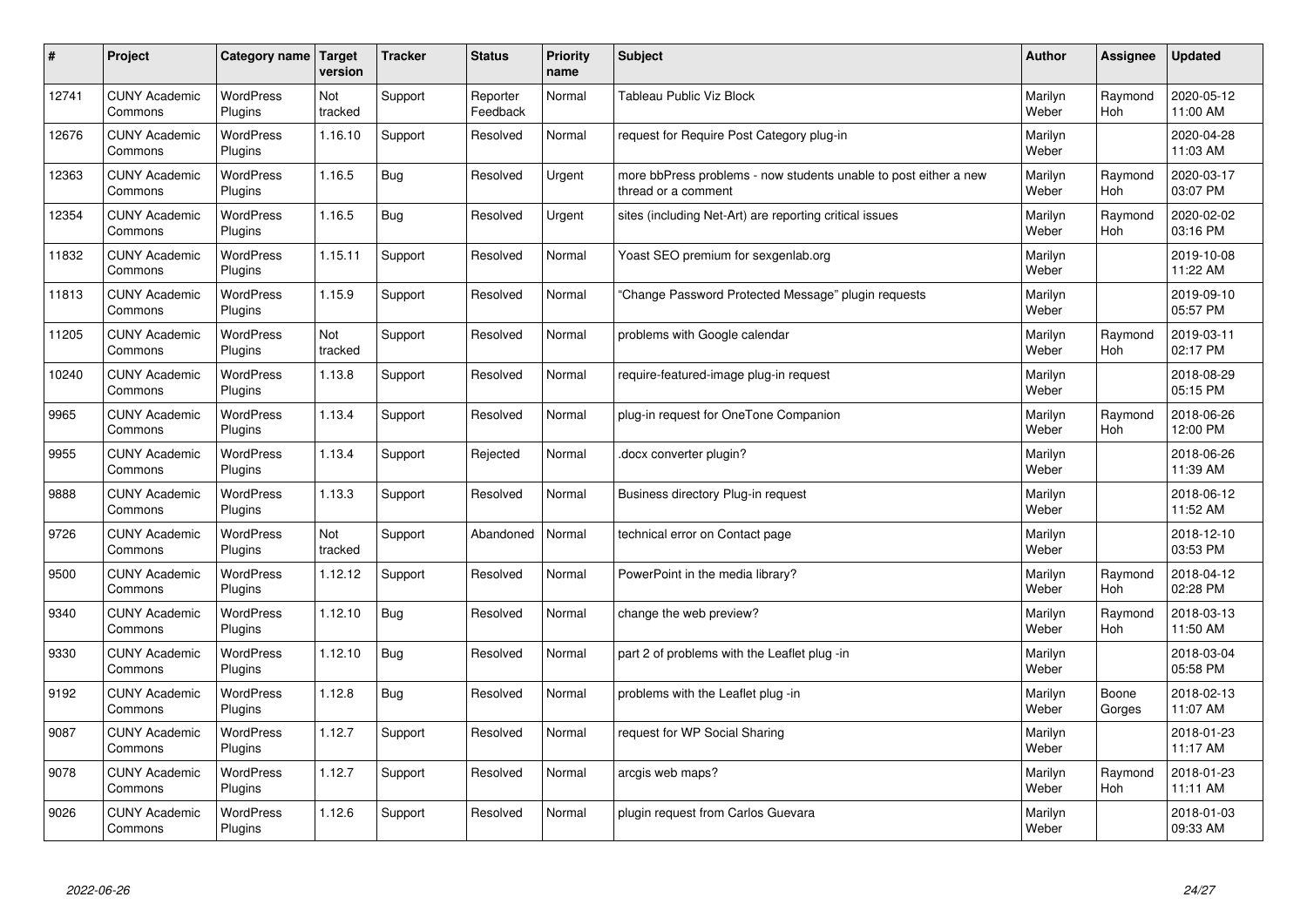| $\pmb{\#}$ | Project                         | Category name               | Target<br>version | <b>Tracker</b> | <b>Status</b> | <b>Priority</b><br>name | <b>Subject</b>                                           | <b>Author</b>    | Assignee              | <b>Updated</b>         |
|------------|---------------------------------|-----------------------------|-------------------|----------------|---------------|-------------------------|----------------------------------------------------------|------------------|-----------------------|------------------------|
| 8924       | <b>CUNY Academic</b><br>Commons | <b>WordPress</b><br>Plugins | 1.12.4            | Bug            | Resolved      | Normal                  | auto-remove feature on http://pcp.gc.cuny.edu            | Marilyn<br>Weber | <b>Matt Gold</b>      | 2017-12-04<br>10:18 AM |
| 8908       | <b>CUNY Academic</b><br>Commons | <b>WordPress</b><br>Plugins | 1.12.2            | Support        | Resolved      | Normal                  | Plugin request from Steve Brier                          | Marilyn<br>Weber |                       | 2017-11-27<br>11:39 AM |
| 8721       | <b>CUNY Academic</b><br>Commons | <b>WordPress</b><br>Plugins | 1.11.13           | Bug            | Resolved      | Normal                  | more problems with Events calendar                       | Marilyn<br>Weber |                       | 2017-09-21<br>10:35 AM |
| 8693       | <b>CUNY Academic</b><br>Commons | <b>WordPress</b><br>Plugins |                   | Support        | Resolved      | Normal                  | Existing blog wants to replace Mailpoet with Newsletters | Marilyn<br>Weber |                       | 2017-09-12<br>02:24 PM |
| 8576       | <b>CUNY Academic</b><br>Commons | <b>WordPress</b><br>Plugins | 1.11.11           | Support        | Resolved      | Normal                  | Digital Measures plugin request                          | Marilyn<br>Weber |                       | 2017-09-01<br>03:44 PM |
| 8552       | <b>CUNY Academic</b><br>Commons | WordPress<br>Plugins        | 1.11.10           | Bug            | Resolved      | Normal                  | Events Calendar problem                                  | Marilyn<br>Weber |                       | 2017-08-18<br>04:36 PM |
| 8446       | <b>CUNY Academic</b><br>Commons | <b>WordPress</b><br>Plugins | 1.11.14           | Support        | Resolved      | Normal                  | request for multiple accordion menu plugins              | Marilyn<br>Weber |                       | 2018-05-07<br>09:57 PM |
| 8308       | <b>CUNY Academic</b><br>Commons | <b>WordPress</b><br>Plugins | Not<br>tracked    | Support        | Resolved      | Normal                  | WP Migration plugin                                      | Marilyn<br>Weber |                       | 2017-11-15<br>01:27 PM |
| 8131       | <b>CUNY Academic</b><br>Commons | <b>WordPress</b><br>Plugins | 1.11              | Bug            | Resolved      | Normal                  | Newsletters plug-in                                      | Marilyn<br>Weber | Boone<br>Gorges       | 2017-05-11<br>09:42 PM |
| 8071       | <b>CUNY Academic</b><br>Commons | WordPress<br>Plugins        | Not<br>tracked    | Support        | Rejected      | Normal                  | Anthologize                                              | Marilyn<br>Weber |                       | 2017-05-10<br>10:15 AM |
| 7770       | <b>CUNY Academic</b><br>Commons | WordPress<br>Plugins        | Not<br>tracked    | Bug            | Abandoned     | Normal                  | Timeline.js problem                                      | Marilyn<br>Weber |                       | 2017-11-15<br>01:43 PM |
| 7745       | <b>CUNY Academic</b><br>Commons | <b>WordPress</b><br>Plugins | 1.10.13           | Support        | Resolved      | Normal                  | Featured Video Plus plugin requested                     | Marilyn<br>Weber |                       | 2017-03-03<br>01:51 PM |
| 7668       | <b>CUNY Academic</b><br>Commons | WordPress<br>Plugins        |                   | Support        | Rejected      | Normal                  | Iframes question                                         | Marilyn<br>Weber |                       | 2017-04-11<br>09:29 PM |
| 7328       | <b>CUNY Academic</b><br>Commons | <b>WordPress</b><br>Plugins | Not<br>tracked    | Bug            | Resolved      | Normal                  | technical issue with the Events Manager plugin           | Marilyn<br>Weber | Raymond<br><b>Hoh</b> | 2017-11-15<br>06:19 PM |
| 7100       | <b>CUNY Academic</b><br>Commons | <b>WordPress</b><br>Plugins | 1.10.5            | Bug            | Resolved      | High                    | Cincopa plugin problem                                   | Marilyn<br>Weber | Boone<br>Gorges       | 2016-12-19<br>10:32 AM |
| 6533       | <b>CUNY Academic</b><br>Commons | <b>WordPress</b><br>Plugins | Future<br>release | Support        | Duplicate     | Low                     | very old plugins?                                        | Marilyn<br>Weber | <b>Tahir Butt</b>     | 2018-10-04<br>12:27 PM |
| 5875       | <b>CUNY Academic</b><br>Commons | WordPress<br>Plugins        | Not<br>tracked    | Bug            | Resolved      | Normal                  | Events Calendar garbled in IE                            | Marilyn<br>Weber | Marilyn<br>Weber      | 2017-11-15<br>05:45 PM |
| 5657       | <b>CUNY Academic</b><br>Commons | WordPress<br>Plugins        | 1.9.18            | Feature        | Resolved      | Normal                  | Plugin Request - Instagram Feed WD                       | Marilyn<br>Weber | Boone<br>Gorges       | 2016-06-08<br>12:36 PM |
| 5621       | <b>CUNY Academic</b><br>Commons | <b>WordPress</b><br>Plugins | 1.9.17            | Feature        | Resolved      | Normal                  | Taxonomy plugin request                                  | Marilyn<br>Weber | Boone<br>Gorges       | 2016-06-01<br>11:28 PM |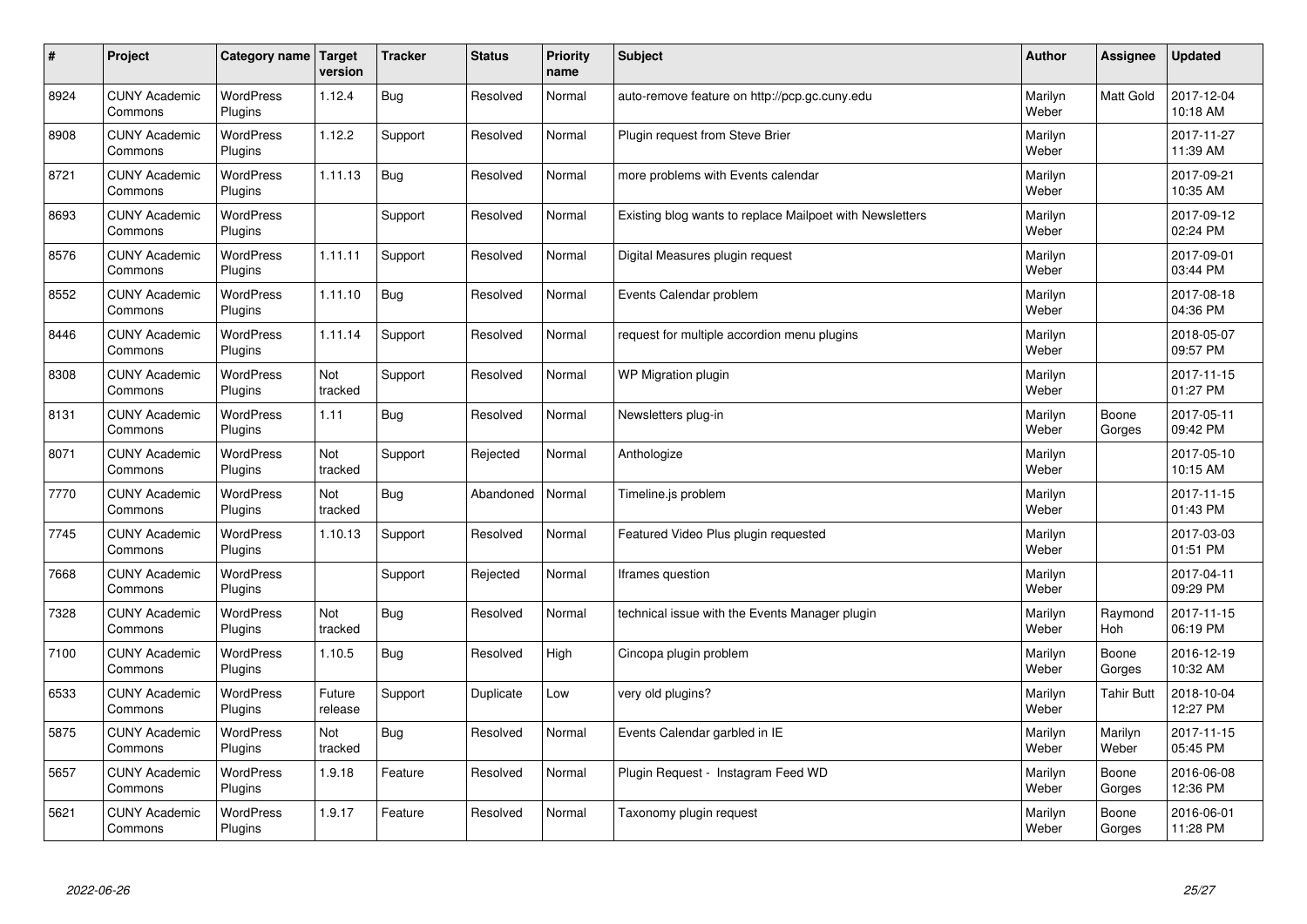| $\vert$ # | Project                         | Category name                     | Target<br>version | <b>Tracker</b> | <b>Status</b>        | <b>Priority</b><br>name | <b>Subject</b>                                                                             | <b>Author</b>    | Assignee              | <b>Updated</b>         |
|-----------|---------------------------------|-----------------------------------|-------------------|----------------|----------------------|-------------------------|--------------------------------------------------------------------------------------------|------------------|-----------------------|------------------------|
| 5522      | <b>CUNY Academic</b><br>Commons | <b>WordPress</b><br>Plugins       | 1.9.15            | Feature        | Resolved             | Normal                  | plugin request                                                                             | Marilyn<br>Weber | Boone<br>Gorges       | 2016-05-09<br>10:36 AM |
| 5302      | <b>CUNY Academic</b><br>Commons | WordPress<br>Plugins              | 1.9.10            | Feature        | Resolved             | Normal                  | request for WP Gallery Custom Links plug-in                                                | Marilyn<br>Weber | Boone<br>Gorges       | 2016-03-11<br>09:20 PM |
| 5083      | <b>CUNY Academic</b><br>Commons | <b>WordPress</b><br>Plugins       | 1.9.5             | Support        | Rejected             | Normal                  | creating a shortcode for the iframe code of the google form                                | Marilyn<br>Weber | Marilyn<br>Weber      | 2016-01-12<br>04:25 PM |
| 5036      | <b>CUNY Academic</b><br>Commons | WordPress<br>Plugins              | 1.9.1.1           | Feature        | Resolved             | Normal                  | Embeds request                                                                             | Marilyn<br>Weber | Boone<br>Gorges       | 2015-12-18<br>10:12 PM |
| 4997      | <b>CUNY Academic</b><br>Commons | <b>WordPress</b><br>Plugins       | 1.9.4             | Feature        | Resolved             | Normal                  | ability to embed maps from StoryMapJS?                                                     | Marilyn<br>Weber | Boone<br>Gorges       | 2016-01-07<br>12:34 PM |
| 4542      | <b>CUNY Academic</b><br>Commons | <b>WordPress</b><br>Plugins       | 1.8.10            | Bug            | Resolved             | Normal                  | Emailing group users problem                                                               | Marilyn<br>Weber | Boone<br>Gorges       | 2015-09-11<br>11:16 AM |
| 3136      | <b>CUNY Academic</b><br>Commons | <b>WordPress</b><br>Plugins       |                   | Bug            | Rejected             | Normal                  | The Easy Rotator                                                                           | Marilyn<br>Weber | Boone<br>Gorges       | 2014-04-01<br>10:26 PM |
| 3093      | <b>CUNY Academic</b><br>Commons | WordPress<br>Plugins              |                   | Bug            | Rejected             | Normal                  | <b>Custom Google Maps</b>                                                                  | Marilyn<br>Weber | Boone<br>Gorges       | 2014-05-02<br>10:52 AM |
| 14911     | <b>CUNY Academic</b><br>Commons | WordPress<br><b>Themes</b>        | Not<br>tracked    | Support        | <b>New</b>           | Normal                  | Twentytwentyone theme                                                                      | Marilyn<br>Weber |                       | 2021-10-28<br>10:37 AM |
| 14734     | <b>CUNY Academic</b><br>Commons | <b>WordPress</b><br>Themes        | 1.18.18           | Support        | Resolved             | Normal                  | missing section of Sujatha Fernandes' site                                                 | Marilyn<br>Weber | Raymond<br>Hoh        | 2021-09-06<br>04:15 PM |
| 14411     | <b>CUNY Academic</b><br>Commons | WordPress<br>Themes               | 1.18.10           | Bug            | Resolved             | Normal                  | logo problems                                                                              | Marilyn<br>Weber |                       | 2021-05-03<br>04:37 PM |
| 14270     | <b>CUNY Academic</b><br>Commons | WordPress<br><b>Themes</b>        | 1.18.8            | Support        | Resolved             | Normal                  | grid theme?                                                                                | Marilyn<br>Weber |                       | 2021-04-13<br>11:20 AM |
| 13512     | <b>CUNY Academic</b><br>Commons | WordPress<br><b>Themes</b>        | 1.17.7            | Support        | Resolved             | Normal                  | theme update                                                                               | Marilyn<br>Weber |                       | 2020-11-16<br>04:46 PM |
| 13185     | <b>CUNY Academic</b><br>Commons | WordPress<br>Themes               | 1.17.2            | Support        | Resolved             | Normal                  | Less theme?                                                                                | Marilyn<br>Weber |                       | 2020-08-25<br>11:26 AM |
| 12360     | <b>CUNY Academic</b><br>Commons | <b>WordPress</b><br><b>Themes</b> | Not<br>tracked    | Bug            | Reporter<br>Feedback | Normal                  | site just says "DANTE We are currently in maintenance mode, please<br>check back shortly." | Marilyn<br>Weber |                       | 2020-02-04<br>12:13 PM |
| 12302     | <b>CUNY Academic</b><br>Commons | WordPress<br><b>Themes</b>        | 1.16.4            | Support        | Resolved             | Normal                  | Pictorio theme request                                                                     | Marilyn<br>Weber | Raymond<br><b>Hoh</b> | 2020-01-28<br>11:44 AM |
| 12137     | <b>CUNY Academic</b><br>Commons | WordPress<br><b>Themes</b>        | Not<br>tracked    | Support        | Resolved             | Normal                  | media player problem                                                                       | Marilyn<br>Weber |                       | 2019-12-12<br>08:52 PM |
| 11976     | <b>CUNY Academic</b><br>Commons | WordPress<br><b>Themes</b>        | Not<br>tracked    | Support        | Resolved             | Normal                  | ColorMag request                                                                           | Marilyn<br>Weber |                       | 2021-02-01<br>10:25 AM |
| 11866     | <b>CUNY Academic</b><br>Commons | <b>WordPress</b><br><b>Themes</b> | 1.15.10           | Support        | Resolved             | Normal                  | problem with project widget and the 'skills' to generate tags                              | Marilyn<br>Weber | Raymond<br>Hoh        | 2019-09-19<br>03:20 PM |